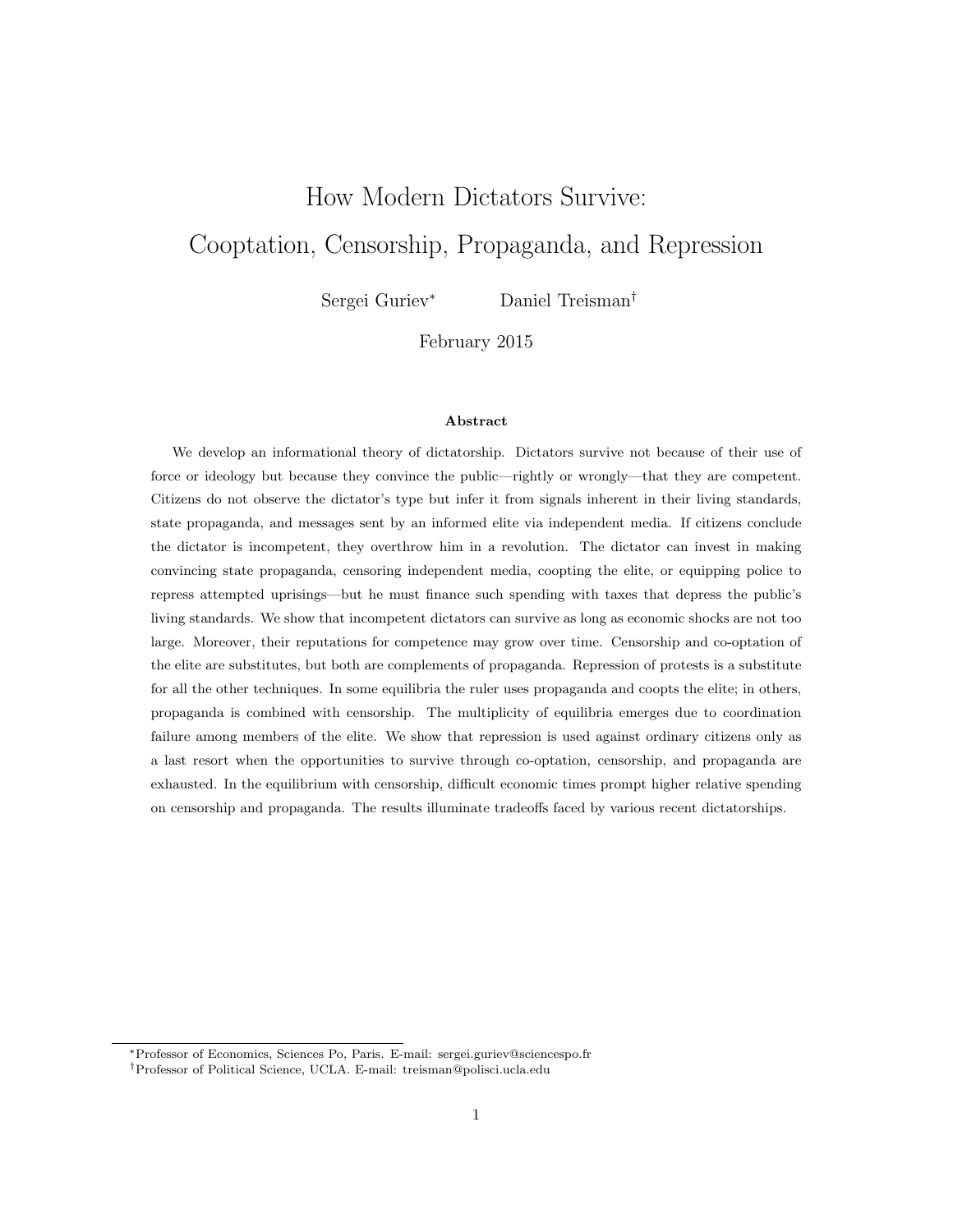# 1 Introduction

How do dictators hold onto power? The totalitarian tyrannies of Stalin, Hitler, Mao, Pol Pot, and others relied largely—although not exclusively—on mass terror and indoctrination. Although less ideological, many 20th Century military regimes—from Franco's Spain to Pinochet's Chile—used considerable violence to intimidate opponents of the regime.<sup>[1](#page-1-0)</sup> However, in recent decades, a less carnivorous form of authoritarian rule has emerged, one better adapted to the globalized media and sophisticated technologies of the 21st Century. From the Peru of Alberto Fujimori to the Hungary of Viktor Orban, illiberal regimes have managed to consolidate power without isolating their countries from the world economy or resorting to mass killings.

Instead of inaugurating "new orders," such regimes simulate democracy, holding elections that they make sure to win, bribing and censoring the private press rather than abolishing it, and replacing ideology with an amorphous anti-Western resentment.<sup>[2](#page-1-1)</sup> Their leaders often enjoy genuine popularity—albeit after eliminating plausible rivals—that is based on "performance legitimacy," a perceived competence at securing prosperity and defending the nation against external threats. State propaganda aims not to re-engineer human souls but to boost the leader's ratings, which, so long as they remain high, are widely publicized. Political opponents are harassed and humiliated, accused of fabricated crimes, and encouraged to emigrate.

The new-style dictators can brutally crush separatist rebellions and deploy paramilitaries against unarmed protesters. But compared to previous regimes, they use violence sparingly. They prefer the ankle bracelet to the Gulag. Maintaining power, for them, is less a matter of terrorizing victims than of manipulating beliefs about the world. Of course, shaping beliefs was also important for the old-style dictatorships, but violence came first. "Words are fine things, but muskets are even better," Mussolini quipped (Odegard 1935, p.261). Recent tyrannies reverse the order. "We live on information," Fujimori's security chief Vladimir Montesinos confessed in one interview. "The addiction to information is like an addiction to drugs." Montesinos paid million dollar bribes to television stations to skew their coverage. But killing members of the elite struck him as foolish: "Remember why Pinochet had his problems. We will not be so clumsy" (McMillan and Zoido 2004, p.74). When dictators are accused of political murders these days, it often augurs the fall of the dictatorship.

Of course, some bloody military regimes and totalitarian states remain—for instance, in Egypt and Syria, or North Korea—but the balance has shifted. As Table 1 shows, far more of the undemocratic orders around today have elected legislatures in which non-government parties occupy a significant place. And fewer are currently involved in mass atrocities against their populations. Besides Fujimori's Peru and Orban's Hungary, other regimes that share some or all of these characteristics include Vladimir Putin's Russia, Mahathir Mohamad's Malaysia, and Recep Tayyip Erdogan's Turkey. One might even see Lee Kuan

<span id="page-1-0"></span> $1$ More than 30,000 people are believed to have been killed by Pinochet's agents, "most of them taken away to secret detention centers and camps, tortured, tossed still alive from airplanes into the sea or shot and buried in unmarked graves" (Roht-Arriaza 2005, p.viii).

<span id="page-1-1"></span><sup>2</sup>On the use of elections and partially democratic or pseudo-democratic institutions in dictatorships, see Gandhi (2008), Gandhi and Lust-Okar (2009) and Levitsky and Way (2010). Although our focus is on "dictatorships," which we see as synonymous with "authoritarian regimes," we consider the dividing line between soft authoritarian regimes and illiberal democracies to be a fuzzy one. The model also applies to most illiberal democracies.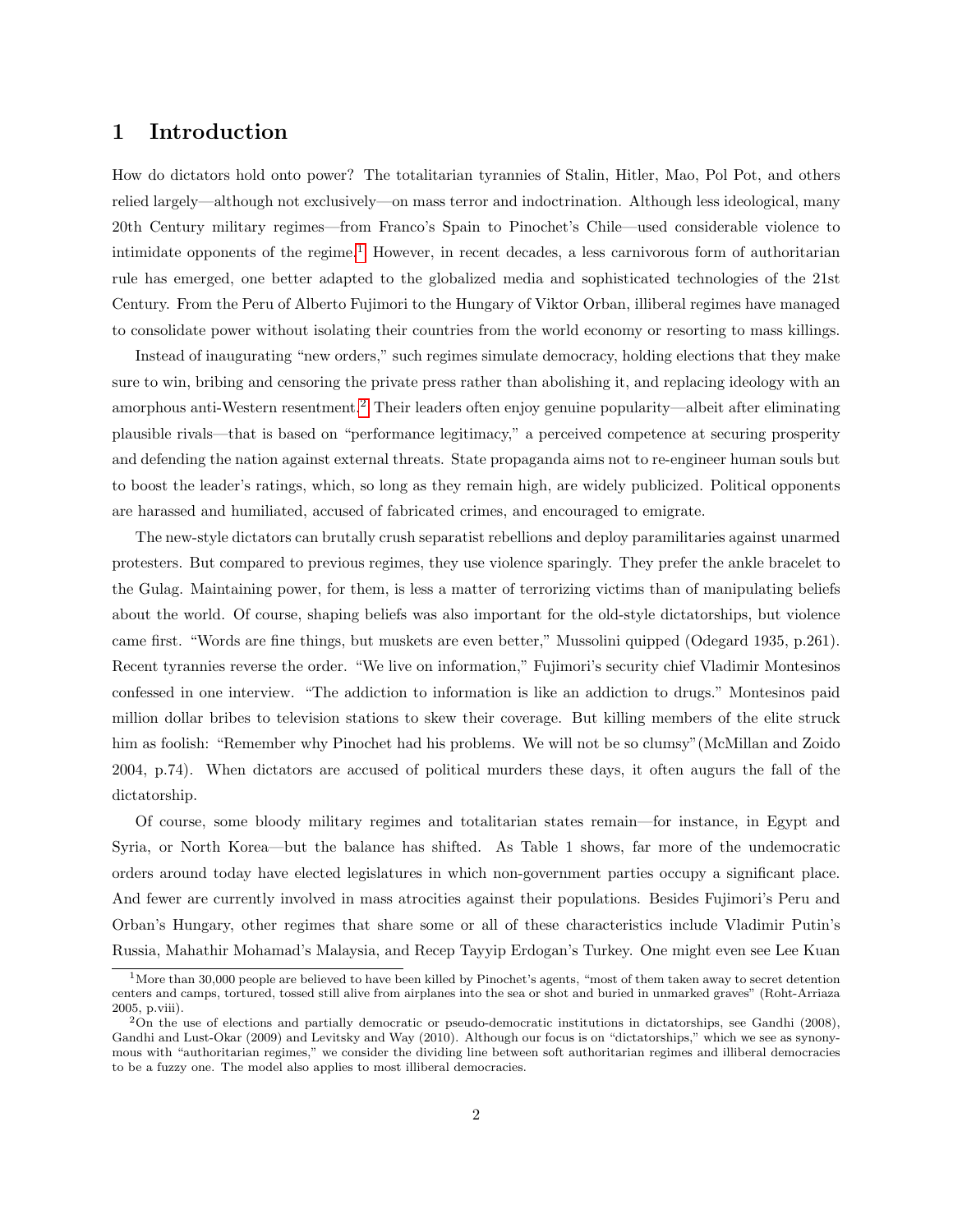|      | Percent with<br>ongoing mass killings | Percent with<br>no elected legislature | Percent with legislatures<br>where government parties have<br>more than 95 percent of seats |
|------|---------------------------------------|----------------------------------------|---------------------------------------------------------------------------------------------|
| 1980 | 22                                    | 33                                     | 70                                                                                          |
| 2012 |                                       | 15                                     | 35                                                                                          |

Table 1: Changing characteristics of non-democracies, 1980-2012.

Sources: Database of Political Institutions 2010 (see Beck et al. 2001); Polity IV database; Mass Killings Database (see Ulfelder and Valentino 2008, and updated data at https://dartthrowingchimp.wordpress.com/2013/07/25/trends-over-time-in-statesponsored-mass-killing/).

Notes: "Non-democracies" are countries with Polity2 scores of less than 6. A "mass killing" is "any event in which the actions of state agents result in the intentional death of at least 1,000 noncombatants from a discrete group in a period of sustained violence."

Yew's Singapore as a pioneer of such soft autocracy.

We develop a model of dictatorship to capture the logic that governs the survival of such regimes. As in "career concerns" models of democratic politics, the ruler may be either competent or incompetent.<sup>[3](#page-2-0)</sup> Only the dictator and a subset of the public—"the informed elite"—observe his type directly. But citizens update their beliefs about this based on the information available to them from the state media, independent media, and their own living standards. Citizens' living standards depend on the tax rate set by the dictator and on economic performance, itself a function of the leader's competence and a stochastic shock. If enough citizens infer, based on these various signals, that the incumbent is incompetent, they rise up and overthrow him in a revolution. Members of the elite—if not coopted—would also prefer to replace an incompetent incumbent but cannot do so without the masses to back them up.[4](#page-2-1)

The dictator can affect all the channels of information. He can invest in making the propaganda broadcast via state media more convincing. He can bribe (or impose costs—such as fines or violence—on) the informed elite to prevent the latter from sending critical messages. And he can censor those messages that they do send. The dictator can also invest in equipping the police with the tools of repression, thus increasing the cost of revolution. However, all these actions require money, which must come from taxing the citizens, depressing their living standards, and indirectly lowering their estimate of his competence. Hence the tradeoff.

We show how the dictator's strategy, and his equilibrium survival odds, as well as the path of citizens' beliefs, change with the various exogenous parameters—the size of the stochastic shocks, the distribution of competence, and the technology of censorship, propaganda, and repression. We identify two equilibria—in one the dictator coopts the elite, in the other he censors the private media. Multiple equilibria exist because members of the elite must coordinate on a strategy. When both equilibria exist, the one with co-optation

<span id="page-2-0"></span> $3$ Competence here refers to the ability to promote—or at least not undermine—economic growth and defend the country against external threats. The contrast between the rapid, sustained growth in the Singapore of Lee Kuan Yew and the consistent economic decline in the Zaire of Sese Seko Mobutu suggests that some dictators may indeed be more competent than others.

<span id="page-2-1"></span> $4$ Leaders of authoritarian states are more often removed by coups than by mass uprisings (Geddes 1999), but we focus here on regime change, which is less frequent than leader turnover.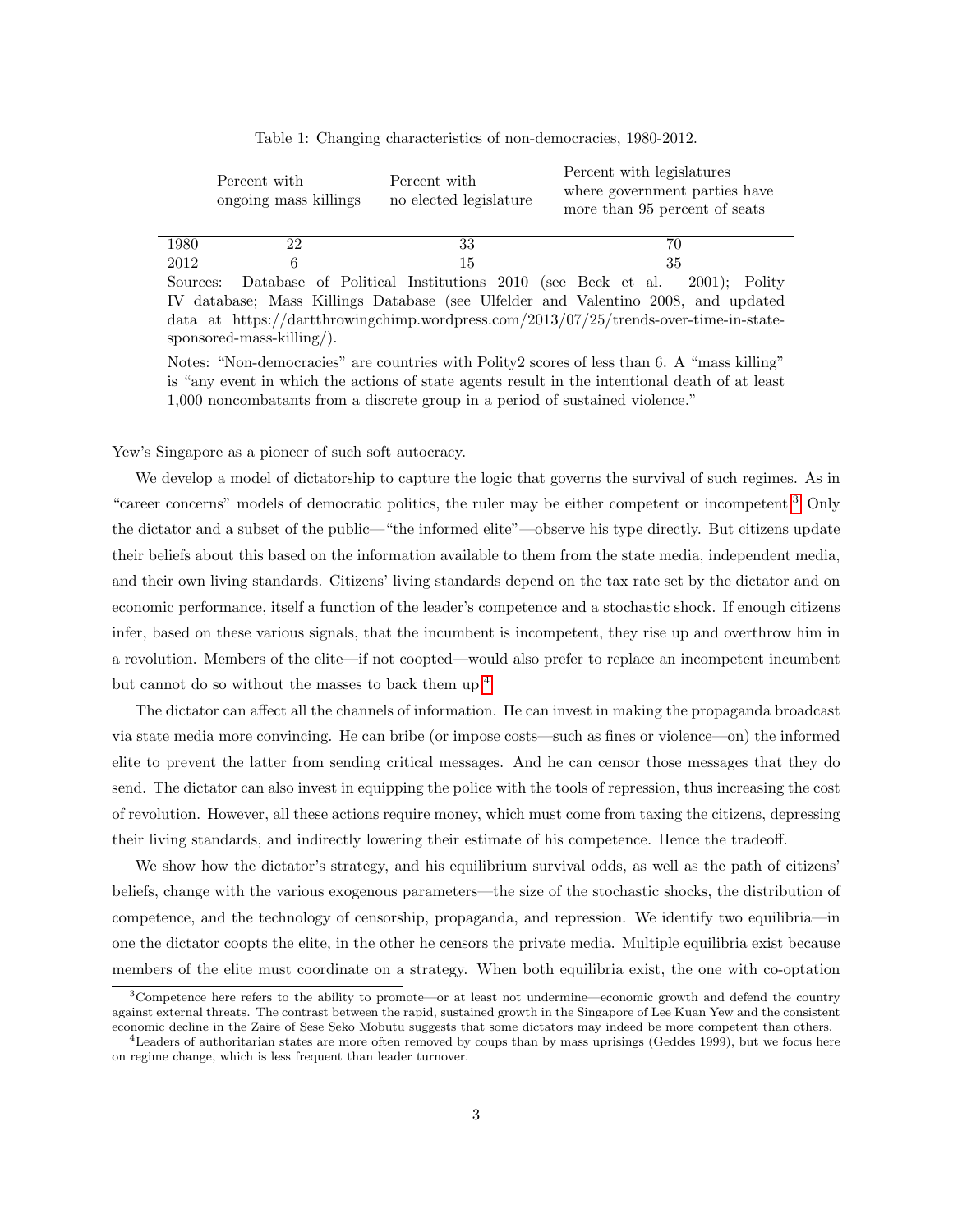always yields the dictator higher survival odds than the one with censorship. Force is used against the general public only as a last resort after co-optation, censorship, and propaganda have failed.

The model offers insight into a number of observations and puzzles about the functioning of dictatorships. First, it shows how modern autocracies can survive while employing relatively little violence against the public. Repression is not necessary if mass beliefs can be manipulated sufficiently by means of censorship, co-optation, and propaganda. Indeed, since in our model major repression is only used if equilibria based on co-optation and censorship have disappeared, violence signals to the opposition and the general public that the regime is incompetent and therefore vulnerable.

Second, the effectiveness of propaganda in authoritarian regimes is a prima facie puzzle. Given that citizens know the dictator has an incentive to lie about his type, why do they ever listen? In our model, propaganda works because whereas competent leaders can costlessly show themselves to be competent, incompetent ones must invest resources to fake the evidence that will make this claim convincing—and sometimes they choose to spend their budget on other actions instead. Thus, observing a dictator claim convincingly to be competent increases the odds that he actually is—especially given the resources he could shift from propaganda to consumption and public goods which are directly observed by the public.

Third, why do some clearly incompetent dictators nevertheless hold on to power for long periods? The model shows how rulers whom most or all citizens—if fully informed—would prefer to overthrow can still survive in many circumstances simply by manipulating information. And we focus on a mechanism other than the well-studied one of blocking communication among potential protesters. The dictator's survival depends here not on preventing citizens from expressing their willingness to rebel (in our model, we abstract from the issue of coordination among the protesters), but on manipulating public beliefs about the state of the world and the incumbent's type.

Moreover, we show that over time incompetent leaders, if they survive, may acquire a reputation for competence as a result of rational Bayesian updating by citizens. Such reputations can withstand temporary economic dowturns if these are not too large. This is consistent with the empirical finding that dictators that last through their first few years are less likely to be overthrown (Svolik 2009, Bueno de Mesquita and Smith 2010, Treisman 2014). However, the mechanism we propose here—of consistent but incorrect citizen updating about the leader's type—differs from those of Svolik (2009), who emphasizes power consolidation by the incumbent, and Treisman (2014), who emphasizes selection effects.

Fourth, the multiple equilibria associated with different leader strategies illuminate why, among dictatorships that seem otherwise quite similar, some focus on censoring independent media while others censor much less but coopt the elite with patronage. For example, while Iran has the world's strictest limits on internet content, according to Freedom House, Morocco has among the least restrictive internet controls, on a par with those of Japan (Freedom House 2013). The Moroccan royal family has consistently viewed co-optation "as a much more effective tool than confrontation and repression," given the country's traditional system in which "patronage and accommodation were deeply ingrained" (Willis 2014, p.444).

Fifth, the model predicts that as economic conditions worsen, a dictatorship may switch to using cen-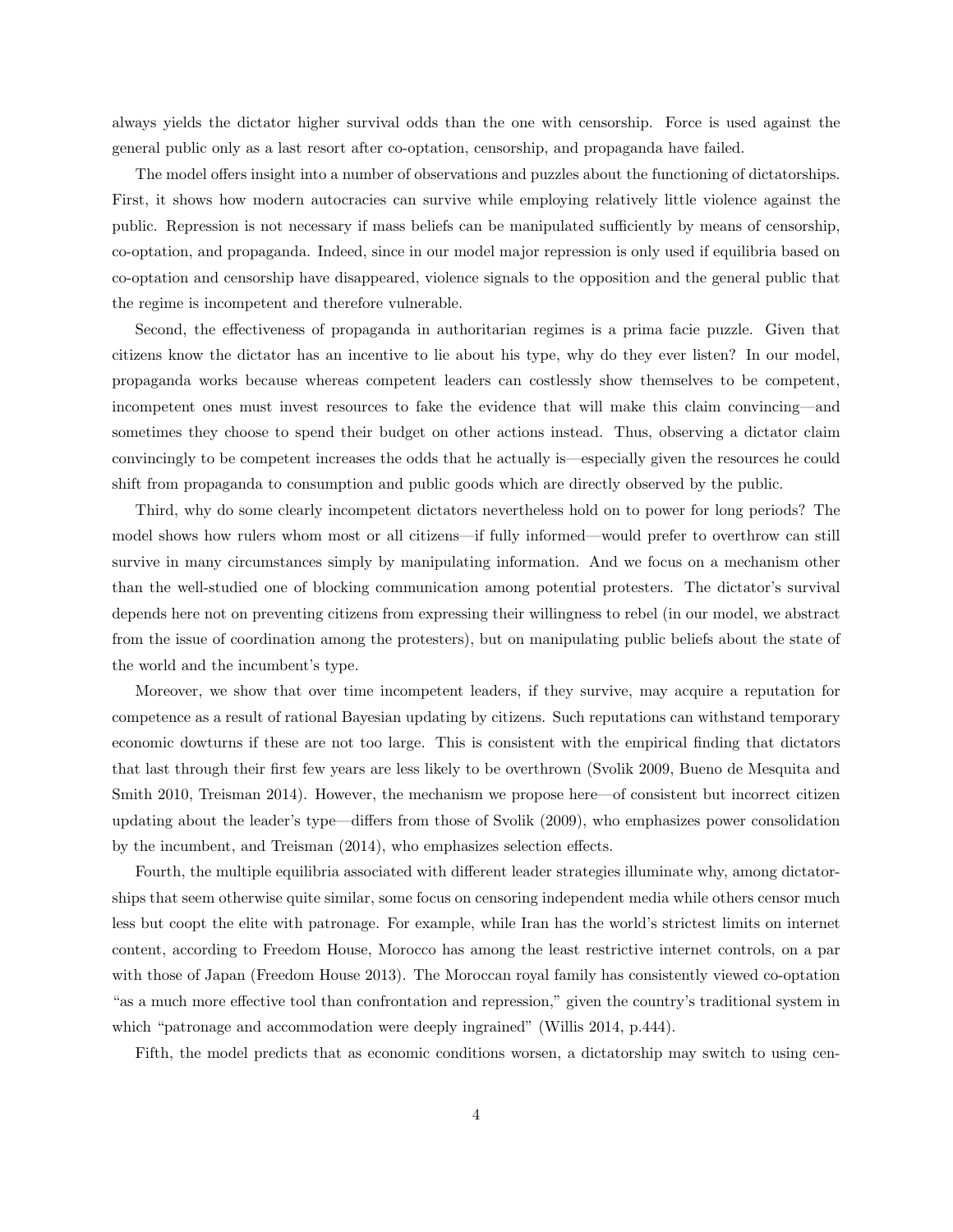sorship in place of co-optation of the elite, and boost relative spending on censorship and propaganda. This is consistent with a noted increase since the global financial crisis in efforts to block and limit opposition media in a range of countries, from Hungary and Turkey to Russia. As Turkey's growth rate fell from 7.8 percent in 2010 to 0.8 percent in 2012, the number of journalists in jail increased from four to 49.[5](#page-4-0) Between 2008 and 2011, Hungary fell 15 percentage points on Freedom House's press freedom index. Conversely, the result makes sense of the increasing focus on co-optation in China during its long period of rapid growth. Starting in the 1980s, Beijing replaced the Mao-era system of total control with one that relied increasingly on commercialized self-censorship; media owners, editors, and journalists are rewarded for loyalty with state advertising contracts and well-paid jobs, thus incentivizing them to censor themselves. "The desire to win performance bonuses tends to result in journalism that steers well clear of dangerous political controversy and meets the party's propaganda requirements," according to one analyst (Esarey 2005, pp.57-9). Censorship of the internet, meanwhile, has focused on blocking collective action rather than on suppressing criticism of the government and party (King, Pan, and Roberts 2013). In Singapore as well, "forsaken profits and stiff legal penalties have been more effective in fostering self-censorship than earlier methods of intimidation" (Rodan 1998, p.69).

Seventh, the model offers a variety of reasons why—as widely noted—modernization makes dictatorship harder to sustain, at least in the absence of vast resource rents. By increasing the size of the "informed elite," economic development increases the cost for incompetent dictators of either coopting potential critics or censoring their media messages. Even relatively small economic shocks then become sufficient to threaten the incumbent's rule. If modernization also increases the technological sophistication of opposition media, then censorship may fail for this reason as well.

We develop the model assuming the simplest, linear technologies for propaganda, censorship, co-optation, and repression. This allows us to study the complementarities that arise due to the inference problem of citizens. We point out that propaganda (positive reports by the leader about his competence) is complementary to both the co-optation of the informed elite and the censorship of independent media, both of which are techniques that aim to prevent news of the incumbent's incompetence from getting out. Censorship and co-optation are substitutes. Repression against potential revolutionaries is a substitute for all the information-based techniques for maintaining power. Under some parameter values, equilibria exist in which no repression against the public is needed at all. Under other parameter values for which there are no equilibria based on co-optation, censorship, or propaganda, an equilibrium based on repression of potential protests may exist. To focus on the less studied aspects of the problem, we assume the uninformed public is homogeneous and we do not examine the problem of coordination among protesters. For treatments of this, see Edmond (2014) and Lohmann (1994).

The next section reviews related literature. Section 3 outlines the elements of the model. Section 4 derives the equilibria. Sections 5 and 6 discuss comparative statics and several extensions, including a dynamic version of the game and one with continuous economic shocks. Section 7 concludes.

<span id="page-4-0"></span><sup>5</sup>Data from the Committee to Protect Journalists, https://www.cpj.org/imprisoned/2014.php.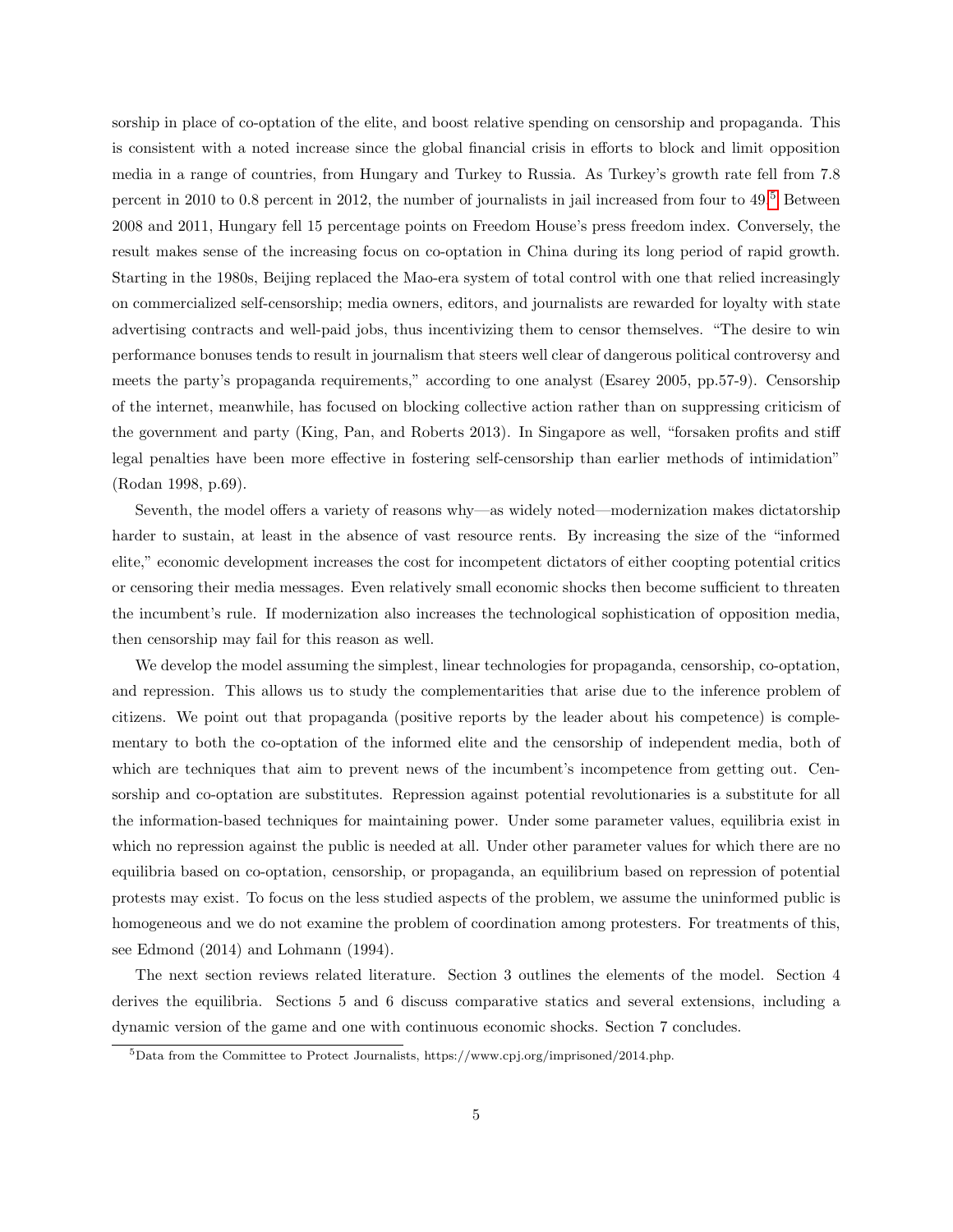# 2 Literature

Wintrobe (1990) pioneered the formal analysis of dictators' behavior, modeling, in a reduced form, decisiontheoretic framework, the tradeoff between investing in repression and coopting citizens with material benefits. He examined the choices of two types of dictators—"totalitarians," who maximized power, and "tin-pot" dictators, who maximized their own consumption subject to a minimum power constraint. In Wintrobe (2007), he generalized the dictator's objective function to include both power and consumption, allowing the equilibrium levels to be determined by cost parameters.

Subsequent formal analyses of dictatorship focused on several different— although related—questions. One set of works considered the economic policies autocrats would choose and how these compare to those prevailing under either anarchy or democracy. Olson (1993) argued that dictators' incentives to adopt growth-promoting policies depend on their time horizon and how encompassing an interest they have in national output.

A second direction of research examined the role of institutions in authoritarian states, interpreting them as mechanisms by which the ruler solved time inconsistency problems. By creating institutions that constrained him in the short run, a dictator could enable himself to commit credibly to certain policies repaying state debts and respecting property rights (North and Weingast 1989, Gehlbach and Keefer 2011), redistributing income to the poor (Boix 2003, Acemoglu and Robinson 2006), or sharing power with members of his ruling group (Myerson 2008, Svolik 2012, Boix and Svolik 2013). Models showed how such credible commitments could increase borrowing power and private investment in the first case, prevent revolutions in the second, and avoid coups or elite defection in the third.

Another literature models the relationship between dictators and their support group when such interactions are not mediated by institutions. These works examine how the dictator chooses the number and characteristics of his inner circle (Egorov and Sonin 2011, Bueno de Mesquita et al. 2003).

A fourth set of works analyzes the effects of information problems under dictatorship. By monopolizing the media and criminalizing dissent, rulers are assumed to prevent citizens from sharing information. Some papers in this set have explored how costly protest actions by individuals communicate facts to other individuals, triggering—or failing to trigger—informational cascades (Kuran 1991, Lohmann 1994). The greater is the repression, the less likely are protests to occur, but the greater is the discontent that they communicate if they do (Kricheli et al. 2011). Dagaev et al (2013) examine how new information technologies facilitate coordination by potential opponents of a regime.

A few papers explore more complicated ways, in which dictators may seek to manipulate the information environment. Egorov, Guriev, and Sonin (2009) and Lorentzen (2014) model the tradeoff for a dictator in setting the level of censorship, where a free media, on the one hand, provides the information necessary for the dictator to discipline his bureaucrats, but, on the other hand, assists the expression and coordination of opposition. Edmond (2013) examines the strategic use of propaganda. In his game, citizens want to overthrow an existing regime but are imperfectly informed about the regime's "strength." The ruler sends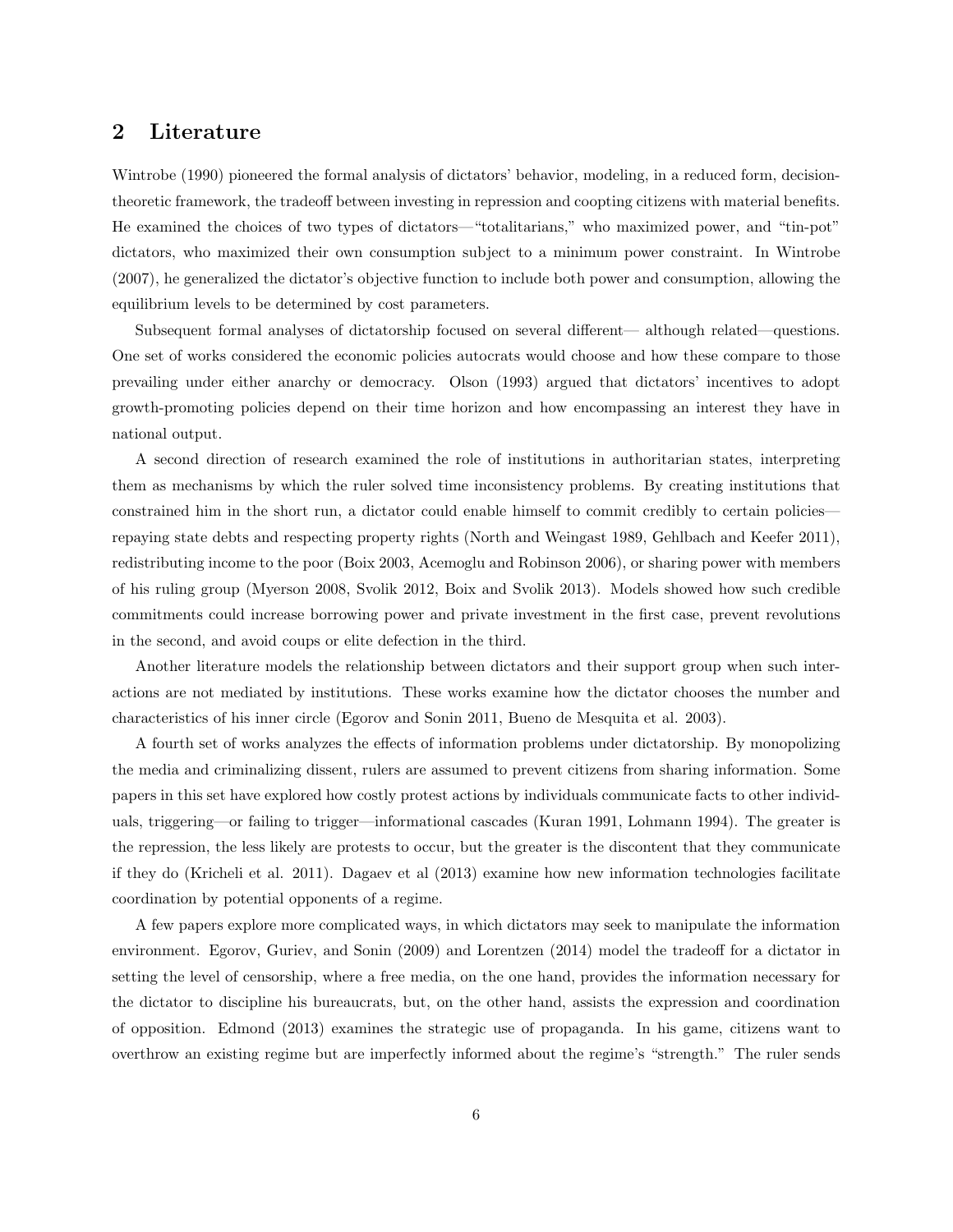costly, biased signals about the regime's strength in the attempt to prevent citizens from coordinating against him. Citizens, although understanding the ruler's incentive to deceive, cannot fully separate the true information from the bias. In this sense, propaganda can work in equilibrium, and it is more effective, the more precise are the signals. Huang (2014) also models state propaganda as the sending of signals of repressive capacity.<sup>[6](#page-6-0)</sup> In his model, the content of the message is irrelevant; what constitutes the signal is the amount of propaganda sent, which citizens are assumed to observe. His key assumption is that the capacity to broadcast propaganda and the capacity to repress rebellions are correlated, so more propaganda signals greater repressive capacity.

Our model explores the tradeoffs for rulers who choose a portfolio of techniques—censorship, propaganda, co-optation, and repression—to preserve their power. Our approach differs from those of Edmond and Huang in that our incumbents vary in "competence," whereas their incumbents vary in "strength," understood as the ability to repress mass protests. (In our model, as in Edmond's, the "incompetent"/"weak" leaders try to pool with the "competent"/"strong" ones and are able to do so in some states of the world.) Neither paper considers censorship of private messages or the tradeoffs between propaganda, censorship, and positive and negative rewards. They focus on the way flows of information among the mass public influence protest. We bracket this question in order to explore the game between the dictator and the "informed elite" over propaganda, private media messages, and censorship.

# 3 Setting

#### 3.1 Players

There is a dictator and a continuum of citizens of unit mass. The citizens are exogenously divided into informed (elite) and uninformed (general public). The mass of informed citizens,  $I$ , is small (so the elite cannot overthrow the dictator by themselves; the general public can). Citizens maximize their current consumption plus the net present value of future consumption.

The dictator receives an exogenous rent each period he remains in power. He maximizes the net present value of expected future rents. In a one-period version of the model, the dictator simply maximizes the probability of staying in power  $\pi$ .

All agents are risk-neutral but also have limited liability (i.e. cannot pay large fines).

# 3.2 Timing

- 1. The dictator learns his type  $\theta \in \{0,1\}$ . Nature picks I citizens who observe the type of the dictator,
	- $\theta$ . Both the informed citizens and the dictator observe the realization of economic output, Y.

<span id="page-6-0"></span> $6P$ ropaganda may also feature as part of loyalty rituals in authoritarian states—the leader's ability to get citizens to repeat the propaganda shows the extent of his political control, deterring challenges, as discussed in many analyses of totalitarian regimes. We abstract from such loyalty rituals here in order to focus on the type of state propaganda that aims to influence citizens' beliefs about the competence of the ruler (at providing economic or security benefits).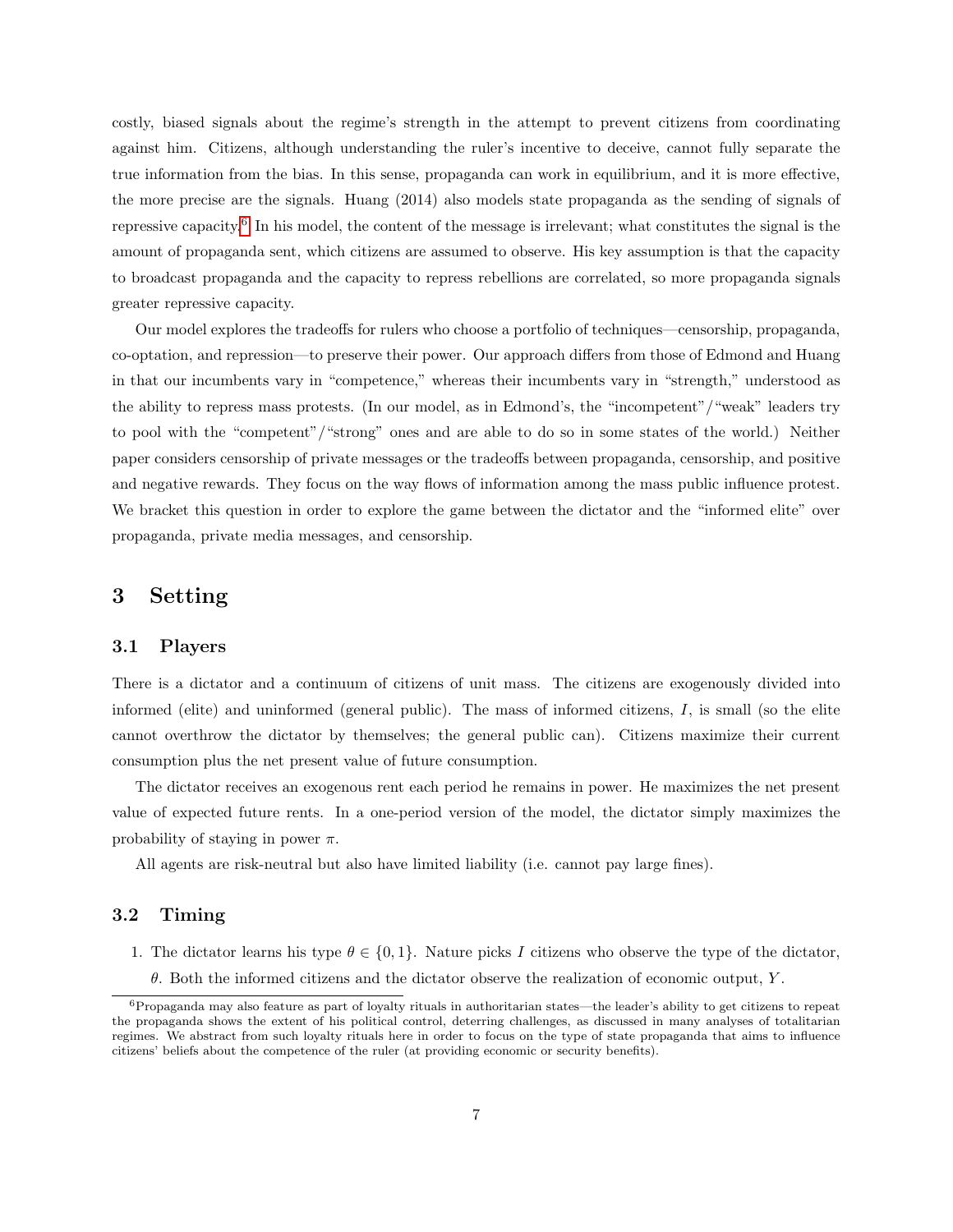- 2. The dictator chooses the level of censorship,  $x \in [0,1]$ . The dictator offers a level of rewards, r, to members of the elite who commit not to send anti-regime messages. The dictator chooses a level of investment in propaganda, P.
- 3. The informed citizens choose whether (i) to support the regime and receive the reward,  $r$ , or (ii) to join the opposition and to send a signal to the public. The share of those who support the regime is  $\alpha$ ; the share of those who join the opposition is  $\beta = 1 - \alpha$ .
- 4. Contracts for the elite are implemented. Censorship blocks  $x$  per cent of the independent signals, so the public receives the opposition's signals with probability  $(1-x)\beta$ . Payoffs are realized.
- 5. Citizens observe their consumption, C, propaganda signal,  $p = \{0, 1\}$ , and any independent signals that get through censorship,  $z = \{0, 1\}$ . The citizens update their beliefs about  $\theta$  and decide whether to overthrow the dictator.

# 3.3 The economy

Total output (GDP), Y, may take two values:  $Y^L$  and  $Y^H$ , where  $\Delta Y \equiv Y^H - Y^L > 0$ . The probability  $\xi_{\theta}$ of the high state,  $Y = Y^H$ , depends on the quality of the dictator,  $\theta$ .

For simplicity, we assume that  $\theta$  can take two values:  $\theta = 0$  (the dictator is incompetent) and  $\theta = 1$  (the dictator is competent). The dictator is competent with probability  $\bar{\theta}$  (the parameter  $\bar{\theta}$  is therefore also the expected value of  $\theta$ ).

The probability  $\xi_{\theta}$  of the high output  $Y = Y^H$  is higher if the dictator is competent:

$$
\xi_1 > \xi_0.
$$

The dictator can use part of GDP for funding propaganda,  $P$ , censorship,  $X$ , and for rewarding the elites, R. His budget constraint is  $Y = C + P + X + R$ , where C is consumed by the population. For simplicity, we assume that C is distributed equally among citizens—so C is also per capita consumption, since the number of citizens is normalized to 1—and is observed by all. By contrast, we assume that  $Y, X, P$ , and  $R$  are not observed by the general public.  $Y$  may include both official and unofficial income sources, while C may include consumption by citizens of both private goods and non-excludable public goods provided by the government.

By spending  $P$  on propaganda, the dictator increases the probability that the public gets a convincing propaganda message:  $p = 1$ . (The content of the message is: "the dictator is competent,  $\theta = 1$ "; the value of  $p$  indicates whether it is convincing or not.) We assume that the competent dictator can send the signal  $p = 1$  costlessly. If the dictator is incompetent, the probability of public getting the positive message  $p = 1$ is

$$
\Lambda(P) = \min\left\{\frac{P}{\hat{P}}, 1\right\}.
$$
\n(1)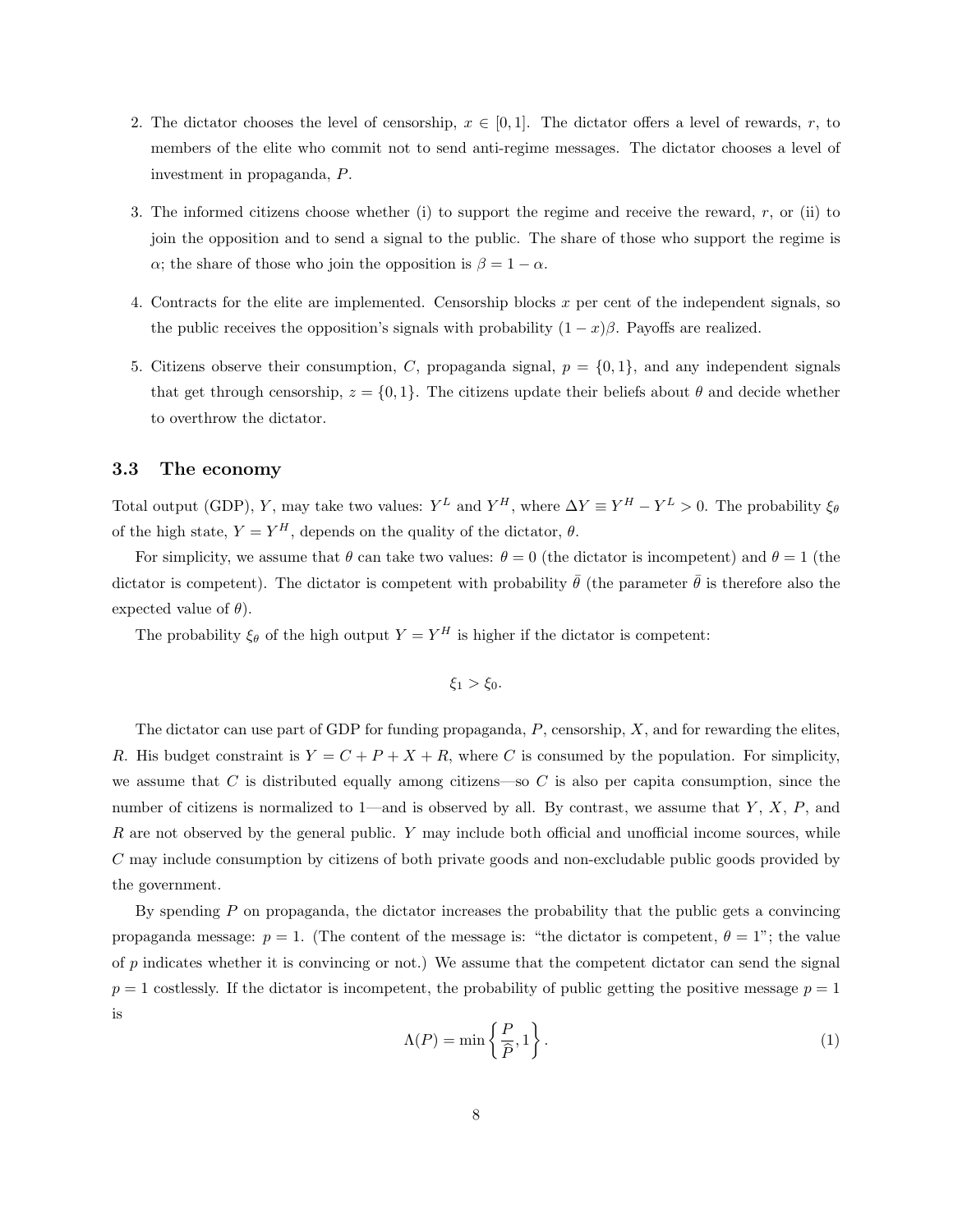Here  $\hat{P}$  is a parameter that represents the cost to an incompetent dictator of generating fully convincing propaganda.

By spending X on censorship, the dictator blocks x per cent of the opposition's messages:

$$
x = \min\left\{\frac{X}{\beta \widehat{X}}, 1\right\}.
$$

Here  $\hat{X}$  is a cost parameter that captures how much it costs to block all the messages if all informed citizens join the opposition.

The co-optation of the elites works as follows: the dictator pays r to each informed citizen if the citizen does not send negative messages. The total cost of rewarding the elites is  $R = raI$ ; both  $\alpha$  and r are endogenously determined in equilibrium.

#### 3.4 Information

There are four kinds of signals in the model. First, each informed citizen learns the type of the dictator, θ, and GDP, Y , precisely. Second, all citizens observe per capita consumption, C. Third, the dictator disseminates propaganda—which is a public signal,  $p = \{0, 1\}$ , received by every citizen. Given that the competent dictator can send  $p = 1$  at no cost, he always does so. Therefore if the public observes  $p = 0$ , it knows with certainty that the dictator is incompetent.

Finally, the informed citizens can send a signal  $z = \{0, 1\}$  to the public. The signal z gets through the censorship with probability  $(1-x)$ , where x is the level of censorship. If the public observes the signal  $z = 0$ from the opposition, it knows for sure that the dictator is incompetent. If the public observes the absence of a negative signal from the opposition (we denote this outcome as  $z = 1$ ), it needs to infer whether this is because the signal was censored (probability x), or because the true state is  $\theta = 1$ , or because nobody wanted to join the opposition  $(\alpha = 1)$  as all the informed citizens were co-opted.

# 3.5 Payoffs

## 3.5.1 Dictator's payoff

The dictator minimizes the probability of regime change. He does not benefit from higher GDP directly, just through increased resources to buy support and fund propaganda and censorship.

#### 3.5.2 Citizens' payoff

The public maximizes current consumption, C, plus expected future consumption. Future consumption is either  $\delta\theta$ , if the current dictator stays, or  $\delta(\bar{\theta} - K)$ , if the regime is changed. Here,  $\delta$  is the discounted payoff of having a competent (rather than incompetent) dictator in the future. If the regime is changed, the new dictator is drawn from the same distribution; hence the expected quality is  $\hat{\theta}$ . Regime change involves a non-trivial, additional cost to citizens, K.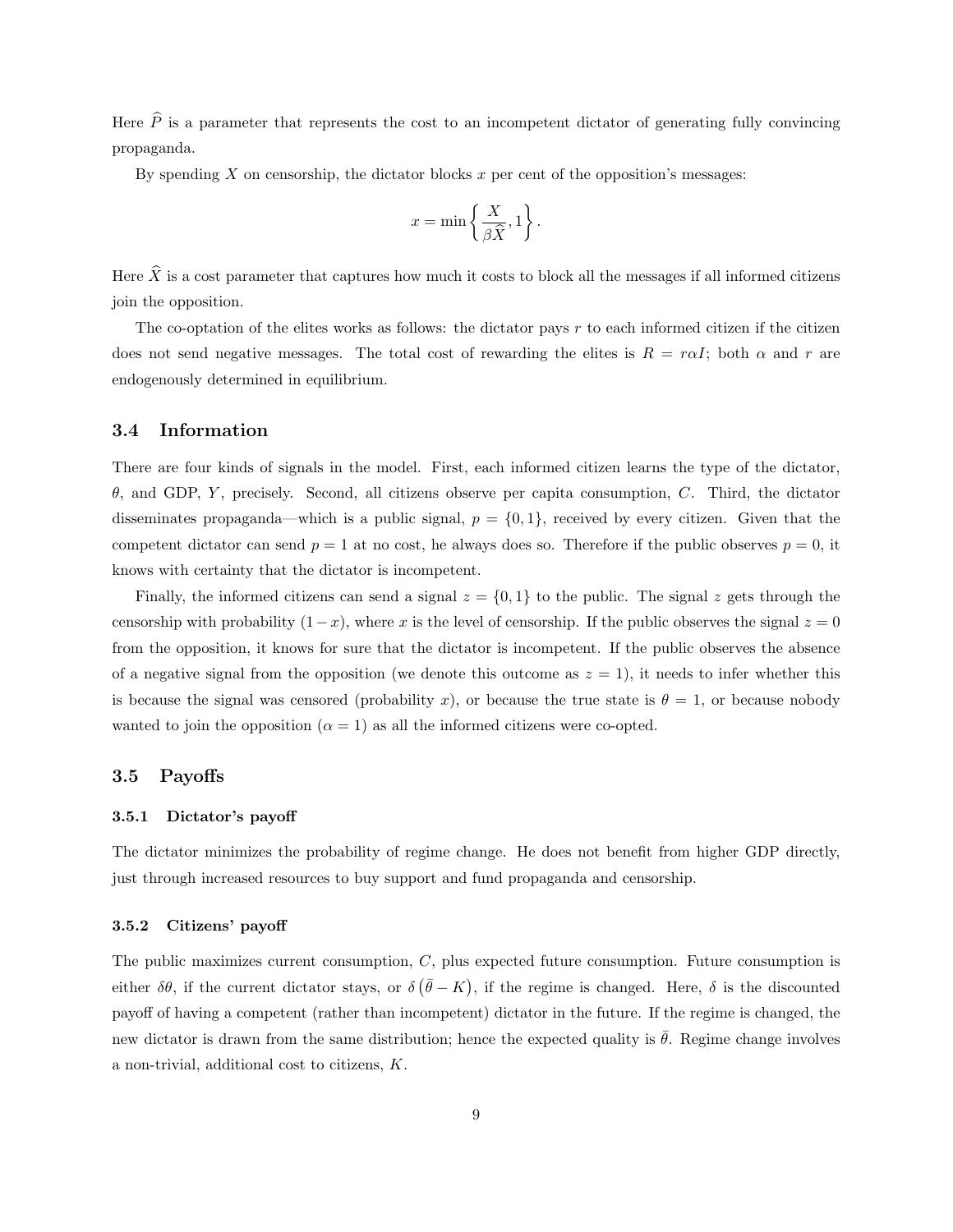The co-opted informed citizens (pro-regime elite) receive additional current consumption of r per capita.

## 3.6 Assumptions

We assume that  $\widehat{X}$  and  $\widehat{P}$  are sufficiently large relative to  $\Delta Y$  that  $X/\widehat{X} < 1$  and  $P/\widehat{P} < 1$  in equilibrium. This assumption is realistic but not innocuous. The dictator cannot fully silence the elites through censorship while he may still fully silence them through co-optation.

To focus on more interesting cases, we also assume that  $K < \bar{\theta}$ , so that if the public knows with certainty that the dictator is incompetent, it prefers to replace the dictator.

# 4 Analysis

In this Section, we solve for equilibria. Given the parameters  $\bar{\theta}$ ,  $\xi_1$ ,  $\xi_0$ ,  $\Delta Y$ , I,  $\hat{X}$ ,  $\hat{P}$   $\delta$ , and K, we find the equilibrium strategies of the dictator  $(C, x, P, r)$ , of the informed citizens (to get co-opted or to join the opposition), and of the public (to protest or to support the regime).

All agents are rational and maximize their expected payoffs given the available information. In particular, the informed citizens' choice is contingent on the rewards,  $r$ , offered for loyalty.

The general public observes consumption,  $C$ , and the signals p and z. If at least one of these two signals is low  $(p = 0 \text{ or } z = 0)$ , the public knows with certainty that the dictator is incompetent and protests. If both signals are high  $p = z = 1$ , then the decision depends on the consumption level, C: the public protests if consumption is low and supports the regime if consumption is high. Therefore, its strategy is fully described by the consumption threshold  $C^*$  such that the public supports the regime if and only if it observes  $p = z = 1$  and  $C \geq C^*$ .

We first describe the best response functions of the three players and then solve for the equilibria.

# 4.1 Players' best response strategies

#### 4.1.1 Public's choice

The general public maximizes

$$
U^{P} = C + \delta \max \{ E(\theta|C, p, z); \bar{\theta} - K \}.
$$

where  $E(\theta|C, p, z)$  is the expected value of  $\theta$  given the public's inference of the equilibrium strategies of other players and the observed values of  $C, p, z$ . Therefore, the public chooses  $C^*$  as the lowest level of consumption that satisfies

$$
E(\theta|C^*, p=z=1) \ge \bar{\theta} - K. \tag{2}
$$

The public does not protest if and only if  $C \geq C^*$  and  $p = z = 1$ .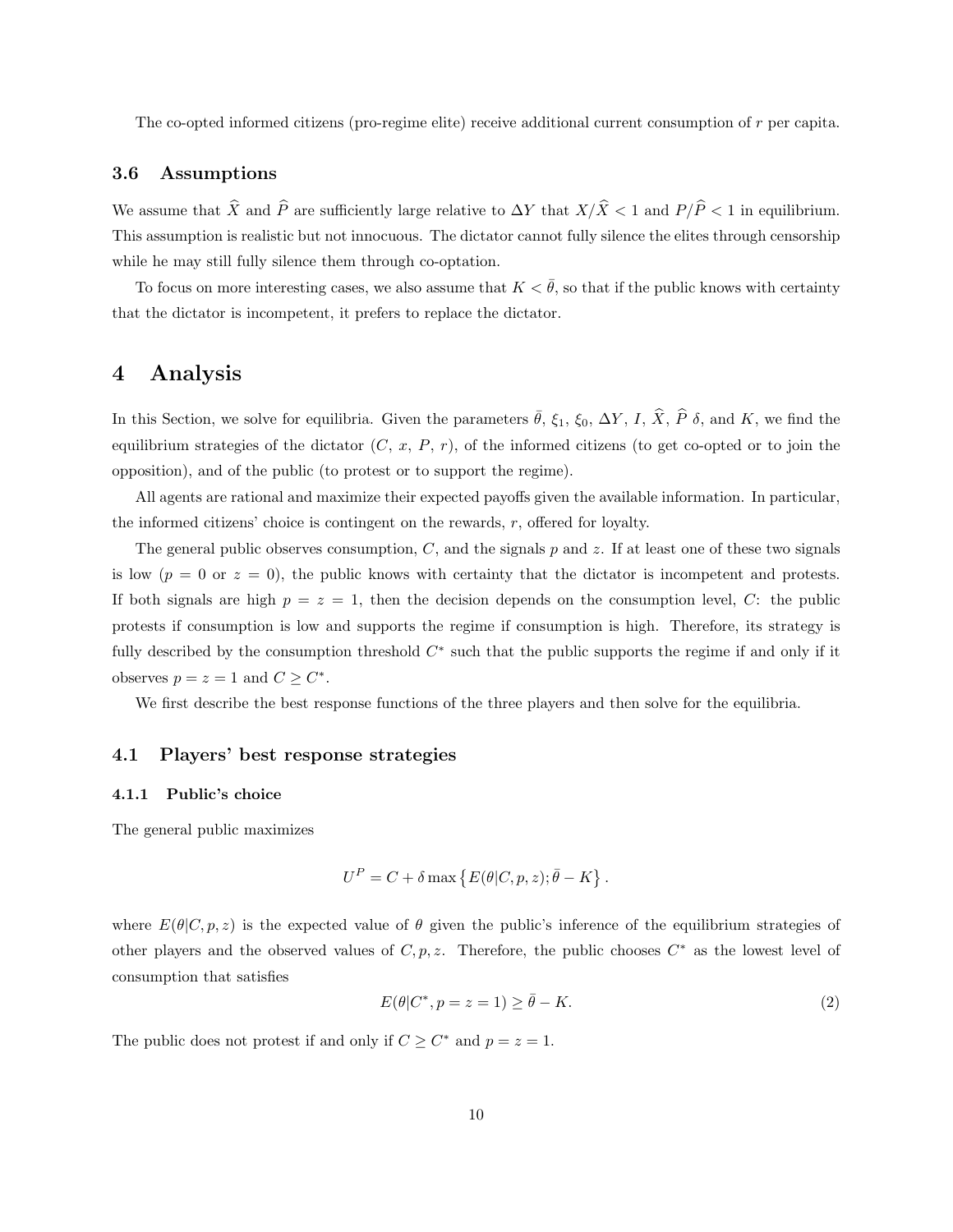#### 4.1.2 Informed citizens' choice

The informed citizens choose whether to join the opposition or to get coopted. They make decisions given the strategies of the dictator and of the general public. They infer the probability of the regime surviving as a function of the size of the pro-regime elite and of the opposition,  $\Pi(\alpha)$ . The latter is a monotonically increasing function  $\Pi'(\alpha) > 0$ : the fewer people are in the opposition, the less likely is the opposition signal to reach the public, and (for a given realization of Y and the dictator's choice of propaganda,  $P$ , censorship,  $x$ , and rewards,  $r$ ) the less likely is the public to overthrow the dictator.

If an informed citizen of mass  $d\alpha$  accepts to be co-opted, she gets:<sup>[7](#page-10-0)</sup>

$$
U^{C} = C + r d\alpha + \Pi(\alpha + d\alpha)\delta\theta + (1 - \Pi(\alpha + d\alpha))\delta(\bar{\theta} - K).
$$

If she joins the opposition, she gets:

$$
U^{O} = C + \Pi(\alpha)\delta\theta + (1 - \Pi(\alpha))\delta(\bar{\theta} - K).
$$

The trade-off is straightforward. By joining the opposition, the informed citizen decreases the odds of the incumbent staying in power—but loses the reward, r. The returns to regime change are:  $\delta (\theta - (\bar{\theta} - K))$ .

Therefore, an informed citizen joins the opposition if and only if  $r < \delta \Pi'(\alpha)$   $[(\bar{\theta} - K) - \theta]$ . It is immediately clear that if the true type is high  $\theta = 1$ , the right hand side is negative and nobody wants to join the opposition. A competent dictator does not need to offer any rewards.

If the dictator is incompetent  $(\theta = 0)$ , then all the informed public joins the opposition if and only if the co-optation rewards are sufficiently low:  $r < r^*$ . Here

<span id="page-10-1"></span>
$$
r^* \equiv \delta \Pi'(\alpha)(\bar{\theta} - K). \tag{3}
$$

Therefore, if the dictator is incompetent,

$$
\alpha(r) = \mathbf{1}\{r \ge r^*\}.
$$

#### 4.1.3 Dictator's choice: censorship, rewards, propaganda

The dictator learns his type,  $\theta$ , observes Y and chooses the strategies: censorship  $(x)$ , rewards  $(r)$ , and propaganda  $(P)$ . He maximizes his probability of staying in power,  $\pi$ . Given the decisions made by the dictator  $(r, x, \text{ and } P)$ , the expected probability of staying in power depends on the type of the dictator. We will consider the competent and incompetent dictator separately.

<span id="page-10-0"></span><sup>&</sup>lt;sup>7</sup>As we show later, in equilibrium  $\Pi(\alpha)$  is continuous and differentiable.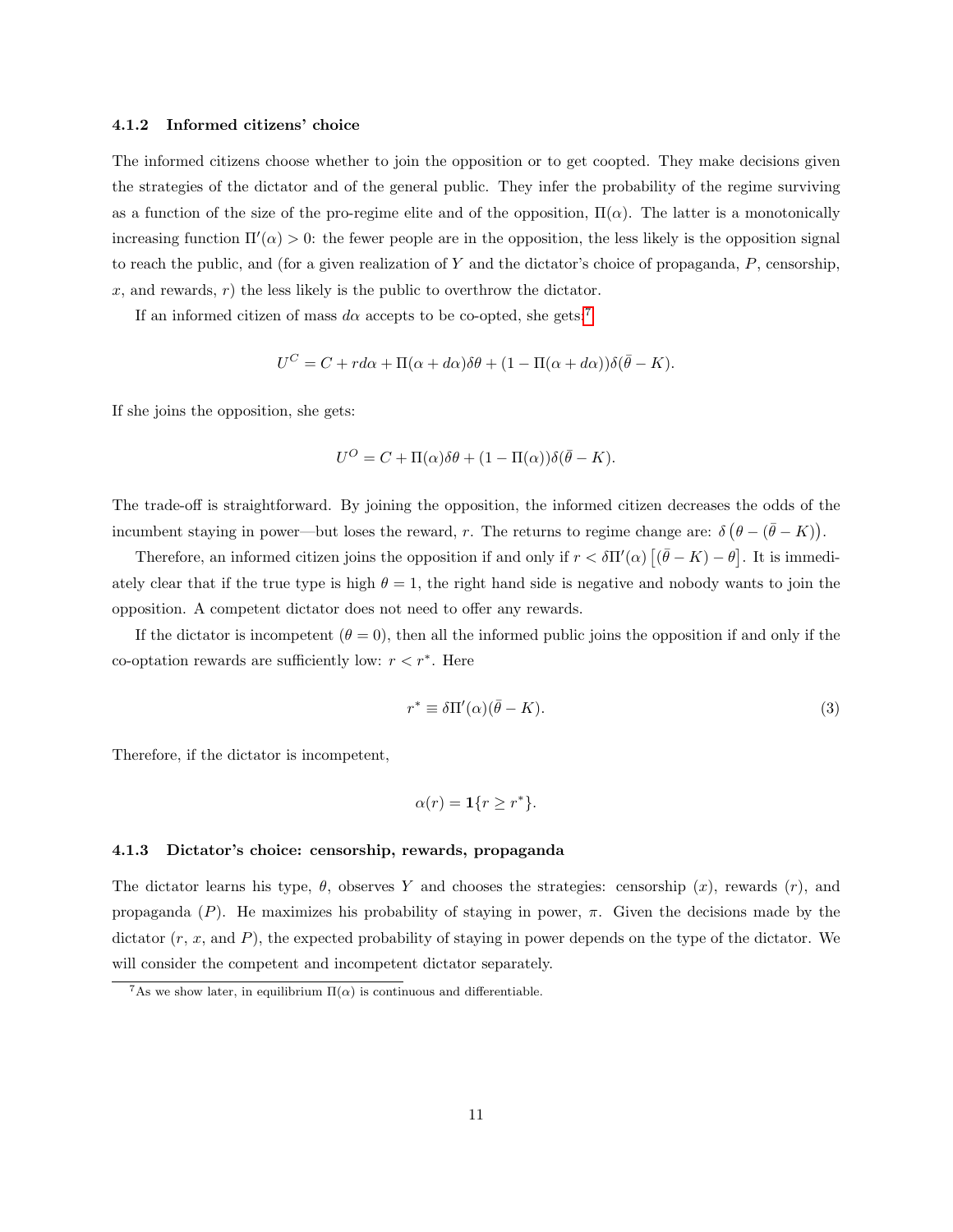## 4.1.3.1 Solving the competent dictator's problem

If the dictator is competent, there is no opposition in equilibrium:  $\beta = 0$ . A competent dictator therefore never uses rewards, censorship or propaganda:  $P = R = X = 0$ . For him, the propaganda signal is  $p = 1$ with probability 1 and consumption is  $C = C_1(Y) \equiv Y$ . The probability of staying in power is therefore

$$
\pi_1 = \mathbf{1}\{Y \ge C^*\}.\tag{4}
$$

## 4.1.3.2 Solving the incompetent dictator's problem

If the dictator is incompetent, the probability of staying in power is:<sup>[8](#page-11-0)</sup>

<span id="page-11-1"></span>
$$
\pi_0 = [1 - (1 - x)(1 - \alpha(r))] \Lambda(P) \mathbf{1} \{ C \ge C^* \}
$$
\n(5)

Indeed, the probability of  $z = 1$  is  $1 - (1 - x)(1 - \alpha(r))$ , and the probability of  $p = 1$  is  $\Lambda(P)$ .

Now consider the incompetent dictator's optimization problem. We will maximize [\(5\)](#page-11-1) in two steps. First, the dictator will choose the level of consumption  $C = C_0(Y)$  and therefore the total budget,  $B = Y - C_0(Y)$ , for propaganda, censorship and rewards. Second, given the choice of consumption and budget, B, he will choose the x, P, and r that maximize the probability,  $\rho$ , of  $p = z = 1$  as a function of the budget:

<span id="page-11-2"></span>
$$
\rho(B) = \max_{X + R + P \le B} [1 - (1 - x)(1 - \alpha(r))] \Lambda(P). \tag{6}
$$

#### 4.1.3.3 Incompetent dictator's strategies given the choice of consumption

The dictator solves [\(6\)](#page-11-2) taking into account  $R = \alpha(r)rI$  and  $X = \hat{X}(1 - \alpha(r)) \min\{x, 1\}.$ 

The choice of rewards for co-optation is binary: either (i) high rewards  $r = r^*$  (and  $R = R^* \equiv r^* I$ ), or (ii) no rewards  $r = 0$  (and  $R = 0$ ). Indeed, the rewards  $0 < r < r^*$  are suboptimal for the dictator relative to  $r = 0$ —they do not reduce the number of opposition activists but are costly. The rewards  $r > r^*$  are also suboptimal for the same reason.

The dictator can choose high rewards only if  $R^* \leq B$ . In this case, he spends  $R = R^*$ ; censorship is useless (as there is no opposition), so all remaining resources are spent on propaganda:  $P = B - R^*$ . The probability of  $p = z = 1$  is:

$$
\rho(B) = \Lambda(B - R^*) = \frac{B - R^*}{\hat{P}}.
$$

If the dictator chooses not to coopt the elites  $(r = 0)$ , he solves:

$$
\max_{X+P=B} \frac{X}{\widehat{X}} \frac{P}{\widehat{P}}.\tag{7}
$$

<span id="page-11-0"></span><sup>&</sup>lt;sup>8</sup>Notice that the probability of survival is a continuous, monotonic and differentiable function of  $\alpha$ . Therefore  $\Pi'(\alpha)$  (which is part of expression [\(3\)](#page-10-1)) is well-defined.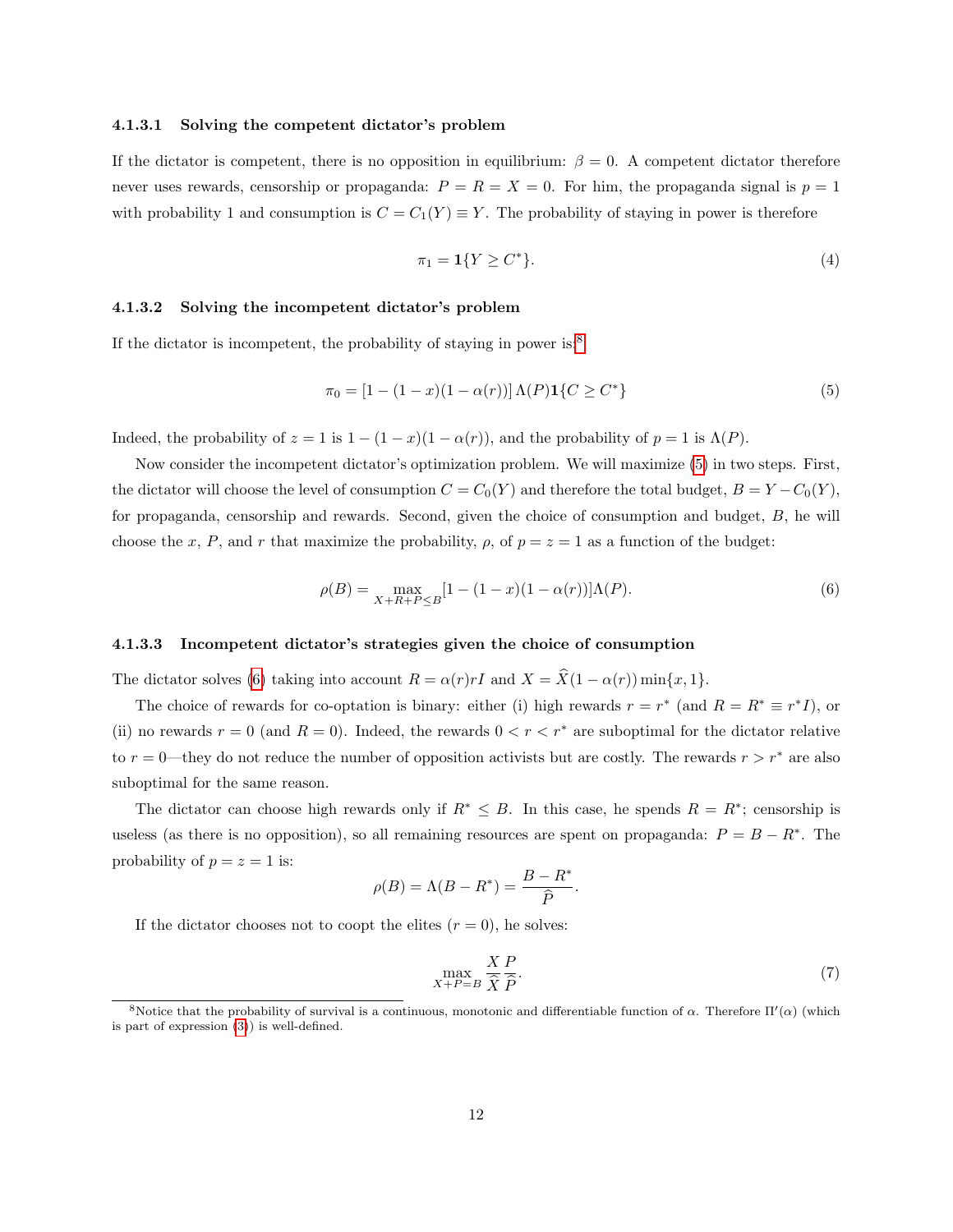The solution is  $P = X = \frac{B}{2}$ , and the probability of  $p = z = 1$  is:

$$
\rho(B) = \frac{B^2}{4\widehat{P}\widehat{X}}.
$$

The analysis implies:

$$
\rho(B) = \max\left\{\frac{B - R^*}{\hat{P}}; \frac{B^2}{4\hat{P}\hat{X}}\right\}.
$$
\n(8)

Therefore the regime with co-optation is chosen if and only if  $R^*$  is sufficiently low:

<span id="page-12-2"></span>
$$
R^* < B\left(1 - \frac{B}{4\hat{X}}\right). \tag{9}
$$

#### 4.1.3.4 Incompetent dictator's choice of consumption

In equilibrium, the choice of consumption  $C_0(Y)$  should solve:

$$
C_0(Y) = \arg\max_C \rho(Y - C) \mathbf{1}\{C \ge C^*\}\tag{10}
$$

Since  $\rho(B)$  is strictly increasing in C, the dictator will always choose  $C = C^*$  and  $B = Y - C^*$ .

# 4.2 Equilibria

As the competent dictator always sets  $C = Y$ , it is easy to show that there can be two kinds of equilibria.

First,  $C^* = Y^L$ , and the competent dictator always stays in power. The incompetent dictator is overthrown if  $Y = Y^L$ . However, if  $Y = Y^H$  he stays in power and spends  $B = Y^H - Y^L = \Delta Y$  on rewards, censorship and propaganda and therefore achieves a non-trivial probability of  $p = z = 1$ .

Second,  $C^* = Y^H$ , and the competent dictator only stays in power if  $Y = Y^H$ ; the incompetent dictator is overthrown with probability 1.

Can there be equilibria with  $C^* < Y^L$ ? This is impossible as the public knows that if it observes  $C < Y^L$ , the dictator must be incompetent. So it makes sense to replace this dictator with probability 1.

Similarly, there cannot be equilibria with  $C^* \in (Y^L, Y^H)$ . In this case, if the public observes such a  $C^*$ and  $p = z = 1$ , it knows with certainty that the dictator is incompetent (and lucky).

# 4.2.1 Equilibrium with  $C^* = Y^H$

The equilibrium with  $C^* = Y^H$  exists whenever the inferred quality of a dictator with  $C = Y^L$  is below the potential alternative  $\bar{\theta} - K$ .

<span id="page-12-1"></span>**Proposition 1.** The equilibrium with  $C^* = Y^H$  exists if and only if

<span id="page-12-0"></span>
$$
\Delta Y \ge \widehat{P}\left(\frac{1}{\bar{\theta} - K} - 1\right) \frac{\bar{\theta}}{1 - \bar{\theta}} \frac{1 - \xi_1}{\xi_0}.\tag{11}
$$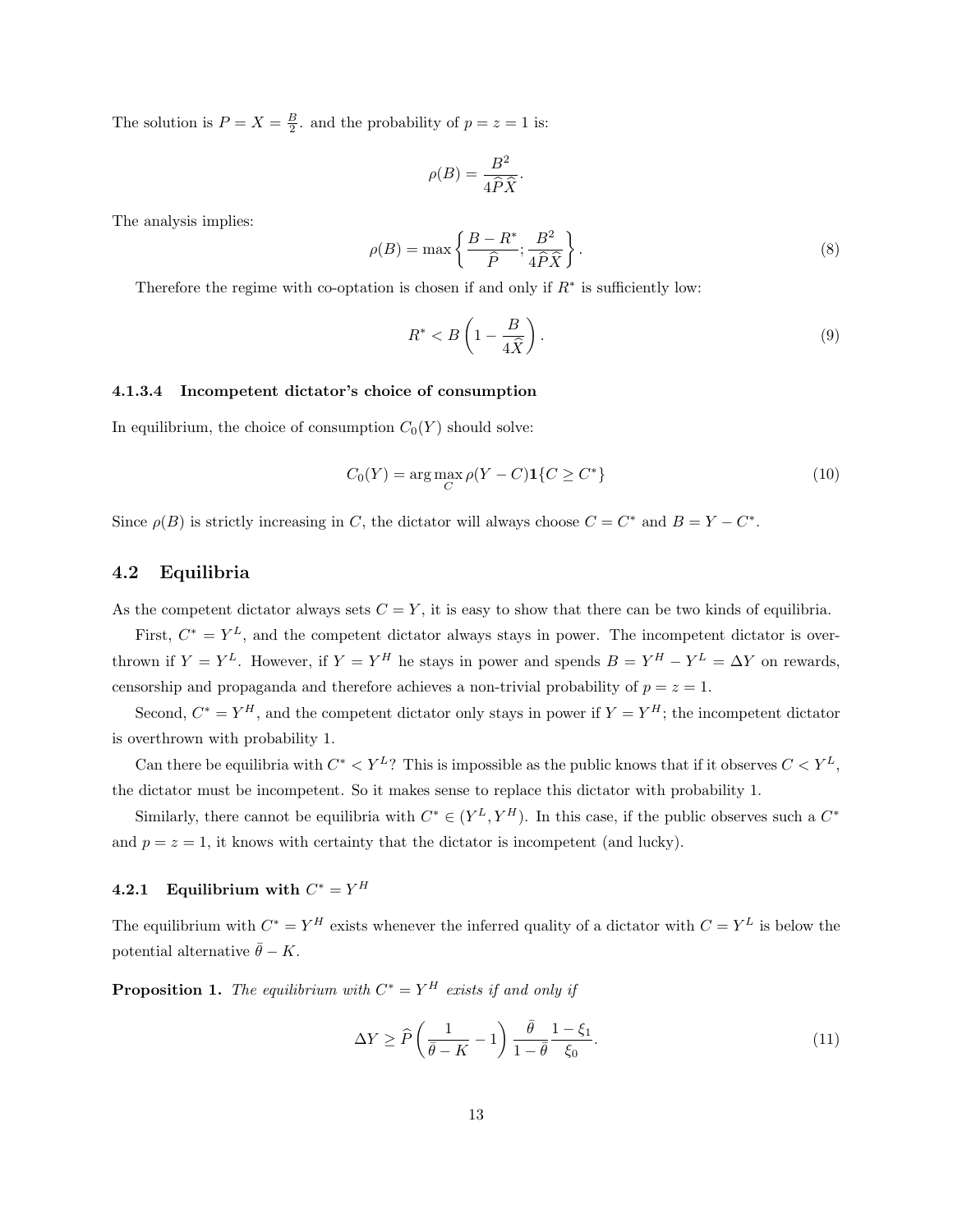In equilibrium, none of the informed citizens joins the opposition, the co-optation rewards are infinitesimal, there is no censorship, and the incompetent dictator with  $Y = Y^H$  spends  $\Delta Y$  on propaganda.

In this equilibrium, the incompetent dictator survives with probability 0 while the competent dictator survives with probability  $\xi_1$ . The intuition for the structure of equilibria is as follows: when the public observes  $p = z = 1$  and  $C = Y<sup>L</sup>$ , it understands that it is very likely that the dictator is incompetent and is spending a great deal of resources  $(\Delta Y)$ , which must be sufficiently large) on propaganda. Notice that there is no opposition: the informed citizens, understanding that the dictator will be overthrown anyway, accept to be coopted even if the rewards are close to zero. Given that there is full co-optation, the dictator spends nothing on censorship. Finally, as the total co-optation rewards are trivial, the dictator spends all of  $\Delta Y$  on propaganda.

# **4.2.2** Equilibrium with  $C^* = Y^L$

In this equilibrium, the competent dictator always survives, while the incompetent dictator only survives if  $Y = Y^H$ . In the latter case, he spends  $\Delta Y$  on propaganda, censorship and co-optation.

The properties of this equilibrium depend critically on the relative costs of co-optation and propaganda, which is captured by the following parameter:

$$
a \equiv \frac{\delta(\bar{\theta} - K)I}{\hat{P}}.\tag{12}
$$

The co-optation rewards are endogenous in equilibrium; one of their key determinants is the informed citizens' long-term cost of not revealing the dictator's incompetence. There are  $I$  informed citizens, and each knows that replacing an incompetent dictator would improve her own welfare by  $\delta(\bar{\theta} - K)$ . Therefore,  $\delta(\bar{\theta} - K)I$ is the opportunity cost for the informed citizens of remaining silent—which will be the minimum reward they will require for co-optation. The denominator  $\hat{P}$  is how much it costs the incompetent dictator to generate a positive propaganda signal with probability 1; in other words, raising the probability of  $p = 1$  by 1 percentage point costs the dictator  $0.01\dot{P}$ .

In this equilibrium, the general public should believe that the average type of the dictator with  $C =$  $C^* = Y^L$  and  $p = z = 1$  is weakly better than regime change:

<span id="page-13-2"></span>
$$
E(\theta|C = Y^L, p = z = 1) = \frac{\bar{\theta}(1 - \xi_1)}{\bar{\theta}(1 - \xi_1) + (1 - \bar{\theta})\xi_0\rho(\Delta Y)} \ge \bar{\theta} - K.
$$
\n(13)

<span id="page-13-1"></span>**Proposition 2.** The equilibrium with  $C^* = Y^L$  exists only if  $\Delta Y$  is sufficiently small

<span id="page-13-0"></span>
$$
\Delta Y < 4\widehat{X} \max \left\{ \frac{1}{a+1}, \frac{\frac{a}{2}-1}{a-1} \right\} \tag{14}
$$

There can be two kinds of stable equilibria :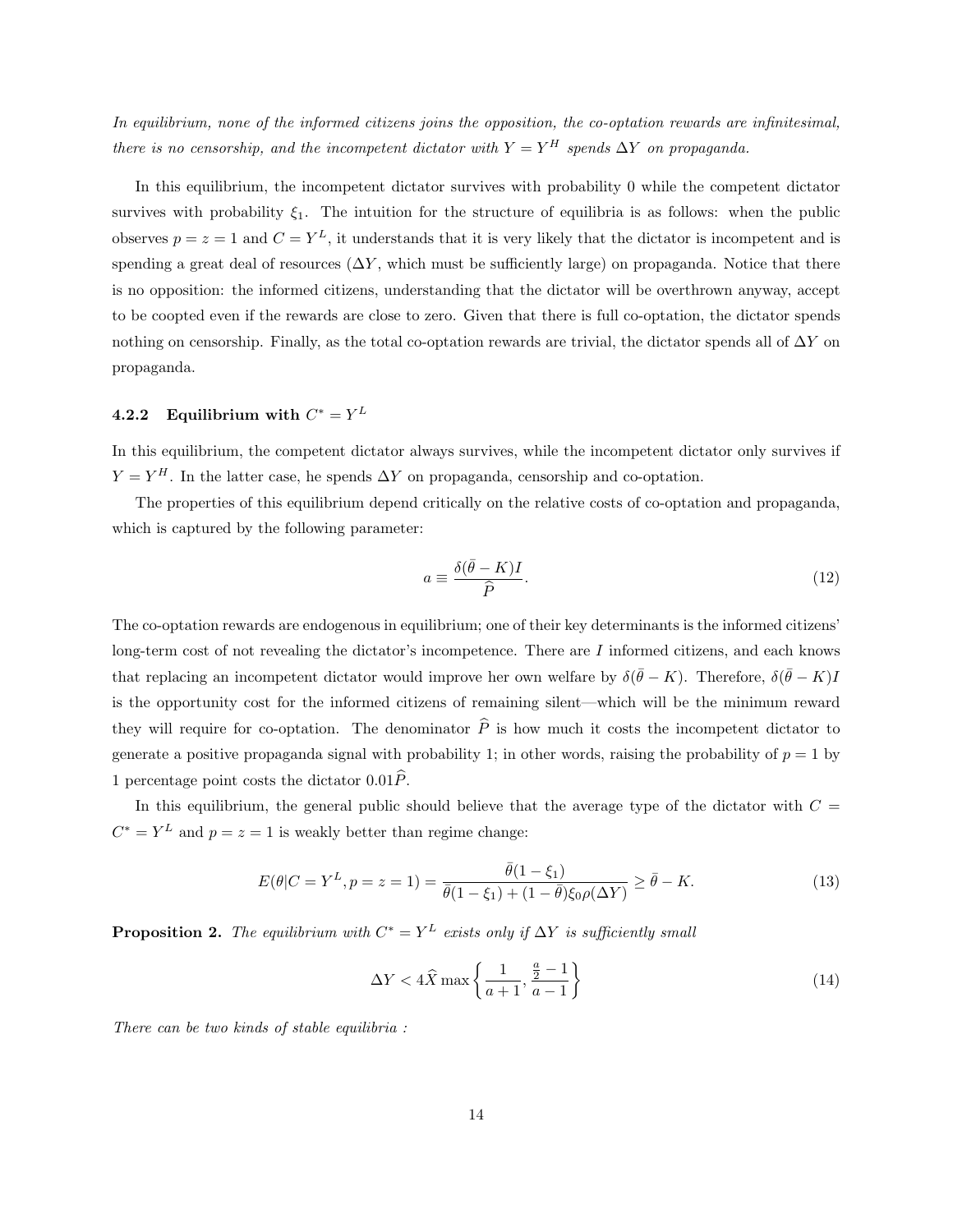If  $\Delta Y < 4\hat{X} \frac{1}{a+1}$  and

<span id="page-14-0"></span>
$$
\Delta Y \le (1+a)\widehat{P}\left(\frac{1}{\overline{\theta}-K}-1\right)\frac{\overline{\theta}}{1-\overline{\theta}}\frac{1-\xi_1}{\xi_0}.\tag{15}
$$

then there is an equilibrium with coopted elites:  $\alpha = 1$ . In this equilibrium, the dictator uses co-optation and propaganda, but not censorship. The probability of survival is:

<span id="page-14-2"></span>
$$
\rho(\Delta Y) = \frac{\Delta Y}{\hat{P}(1+a)}\tag{16}
$$

If  $a > 2$  and  $\Delta Y < 4\hat{X}^{\frac{a}{2}-1}$  and

<span id="page-14-1"></span>
$$
\Delta Y \le \sqrt{4\hat{P}\hat{X}\left(\frac{1}{\bar{\theta} - K} - 1\right)\frac{\bar{\theta}}{1 - \bar{\theta}}\frac{1 - \xi_1}{\xi_0}},\tag{17}
$$

there is an equilibrium with censorship in which all informed citizens join the opposition:  $\alpha = 0$ . In this equilibrium, the dictator uses censorship and propaganda, but not co-optation. The probability of survival is:

<span id="page-14-3"></span>
$$
\rho(\Delta Y) = \frac{(\Delta Y)^2}{4\hat{P}\hat{X}}\tag{18}
$$

Equilibria with  $C^* = Y^L$  only exist if  $\Delta Y$  is sufficiently small. Indeed, if  $\Delta Y$  is large, the public knows that the incompetent dictator can spend substantial resources for assuring  $p = z = 1$ . Hence observing  $p = z = 1$  and  $C = C^*$ , citizens still decide to protest.

Multiple equilibria. If  $a > 2$  and if  $\Delta Y$  is sufficiently small (satisfying both [\(14\)](#page-13-0), [\(15\)](#page-14-0) and [\(17\)](#page-14-1)), then we have two stable equilibria — one with propaganda and co-optation  $(\alpha = 1)$  and one with propaganda and censorship ( $\alpha = 0$ ). Comparing [\(16\)](#page-14-2) and [\(18\)](#page-14-3) we find that whenever both equilibria exist, the probability of survival is higher in the equilibrium with co-optation.

Figure 1 presents the structure of equilibria under different values of parameters (if conditions [\(15\)](#page-14-0) and [\(17\)](#page-14-1) are not binding—e.g. if  $(1 - \xi_0)/\xi_1$  is very high).

These equilibria (where  $C^* = Y^L$ ) can also co-exist with the equilibrium with  $C^* = Y^H$  (indeed, for some parameter values both conditions [\(11\)](#page-12-0) and [\(15\)](#page-14-0) are satisfied). In the latter equilibria, the public, observing a positive signal  $p = z = 1$  and low consumption, infers that the expected quality of the dictator is too low and protests. As the informed citizens understand that the dictator will be removed anyway, they know that their information will have no impact and are therefore happy to be coopted even if rewards are low. Thus, achieving the outcome with  $p = z = 1$  and  $C^* = Y^L$  is relatively cheap for the dictator. So the public's inference is justified. For the same parameter values, there may exist an equilibrium with  $C^* = Y^L$  where informed citizens do have an impact on the dictator's survival probability; in this case, coopting them is costly. Hence, observing the outcome  $p = z = 1$  and  $C^* = Y^L$ , the public infers that the expected type of the dictator is relatively high.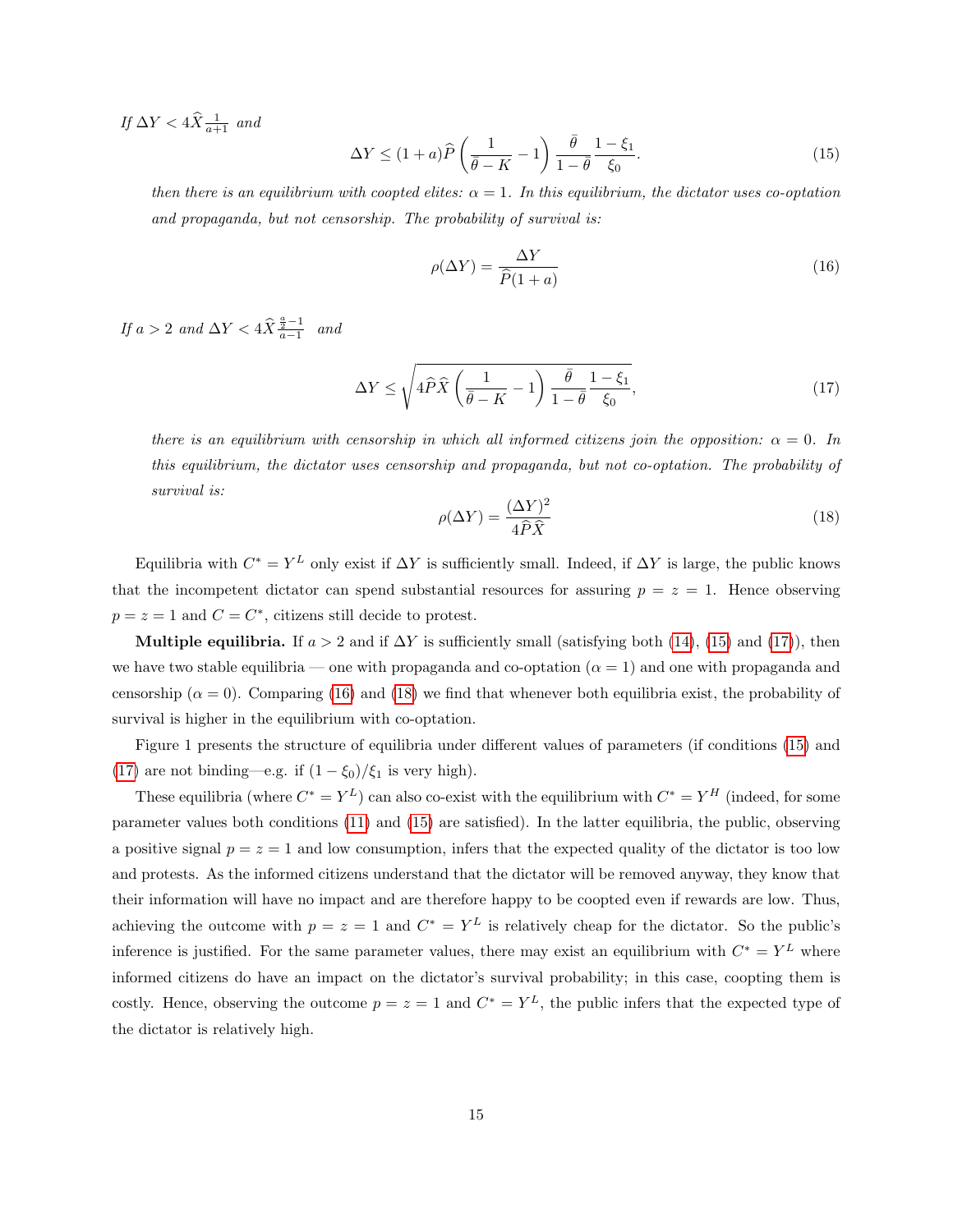

Figure 1: Equilibria.

## 4.3 Discussion of the results

The previous analysis yields four main results.

First, if economic volatility (the difference between good and bad economic states,  $\Delta Y$ ) is not very high, the incompetent dictator can survive in equilibrium. The logic is as follows. If  $\Delta Y$  is low, that means that an incompetent dictator who is lucky enough to experience a good economic outcome  $(Y = Y^H)$  will have only a small amount of extra resources, ∆Y , to spend on propaganda, censorship, and co-optation. As a result, the messages received by the public should be relatively accurate. Thus, if the public does receive the positive signals  $p = z = 1$ , it will tend to believe them and think the incumbent is competent, even if consumption is low:  $C = Y^L$ .

However, if volatility is high, then no equilibrium with  $C = Y^L$  exists and the incompetent dictator is overthrown. The impact of economic volatility is especially important in the dynamic setting (see section [5.2\)](#page-18-0): we show that when volatility is low, the dictator is less likely to survive the initial period; but, if he does, he is then more likely to remain in power for a long time.

This result may also be interpreted in a cross-sectional sense. If the public notices that other comparable countries are doing much better  $(\Delta Y)$  is high), they infer that their dictator may well have diverted a lot of resources  $(\Delta Y)$  into propaganda, censorship, and co-optation. As a result, they stop believing the positive signals, conclude that the dictator is probably bad, and take to the streets to protest.

The second result is the multiplicity of equilibria. If  $\Delta Y$  is small there is always an equilibrium with co-optation, in which the elite agrees to stay silent in return for rewards. For some parameters, there is also an equilibrium with censorship, in which all informed citizens join the opposition but the dictator attempts to block their media communications.

The multiplicity of equilibria is driven by the 'fiscal externality' of the informed elites. Consider the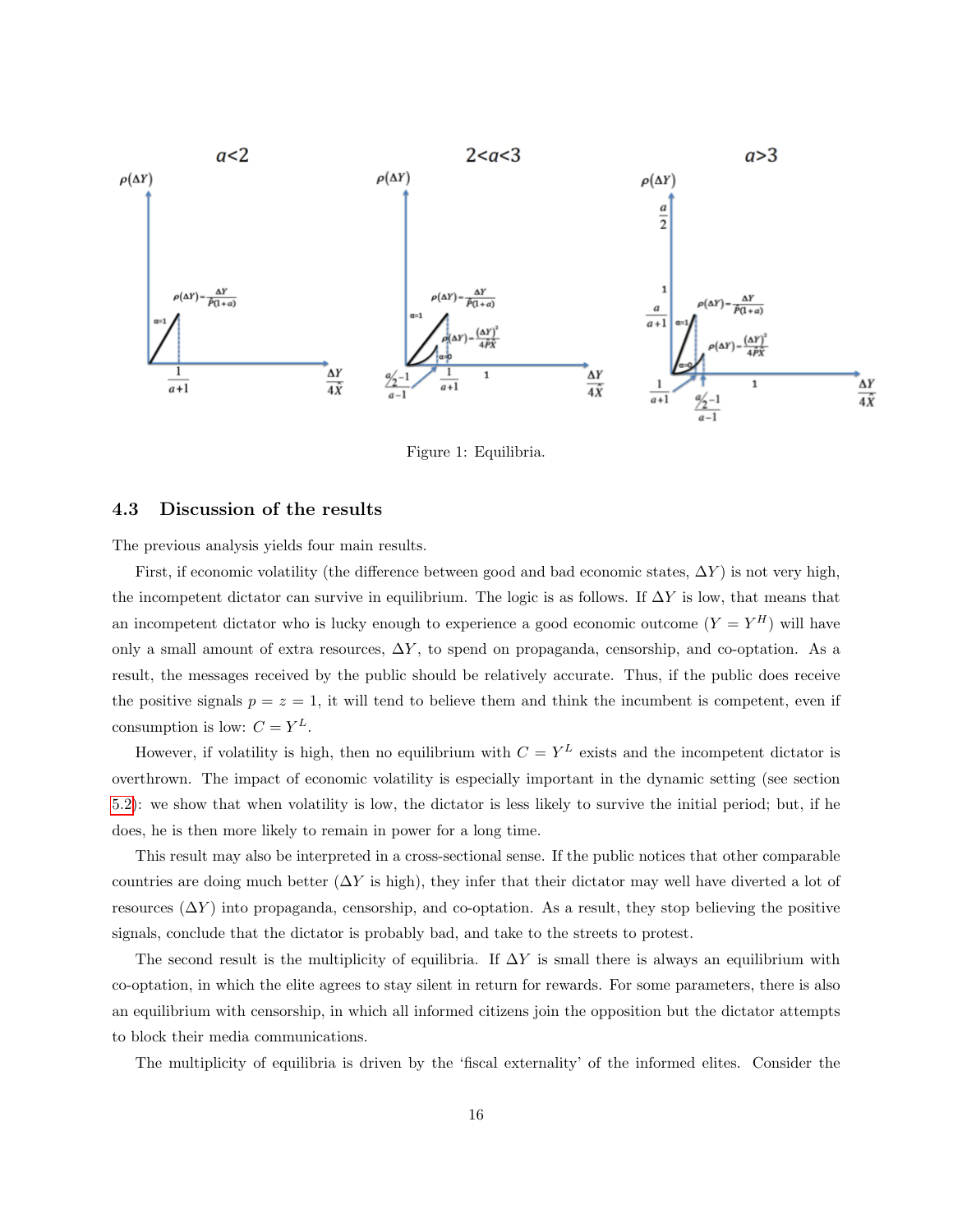equilibrium with co-optation  $\alpha = 1$ . Every informed citizen is happy to stay in the pro-regime camp, receiving r<sup>\*</sup> for not joining the opposition. But now imagine that some informed citizens ( $\tilde{\beta} > 0$ ) join the opposition. In this case, the dictator spends  $r^*\tilde{\beta}$  less on rewards and reallocates the money to propaganda and censorship, increasing  $x$  and  $P$ . How does that change the returns to joining the opposition for the remaining  $1 - \tilde{\beta}$  members of the elite? These returns are related to  $\Pi'(\alpha)$ , which in turn is proportional to  $(1-x)P$ : the payoff to joining the opposition decreases in censorship and increases in propaganda.

Thus, the defection of some informed citizens has two opposite effects. On the one hand, the increase in censorship reduces the odds that an anti-regime message will get through. This lowers the payoff to joining the opposition. On the other hand, the increase in propaganda makes it less likely the general public will learn of the dictator's incompetence—and thus all the more important for informed citizens to try to communicate it. This raises the payoff to joining the opposition. Which effect dominates will depend on the parameters. If the former effect is stronger, no additional members of the elite defect, and the co-optation equilibrium holds. But if the latter effect dominates, then the initial departures set off a spiral of defections, ending in the equilibrium with censorship and no co-optation.

The third result concerns how the dictator's various instruments interact. As seen in [\(5\)](#page-11-1), censorship and co-optation of the elite are substitutes, while propaganda is complementary to both of them. Returns to censorship and co-optation increase with propaganda. But higher spending on censorship decreases incentives for co-optation. These interactions emerge endogenously due to the public's statistical inference based on the information it receives.

Finally, we see that whenever both the equilibrium with co-optation and that with censorship exist, the dictator's survival probability is always higher in the first. This result may be driven by the specific linear forms selected for the propaganda and censorship cost functions (and by the assumption that  $\hat{X}$  and  $\hat{P}$  are sufficiently large). We chose linear technologies here for simplicity and to explore how non-linearities can emerge simply due to the properties of statistical inference. Of course, in reality there may be increasing or decreasing returns to scale in propaganda and censorship—although we lack strong intuitions about which way these would go–and such nonlinearities could alter the relative survival odds in the different equilibria. But the multiplicity of equilibria is a more robust finding, and one that suggests a novel insight. A dictator can get stuck in an inferior yet stable equilibrium, relying on a relatively ineffective technique to stay in power.

# 5 Comparative statics and extensions

# 5.1 Comparative statics

How do the exogenous parameters affect the dictator's survival probability? While the model has nine parameters  $(\Delta Y, \bar{\theta}, K, I, \delta, \hat{P}, \hat{X}, \xi_0 \text{ and } \xi_1)$ , the structure and existence of equilibria depends on just two combinations of them:  $a = \frac{\delta(\bar{\theta} - K)I}{\hat{D}}$  $\frac{-K}{\widehat{P}}$  and  $\frac{\Delta Y}{4\widehat{X}}$ .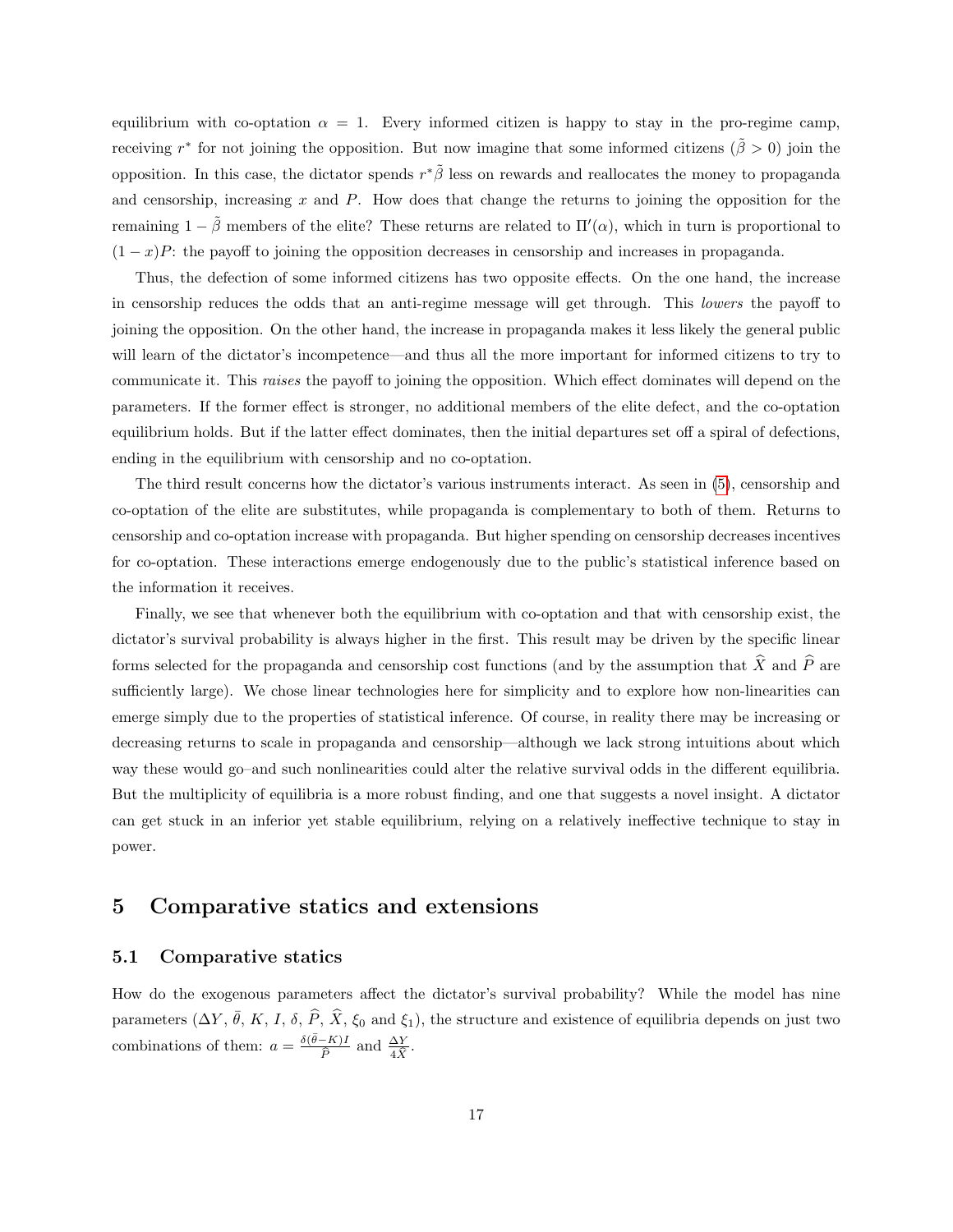The parameter  $\Delta Y$  is the ex ante economic volatility. From (16) and (18), we see that the dictator's survival probability in both the possible equilibria,  $\rho(\Delta Y)$ , increases in  $\Delta Y$  (although this is not necessarily true in a multi-period model, see Section [5.2\)](#page-18-0). The reason is simple: the higher is  $\Delta Y$ , the more resources an incompetent dictator can spend on censorship, co-optation and propaganda in a given period when  $Y = Y^H$ . Not surprisingly, this translates into a higher probability of survival—as long as the equilibrium exists.

Parameter a captures the cost of co-optation relative to the cost of propaganda. If a increases then the equilibrium with censorship is more likely to exist, while the equilibrium with co-optation is less likely to exist. (This can be seen as we shift the curves in Figure 1 in response to change in a; indeed  $\frac{1}{1+a}$  decreases in a and  $\frac{\frac{a}{2}-1}{a-1}$  increases in a).

If  $\hat{X}$  increases then both equilibria are more likely to exist—the public understands that censorship is not cost-effective so a good signal, if received, is more likely to be true. If the censorship equilibrium holds, higher  $\hat{X}$  reduces the dictator's survival odds (see 18): his censorship becomes less effective. But if the censorship cost rises too high, this equilibrium no longer exists and instead the equlibrium with co-optation will hold. Recall that in the co-optation equilibrium, the dictator's survival probability is always higher. Paradoxically, an incompetent dictator is better off if he has an extremely ineffective apparatus of censorship. High censorship costs serve as a commitment device, allowing the dictator to achieve an equilibrium that he prefers.

If the alternative regime is good and revolution is not too costly (high  $(\bar{\theta} - K)$ ), then the equilibrium with censorship is more likely and that with co-optation less likely. The intuition is straightforward: for members of the elite, the returns to removing the incompetent dictator are high, and so to silence them with rewards is expensive. As a result, the dictator prefers to use censorship. By the same logic, if the elite cares more about the future (higher  $\delta$ ), bribing it to accept an incompetent incumbent costs more, so censorship is favored.

What happens if the cost of propaganda,  $\hat{P}$ , falls? Interestingly, a goes up and the equilibrium with co-optation becomes less likely (while the equilibrium with censorship becomes more likely). The lower the cost of propaganda, the more likely the public will get a convincing propaganda signal. This makes the signals of the opposition more important, and renders the informed elite harder to co-opt, increasing the odds the dictator will use censorship instead. If an external enemy threatens the state's security, this may help the incumbent to dodge blame for poor economic performance, rendering his propaganda claims more believable. If so, the equilibrium with co-optation could disappear, leaving only that with censorship.

One consequence of economic modernization is to broaden the informed elite, increasing I. In the current setting, this makes co-opting the elite more expensive, and thus favors the equilibrium with censorship. However, it may be more intuitive to suppose that the cost of censorship,  $\hat{X}$ , rather than remaining fixed. also increases with I. If, for instance,  $\widehat{X}$  is proportional to I, it is easy to check that an increase in I makes both equilibria less likely to exist. Indeed, higher  $I$  raises the costs of both co-opting and censoring. Since propaganda cannot substitute for censorship and rewards (propaganda is a complement rather than a substitute for both), incompetent dictators face more problems whatever they do. As suggested by "modernization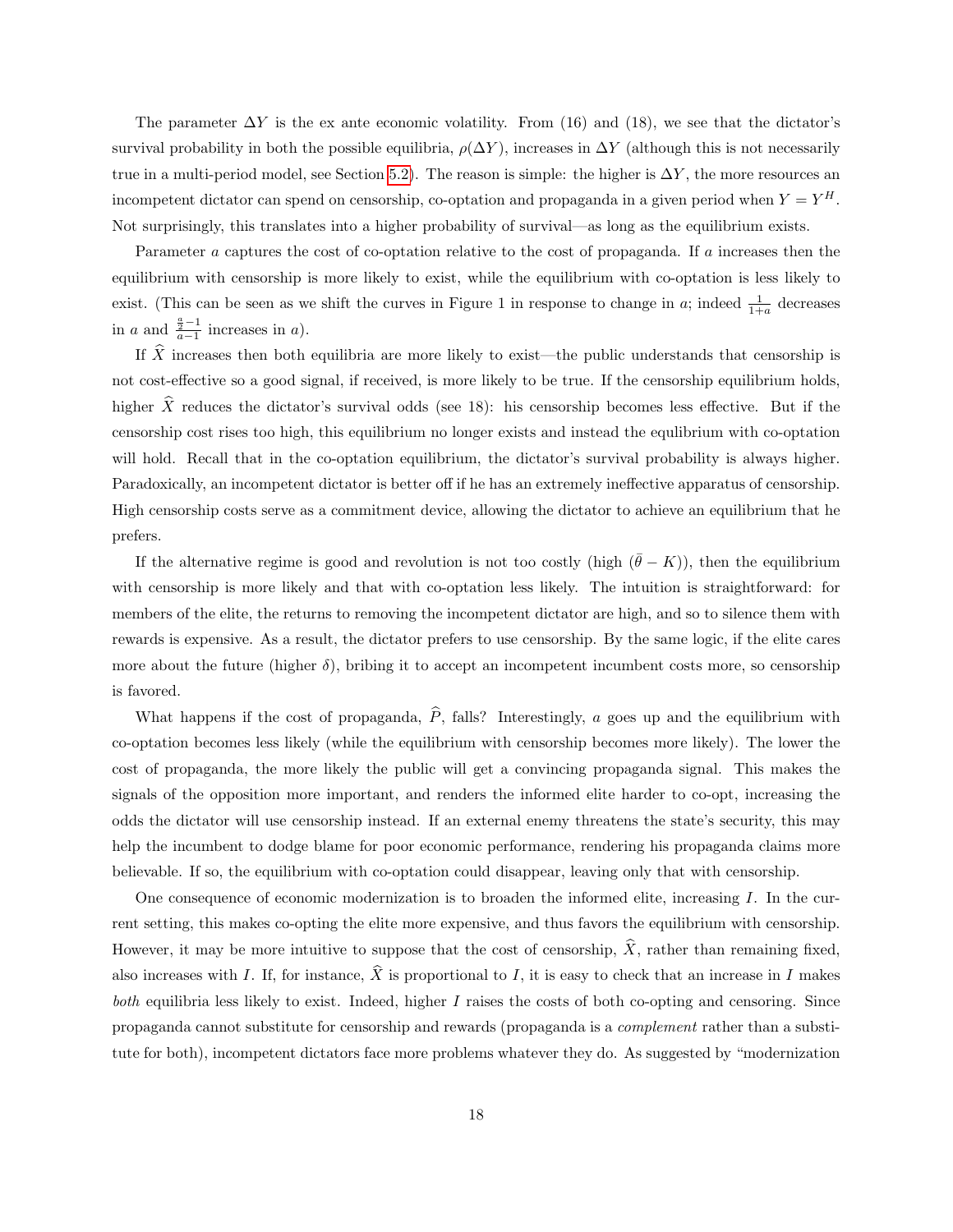theory," broader access to information (or education) renders dictatorships less likely to survive.

## <span id="page-18-0"></span>5.2 Dynamics

We consider here a multi-period version of the model. We assume that the economic and informational environment does not change over time. The only state variable that does evolve over time,  $t$ , is the public's belief,  $\tilde{\theta}_t$ , regarding the public's beliefs about the type of the dictator at time t. Initially, the beliefs are the same as in the one-period model above  $\tilde{\theta}_t = \bar{\theta}$ . After each period, if the dictator survives, the public rationally updates its beliefs about him. We will assume that the alternative regime's quality is constant over time  $\bar{\theta}$  − K. The informed citizens do not update their views as they learn the dictator's type precisely in the initial period.

We first consider the dynamics of equilibrium with  $C^* = Y^H$ . In this equilibrium, if the dictator survives after the first period, the public knows with certainty that the dictator is competent. Therefore in all future periods  $\tilde{\theta}_t = 1 > \bar{\theta} - K$ , there are no protests.

The dynamics of the equilibrium with  $C^* = Y^L$  are more complicated. With probability  $\xi_0 \rho(\Delta Y)$  the incompetent dictator survives. Each period, the public compares its current expectation of the dictator's type  $\tilde{\theta}_t$  with the alternative  $\bar{\theta} - K$ . If the dictator survives, the expectation  $\tilde{\theta}_t$  evolves over time according to the following Bayesian updating formula:

<span id="page-18-1"></span>
$$
\widetilde{\theta}_{t+1} = \frac{\widetilde{\theta}_{t}(1-\xi_{1})}{\widetilde{\theta}_{t}(1-\xi_{1}) + (1-\widetilde{\theta}_{t})\xi_{0}\rho(\Delta Y)} = \widetilde{\theta}_{t} + \frac{\widetilde{\theta}_{t}(1-\widetilde{\theta}_{t})\left(1-\xi_{1}-\xi_{0}\rho(\Delta Y)\right)}{\widetilde{\theta}_{t}(1-\xi_{1}) + (1-\widetilde{\theta}_{t})\xi_{0}\rho(\Delta Y)}
$$
(19)

Therefore,  $\tilde{\theta}_t$  increases over time if and only if the following condition holds

<span id="page-18-2"></span>
$$
\xi_0 \rho(\Delta Y) \le 1 - \xi_1 \tag{20}
$$

If this is the case, the probability of survival in each particular period  $\xi_0 \rho(\Delta Y)$  is rather low. However, if the dictator does survive, next period the public raises its expectation regarding the type of the dictator.

If  $\xi_0 \rho(\Delta Y) > 1 - \xi_1$ , the public downgrades its beliefs every period according to [\(19\)](#page-18-1). Eventually, at a certain (finite) time  $t = t^*$  the belief  $\tilde{\theta}_t$  falls below  $\bar{\theta} - K$ , and the incompetent dictator is removed with probability 1.

**Proposition 3.** Suppose that at time  $t = 0$  the economy is in an equilibrium with  $C^* = Y^L$  and  $\rho(\Delta Y)$ .

- If condition [\(20\)](#page-18-2) holds, the incompetent dictator survives each period with probability  $\rho(\Delta Y)$ . His expected lifetime in office is therefore  $\frac{\rho(\Delta Y)}{1-\rho(\Delta Y)}$ .
- If condition [\(20\)](#page-18-2) does not hold, then there exists such finite time  $t^* > 1$  that  $\widetilde{\theta}_{t^*} < \overline{\theta} K \leq \widetilde{\theta}_{t^*-1}$ . In the periods  $t < t^*$ , the incompetent dictator survives each period with probability  $\rho(\Delta Y)$ , and at the period  $t = t^*$  he is removed with probability 1. His expected lifetime is  $\frac{\rho(\Delta Y)}{1 - \rho(\Delta Y)} \left(1 - \left[\rho(\Delta Y)\right]^{t^*}\right)$ .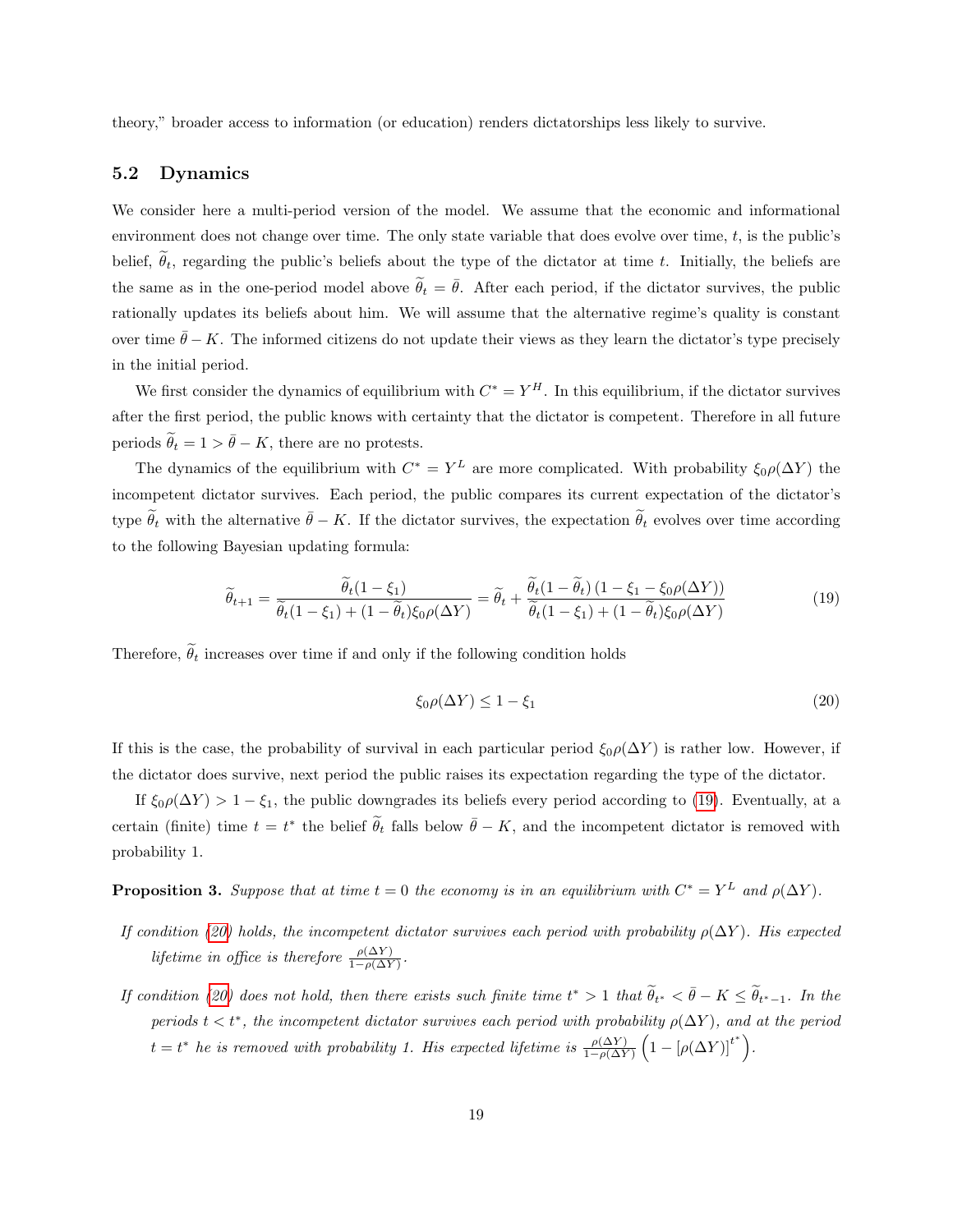The distinction between these two cases is especially interesting given that  $\rho(\Delta Y)$  is different in the equilibria with co-optation and censorship. For the same values of parameters, there may co-exist two equilibria: an equilibrium with co-optation (where  $\rho(\Delta Y)$  is high) and an equilibrium with censorship (where it is low). It may be the case that in the censorship equilibrium, condition [\(20\)](#page-18-2) holds while in the co-optation equilibrium, it does not. In this case, the dynamics will be as follows: in the co-optation equilibrium, the probability of surviving in each given period is higher (conditional on a particular belief) but the beliefs are downgraded each period and eventually the dictator is overthrown with certainty. In the censorship equilibrium, per-period survival is less likely, but beliefs are always adjusted upwards, so this equilibrium will continue indefinitely.

The ex ante economic volatility  $\Delta Y$  is also important. If  $\Delta Y$  is low, the public knows that condition [\(20\)](#page-18-2) holds, and a positive public signal  $p = z = 1$  implies that the probability of the dictator being competent is high. So if he survives for another period, his reputation improves and he is even likelier to last for yet another period. Conversely, if  $\Delta Y$  is high, the public knows that an incompetent dictator could be spending a lot on propaganda and censorship. Hence, each period, the public downgrades the reputation of the surviving incumbent. Eventually, this reputation sinks so low that the public protests against the dictator even if it observes a positive signal  $p=z=1$  .

The binary nature of the shocks renders the dynamics simple to analyze but it also rules out any dynamic effect of change in beliefs on the choice of consumption. In this model, consumption is always equal either to  $Y^H$  (if the dictator is competent and lucky) or to  $Y^L$ . In section [6,](#page-22-0) we consider a model with continuous economic shocks. There, an increase in  $\bar{\theta}$  results in lower consumption in equilibrium. If the expected type of the dictator is high, the incompetent dictator can get away with lower  $C$ . In such a setting, increases in  $\tilde{\theta}_t$ —i.e. a trend towards greater competence in government—are accompanied by falling consumption.

# 5.3 Repressing the protesters

In the model developed above, the elite is not repressed in the literal sense of the word; it is only censored and not rewarded (or fined) if it refuses to be coopted. Essentially, economic aspects of repression are included into the parameter r (which reflects the difference between the material well-being of the members of the pro-regime elite and that of the opposition activists). In Section [5.4](#page-21-0) we also discuss extensions related to jailing the opposition activists.

However, another important element of dictatorial rule is the repression of protests. By allocating certain resources to the riot police and military, the dictator can increase the cost of regime change K. The potential protesters do not observe this cost but can infer the dictator's optimal choice.

What is the effect of adding a fourth instrument to the dictator's repertoire? Now the dictator can choose to reduce spending on censorship, rewards and propaganda,  $B = X + R + P$ , and use the savings,  $\Delta Y - B$ , to increase K. The latter matters as it directly affects the parameter  $a$ , which, in turn, determines the cost of rewards and therefore the structure of equilibria (see Figure 1).

Suppose that the dictator spends G on repressive capacity. He sets the level at the same time that he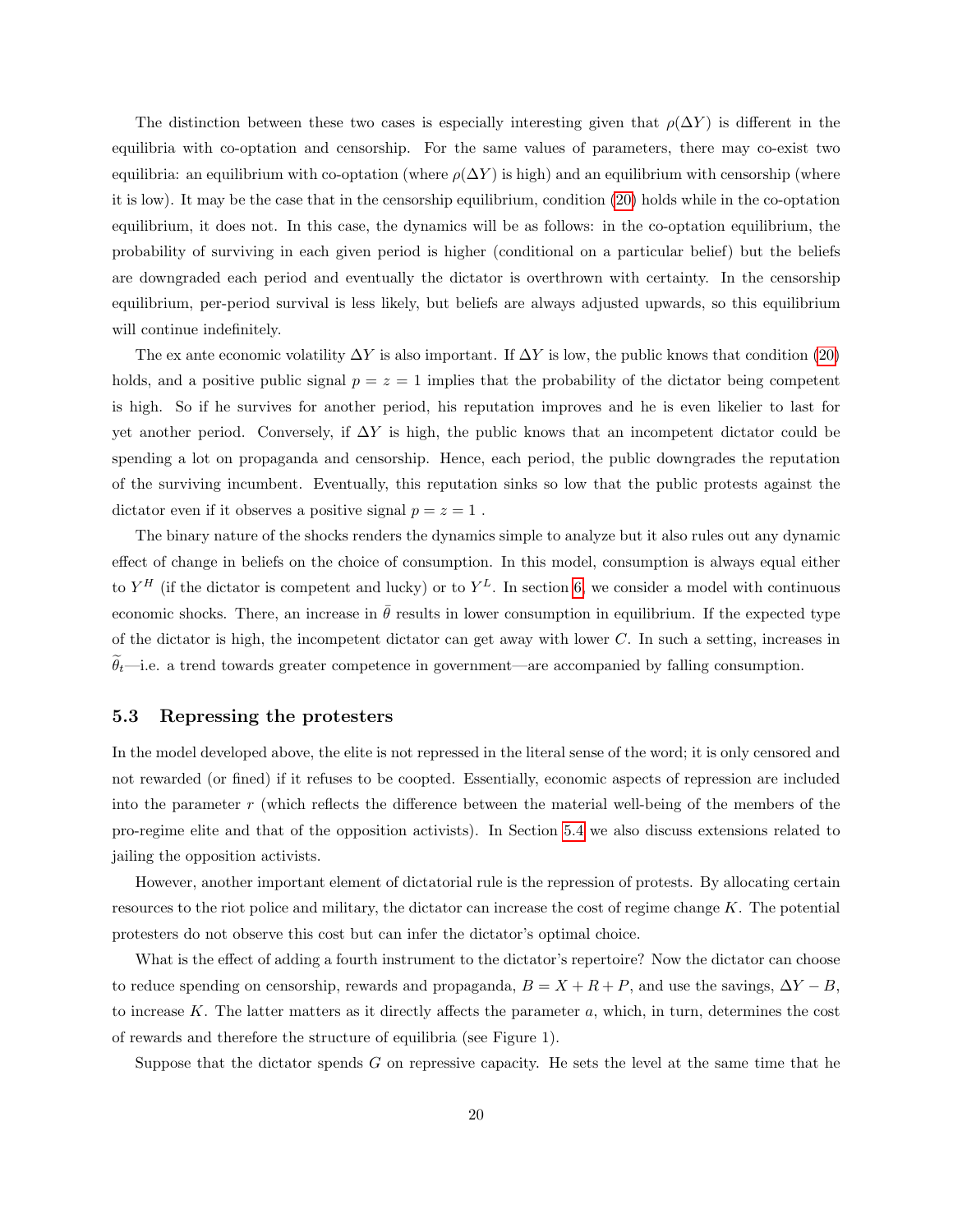allocates the budgets for censorship,  $X$ , rewards,  $R$ , and propaganda,  $P$ . We will assume that the repression technology is linear,  $K = G/\widehat{G}$ . We will assume that  $\widehat{G} > \Delta Y / \overline{\theta}$ ; this implies that repression is sufficiently costly so that the dictator cannot achieve  $K = \overline{\theta}$ . This assumption is reasonable—indeed, if the dictator could achieve  $\bar{\theta} - K = 0$ , he would always do so and would never use other instruments as the public would never have an incentive to replace him.

We now need to reproduce the analysis of the equilibria replacing  $B = \Delta Y$  with  $B = \Delta Y - G$  and a with  $a(G) = \delta I(\bar{\theta} - G/\widehat{G}).$ 

Consider first the equilibria with rewards ( $\alpha = 1$ ). This equilibrium exists if  $\Delta Y - G < \frac{4X}{1+a(G)}$ . The higher the level of repression  $G$ , the likelier this inequality is to hold. Therefore, repressions make this equilibrium more likely to exist. However, given that it exists, the the probability of survival  $\rho(\Delta Y - G) = \frac{\Delta Y - G}{\hat{P}(1 + a(G))}$ monotonically decreases with G. This is because repression is not cost-effective—it makes more sense to spend money on rewards and propaganda.<sup>[9](#page-20-0)</sup>

Therefore if the equilibrium without repression exists, the dictator does not spend anything on repressions. However, if the equilibrium without repressions does not exist, the dictator is better-off spending on repressions just enough to assure that this equilibrium exists. Suppose that  $a(0) < 2$  and  $\Delta Y > \frac{4X}{1+a(0)}$ . Then without any repression, the equilibrium unravels and the dictator is removed from office with probability 1. In this case, he would benefit from choosing the minimum level of repression that satisfies:

<span id="page-20-2"></span>
$$
\Delta Y - G \le \frac{4\hat{X}}{1 + \delta I \left(\bar{\theta} - \frac{G}{\hat{G}}\right)}.\tag{21}
$$

.

This level of repression is the smaller root of the respective quadratic equation.<sup>[10](#page-20-1)</sup> This solution always exists (at  $G = 0$ , the left-hand side of [\(21\)](#page-20-2) is greater than the right-hand side, while at  $G = \Delta Y$  the left-hand side is zero while the right-hand side is positive).

Given this level of repression, the dictator survives with a non-trivial probability  $\rho(\Delta Y - G) = \frac{4X}{\hat{P}(1+a(G))^2}$ . The intuition is simple. The dictator understands that without any investment in repressive capacity, the elite is too costly to silence. So he uses some repression to make sure that the elite is less interested in regime change and is therefore cheaper to bribe. This allows him to free up additional resources for propaganda and therefore make ends meet in equilibrium.

Now consider the equilibrium with censorship ( $\alpha = 0$ ). In this equilibrium, the probability of survival decreases in the level of repression:  $\rho(\Delta Y - G) = \frac{(\Delta Y - G)^2}{4.6 \Omega}$  $\frac{1}{4\hat{P}\hat{X}}$ . There are no incentives to spend on repressive capacity in this equilibrium.

However, it may also be the case that this equilibrium does not exist without repressions. Consider the situation where  $a(0) > 2$  and  $\Delta Y > 4\hat{X}\frac{\frac{a(0)}{2}-1}{a(0)-1} = 2\hat{X}\left(1-\frac{1}{a(0)-1}\right)$ . Again, by spending certain amount of resources on repressions, the dictator can assure that the equilibrium does exist. This level of repression is

<span id="page-20-1"></span>
$$
{}^{10}\text{The solution is } G = \frac{\widehat{G}}{2\delta I} \left(1 + \delta I \left(\bar{\theta} + \frac{\Delta Y}{\widehat{G}}\right) - \sqrt{\left(1 + \delta I \left(\bar{\theta} + \frac{\Delta Y}{\widehat{G}}\right)\right)^2 - 4\delta I \left(1 + \delta I \left(\bar{\theta} + \frac{\Delta Y}{\widehat{G}}\right) - \frac{4\widehat{X}}{\widehat{G}}\right)}\right)
$$

<span id="page-20-0"></span> $9$ This result holds as the repression technology is linear. In the non-linear case, there may be a non-trivial amount of repression in equilibrium.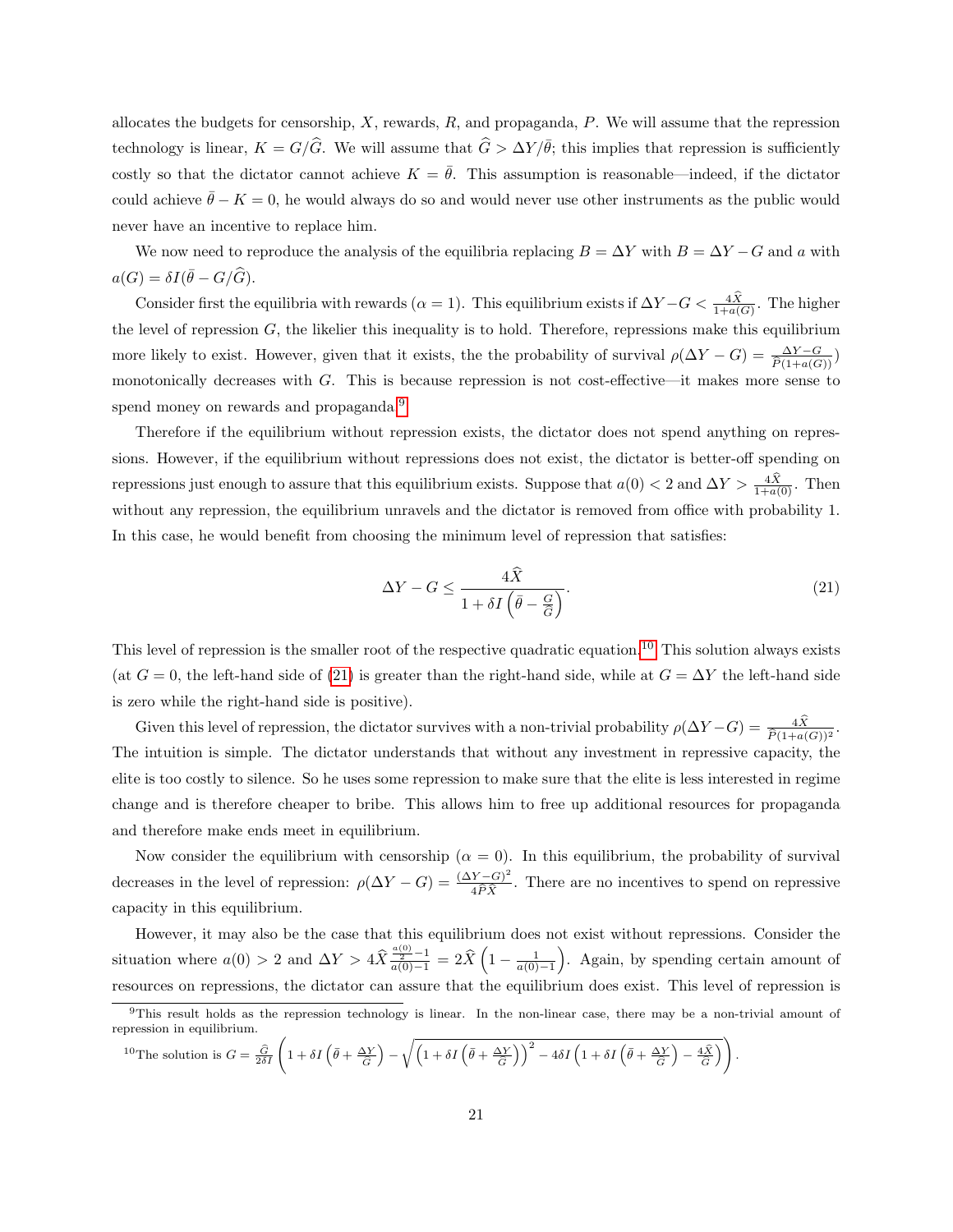the minimum  $G$  that satisfies:

$$
\Delta Y - G \le 2\widehat{X}\left(1 - \frac{1}{\delta I\left(\bar{\theta} - \frac{G}{\widehat{G}}\right) - 1}\right).
$$

This level of repression is also the smaller root of the quadratic equation.[11](#page-21-1) Unlike in the case of the equilibrium with co-optation, the solution does not always exist. If parameters are such that the quadratic equation has no roots, then no level of repression will assure the existence of equilibrium.

Thus, spending on repressions against the protesters cannot help to raise the probability of survival in equilibrium. However, by raising the cost of revolution, they can assure the existence of equilibrium (in case the equilibrium does not exist without repressions). This rationale for repression works when  $\Delta Y$  is sufficiently high. In this case, the economic decline is so large that the public does not believe the propaganda any more; hence the dictator prefers to spend money on repression.

# <span id="page-21-0"></span>5.4 Other extensions

Our model assumes linear technologies for propaganda, censorship, and co-optation. In particular, there are no non-linearities in the responses of informed citizens to the amount spent on propaganda. If the dictator spends less on propaganda, the informed citizens understand that their opposition messages will have a lower impact, and so the cost to co-opt them declines proportionally. This is why both equilibria with co-optation and with censorship exist when  $\Delta Y$  is small (so that spending on propaganda,  $P \leq B \leq \Delta Y$ , is also small).

In reality, the informed citizens' choice may be non-linear. There could be a fixed cost of getting coopted (due to the "moral cost of opportunism") or a fixed cost of joining the opposition (e.g., a jail term). A non-trivial moral cost would make the equilibrium with co-optation disappear for small  $\Delta Y$ . Indeed, if the total budget for co-optation and propaganda  $B = R + P = \Delta Y$  is small, the dictator would not be able to afford to compensate all members of the elite for the moral cost of co-optation.

Meanwhile, a jail term for opposition activists might eliminate the equilibrium with censorship at low values of  $\Delta Y$ . In this case, as the total budget for co-optation and propaganda  $B = X + P = \Delta Y$  is low, spending on propaganda  $P = \Delta Y/2$ . Therefore for each member of the informed elite the benefits from joining opposition are low — they are are proportional to the impact on dictator's survival probability, and this impact is in turn proportional to the level of propaganda. Hence if  $\Delta Y$  is sufficiently low, the benefits of joining the opposition fall below the fixed cost of a jail term; therefore the equilibrium unravels.

We have implicitly assumed that the acts of both censorship and repression cannot be directly observed by the public. Since competent incumbents never censor or repress, observing the dictator doing one of these things would immediately reveal that the incumbent was incompetent. One might think of this as endogenously increasing the size of I. If enough observed such behavior, it might set off a spiral of opposition

<span id="page-21-1"></span>
$$
{}^{11}\text{The solution is } G = \frac{\hat{G}}{2\delta I} \left( -1 + \delta I \left( \bar{\theta} + \frac{\Delta Y - 2\hat{X}}{\hat{G}} \right) - \sqrt{\left( -1 + \delta I \left( \bar{\theta} + \frac{\Delta Y - 2\hat{X}}{\hat{G}} \right) \right)^2 - \frac{4\delta I}{\hat{G}} \left( -1 + \delta I \bar{\theta} + 2\hat{X} \right)} \right).
$$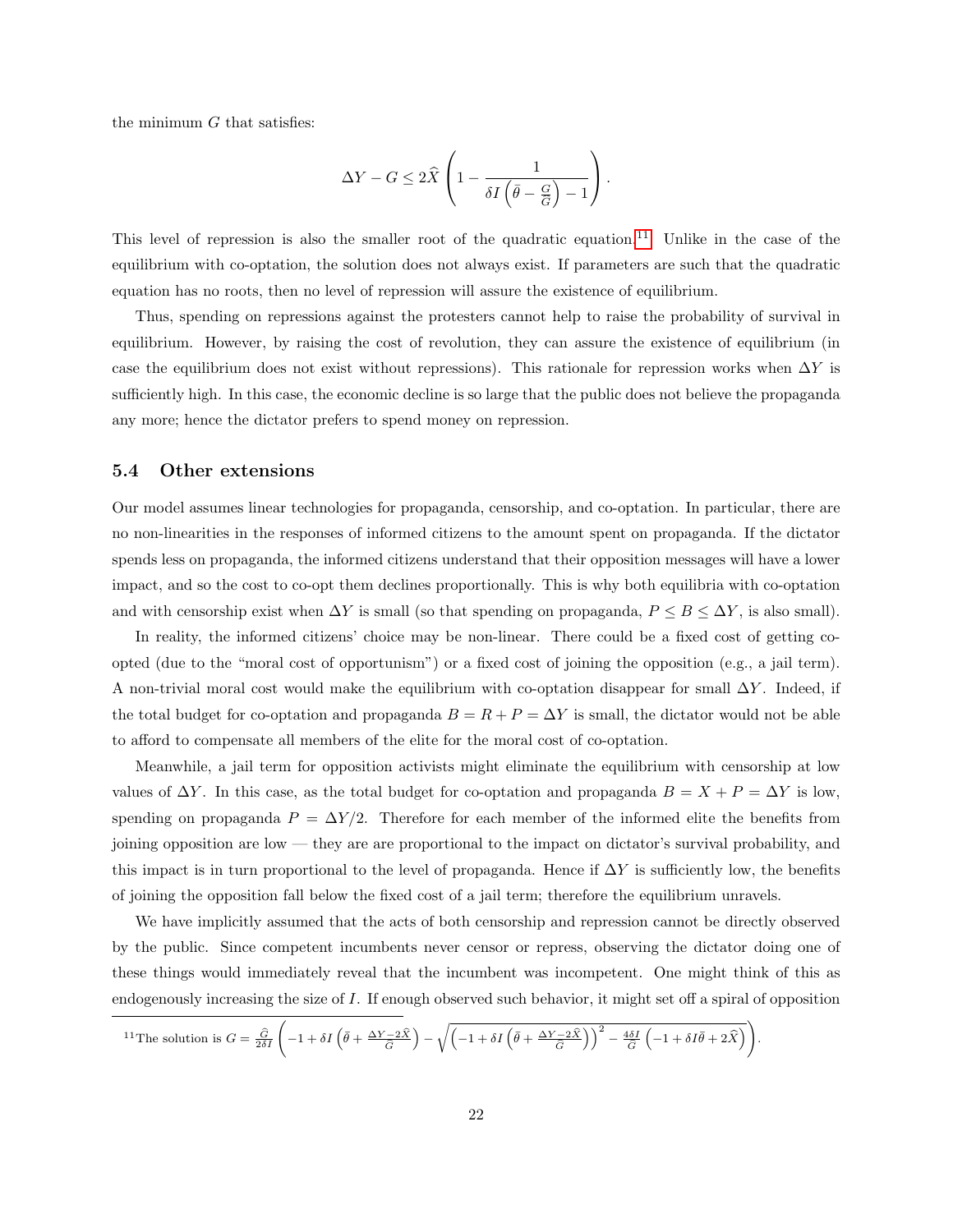activism and protest. There are, indeed, various cases in which the use of excessive violence by the regime, or the discovery of a grizzly murder for which the regime was blamed, catalyzed opposition to it rather than intimidating the public. While it is implausible that a single act of violent repression would automatically undermine the dictatorship, one can imagine introducing sufficient noise into the model that only a level of violence that rose above a certain threshold would trigger a strong public reaction.

# <span id="page-22-0"></span>6 The impact of economic shocks

The model sketched so far allows only limited analysis of comparative statics with regard to economic shocks. In the setting with two output levels, if the incompetent dictator's output decreases, he is overthrown with probability one, so his spending on propaganda, censorship, and co-optation are not relevant. In this section, we consider a setting with a continuous distribution of economic shocks, in which such shocks can have a non-trivial impact on co-optation, censorship and propaganda.

# 6.1 Setting

Let us assume that Y is distributed on  $[Y^L, Y^H]$  with the density function  $f_1(Y)$  if the dictator is competent and  $f_0(Y)$  if he is incompetent. We assume that the density is positive for all  $Y \in [Y^L, Y^H]$  and that there are no mass points. Higher output is more likely for the competent types and less likely for the incompetent types; we assume that  $f_0(Y)$  is a (weakly) monotonically decreasing function and  $f_1(Y)$  is a (weakly) monotonically increasing function.

As the informed citizens observe both the output and the type of the dictator, the game between the dictator and the informed citizens remains the same. In this game, there is no asymmetric information. Therefore, the structure of equilibria is similar to that in the previous model: there can be equilbria with co-optation ( $\alpha = 1$ ) and with censorship ( $\alpha = 0$ ). We assume that equilibrium existence conditions [\(14\)](#page-13-0) hold so these equilibria exist. We will denote by  $B(Y)$  the total budget for censorship, co-optation and propaganda as a function of the output (in the model with binary output,  $B(Y^H) = \Delta Y$  and  $B(Y^L)$  did not matter as the dictator was overthrown anyway).

The model with continuous output has no equilibrium in pure strategies. We therefore consider equilibria in mixed strategies. In such equilibria, the general public chooses a probability of supporting the dictator as a function of the observed consumption level  $\gamma(C) \in [0,1]$  (if  $p = z = 1$ ). If  $p = 0$  or  $z = 0$ , the public knows with certainty that the dictator is incompetent and protests with probability 1.

In equilibrium, the public's choice of  $\gamma(C)$  is optimal:

$$
\gamma(C) = 0 \quad \text{if} \quad E(\theta|C, p = z = 1) \le \bar{\theta} - K,
$$
  

$$
0 < \gamma(C) < 1 \quad \text{if} \quad E(\theta|C, p = z = 1) = \bar{\theta} - K,
$$
  

$$
\gamma(C) = 1 \quad \text{if} \quad E(\theta|C, p = z = 1) \ge \bar{\theta} - K.
$$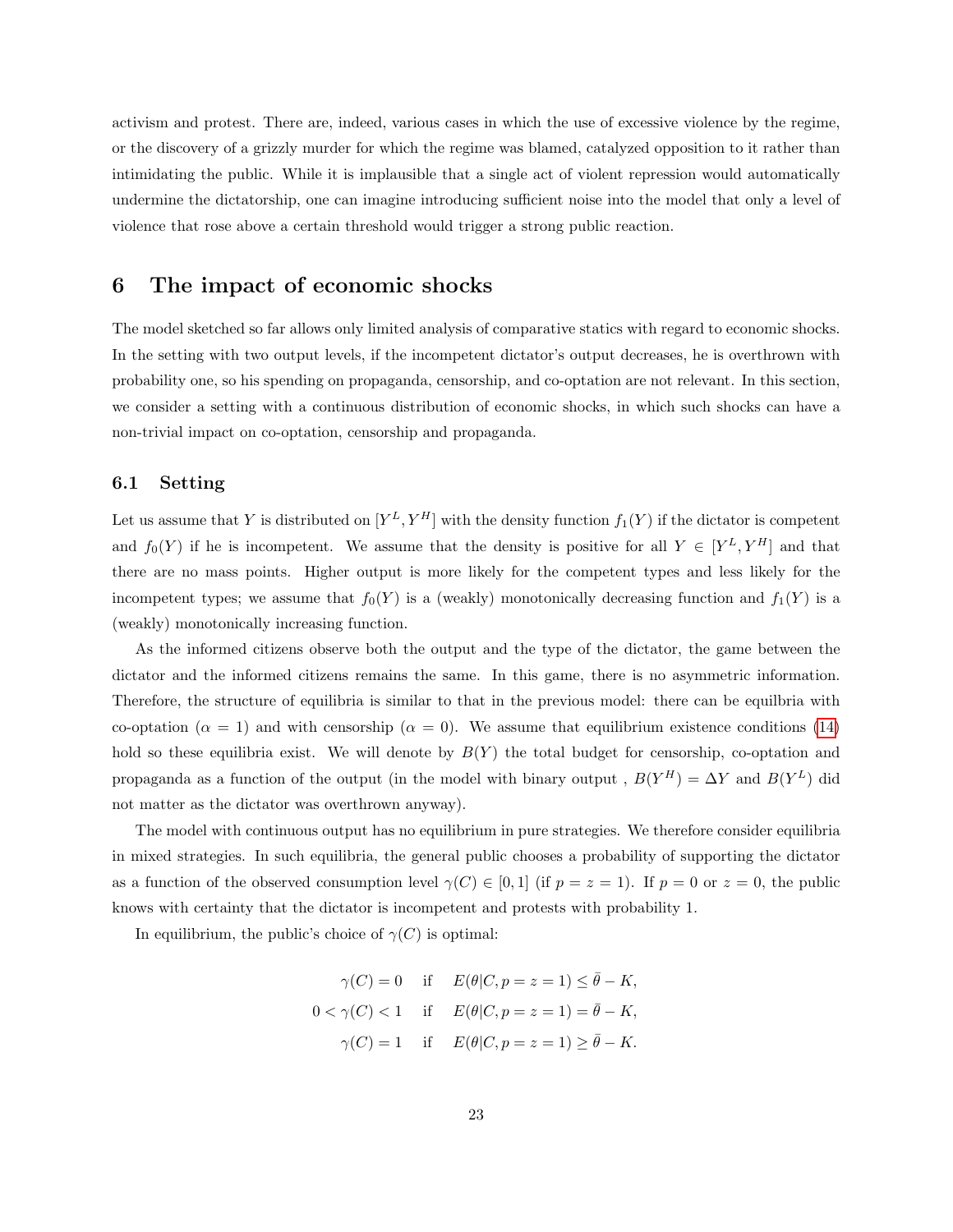As in the model with binary output, it is easy to show that the competent dictator always chooses  $C_1(Y) = Y.$ 

The incompetent dictator faces the following trade-off: if he spends more on propaganda, co-optation and censorship, this results in a higher probability of the positive signal  $p = z = 1$  by the public, however as this spending comes at the cost of lower consumption  $C$ , it implies lower probability of survival *given* the positive signal. His choice of consumption level,  $C_0(Y)$ , solves the following optimization problem:

<span id="page-23-2"></span>
$$
C_0(Y) = \arg\max_{0 \le C \le Y} \gamma(C)\rho(Y - C). \tag{22}
$$

## 6.2 Equilibrium

<span id="page-23-3"></span>**Lemma 1.** If the distribution density  $f_1(\cdot)$  does not have mass points, there is no equilibrium in pure strategies. The equilibrium in mixed strategies has the following properties:

- (i) Public's strategy  $\gamma(C)$  is weakly monotonic. If  $\gamma(C) < 1$ , it is strictly monotonic. The incompetent dictator's strategy  $C_0(Y)$  is also strictly monotonic.
- (ii) There exists such  $C^{**} \in (Y^L, Y^H]$  that  $\gamma(C) = 1$  for all  $C \geq C^{**}$ ;

$$
(iii) \ \gamma(Y^L) = 0;
$$

- (iv)  $0 < \gamma(C) < 1$  for all  $C \in (Y^L, C^{**}).$
- (v)  $C_0(Y)$  is a differentiable, invertible function. In equilibrium, its first derivative equals

<span id="page-23-0"></span>
$$
C'_{0}(Y) = \frac{f_{0}(Y)\rho(Y - C_{0}(Y))}{f_{1}(C_{0}(Y))} \frac{(\bar{\theta} - K)(1 - \bar{\theta})}{(1 - \bar{\theta} + K)\bar{\theta}}.
$$
\n(23)

(vi) In the worst economic outcome,  $Y = Y^L$ , the incompetent dictator spends all resources on consumption:

<span id="page-23-1"></span>
$$
C_0(Y^L) = Y^L. \tag{24}
$$

(vii) The total spending on co-optation, censorship and propaganda  $B(Y) = Y - C_0(Y)$  monotonically increases with Y .

The Lemma implies that both  $\gamma(C_0(Y))$  and  $B(Y)$  increase with Y; therefore the higher the realization of the economic shock, Y, the higher the probability of survival,  $\gamma(C_0(Y))\rho(B(Y))$ .

In order to find the equilibrium, we need to solve equation [\(23\)](#page-23-0) given the initial condition [\(24\)](#page-23-1). To complete the description of the equlibrium, we should find  $\gamma(C)$  using the first-order condition from [\(22\)](#page-23-2), which yields the following differential equation:  $\gamma'(C_0(Y)) = \gamma(C_0(Y)) \frac{\rho'(Y - C_0(Y))}{\rho(Y - C_0(Y))}$ . This equation determines  $\gamma(\cdot)$  up to a scalar multiplier. To find this multiplier, we need to use the boundary condition:  $\gamma(C_0(Y^H)) = 1$ .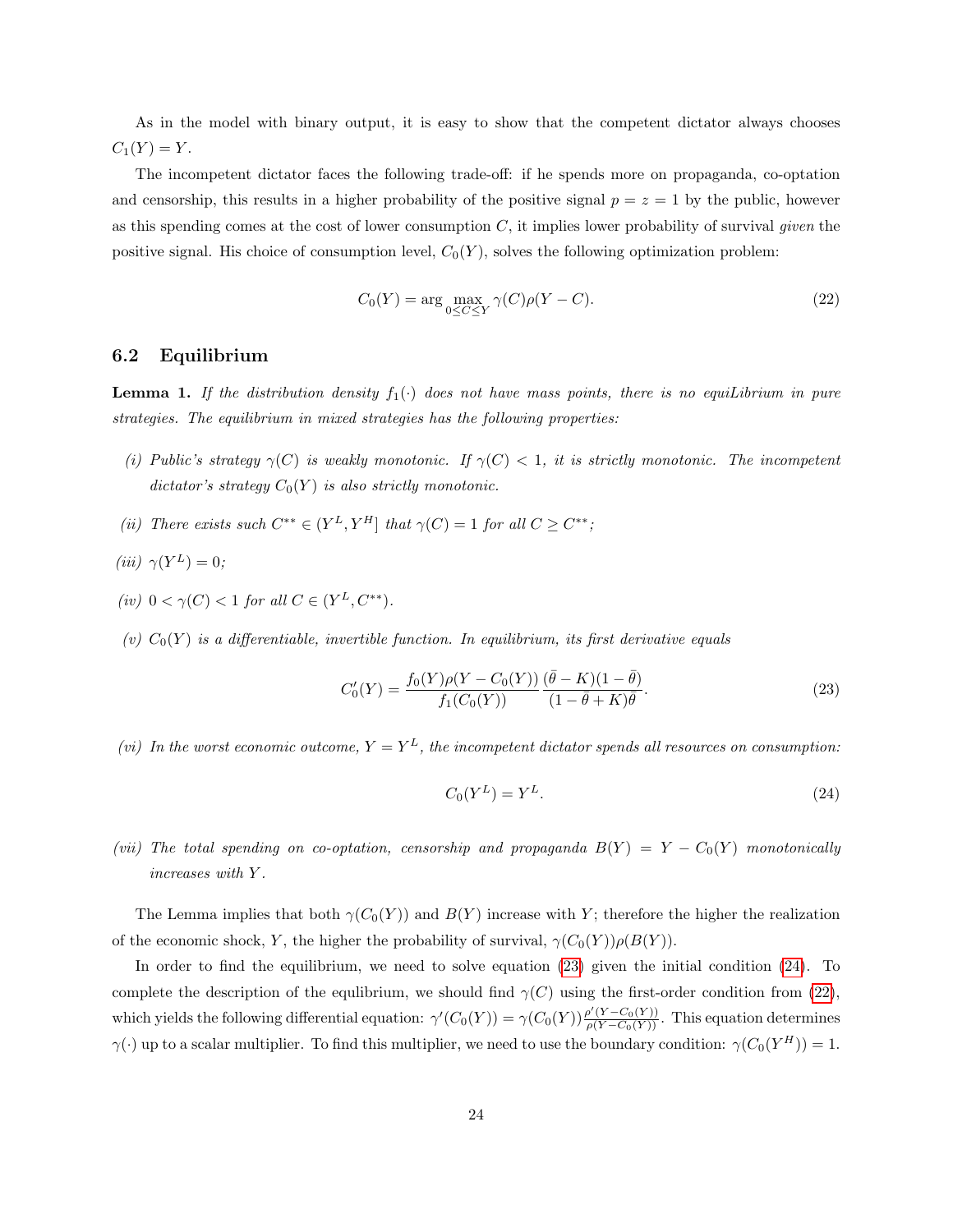# 6.3 Comparative statics

In this section, we carry out the comparative statics analysis with regard to the parameters of the model. We also compare the behavior of an incompetent dictator in an equilibrium with co-optation with the one in an equilibrium with censorship.

<span id="page-24-0"></span>**Proposition 4.** For given distributions  $f_0(\cdot)$  and  $f_1(\cdot)$ , and for a given realization of the economic shock Y, an incompetent dictator spends more on censorship, co-optation and propaganda and less on consumption if K increases,  $\widehat{P}$  increases,  $\widehat{X}$  increases (in the equilibrium with censorship),  $\delta I$  increases (in the equilibrium with co-optation), or if both  $\bar{\theta}$  and K increase, holding ( $\bar{\theta} - K$ ) constant;

The intuition for the comparative statics is straightforward. If  $\hat{P}$  increases, a dollar spent on propaganda is less effective than before at rendering a false message convincing. The public therefore increases its estimate of the incumbent's competence by more when it receives a convincing message,  $p = z = 1$ , even if the consumption level is somewhat lower. Understanding this, an incompetent dictator has an incentive to provide a lower level of consumption and spend more on increasing the probability of a positive signal,  $p = z = 1$ . Similar logic applies for the cost of censorship,  $\hat{X}$ , (in the equilibrium with censorship), and for the parameter  $\delta I$  (that determines the size of rewards in the equilibrium with co-optation). An increase in K lowers the expected value of revolution; hence the public will accept a lower consumption level from the incumbent.

Finally consider the impact of an increase in the expected quality of dictators,  $\bar{\theta}$ , holding the quality of the alternative regime  $\bar{\theta} - K$  constant. The higher is  $\bar{\theta}$ , the stronger is the public's expectation that the incumbent is competent, and so he can afford a lower level of consumption. This result is especially important for the analysis of the dynamics. If the dictator is lucky enough to survive the first few periods, his reputation,  $\bar{\theta}$ , increases, while the expected quality of the alternative,  $\bar{\theta} - K$ , does not change. In this case, the equilibrium trajectory involves the surviving dictator's reputation growing over time and consumption level declining over time.

We should emphasize that the comparative statics results in Proposition [4](#page-24-0) are very different from those that a naive 'partial equilibrium' model would produce. For example, if we did not take into account the endogenous equilibrium inference of the public, an increase in the cost of propaganda should result in lower spending on propaganda and higher spending on consumption. However, as the public is rational and can decipher this logic, the 'general equilibrium' result is that a higher cost of propaganda results in lower consumption and higher spending on propaganda.

Equation [\(23\)](#page-23-0) also allows us to compare the reaction to economic shocks in equilibria with co-optation (where  $\rho(Y - C_0(Y))$  is proportional to  $Y - C_0(Y)$ ) and equilibria with censorship (where  $\rho(Y - C_0(Y))$ ) is proportional to  $(Y - C_0(Y))^2$ ). Consider two countries, with the same ex ante distributions of economic shocks,  $f_0(\cdot)$  and  $f_1(\cdot)$ . Suppose that we observe the same output  $\widetilde{Y} > Y^L$  and same  $\widetilde{C}$  in both countries, but that the first country is in the equilibrium with co-optation, while the second one is in the equilibrium with censorship. Our theory predicts that if these countries are hit by similar economic shocks (e.g., Y declines to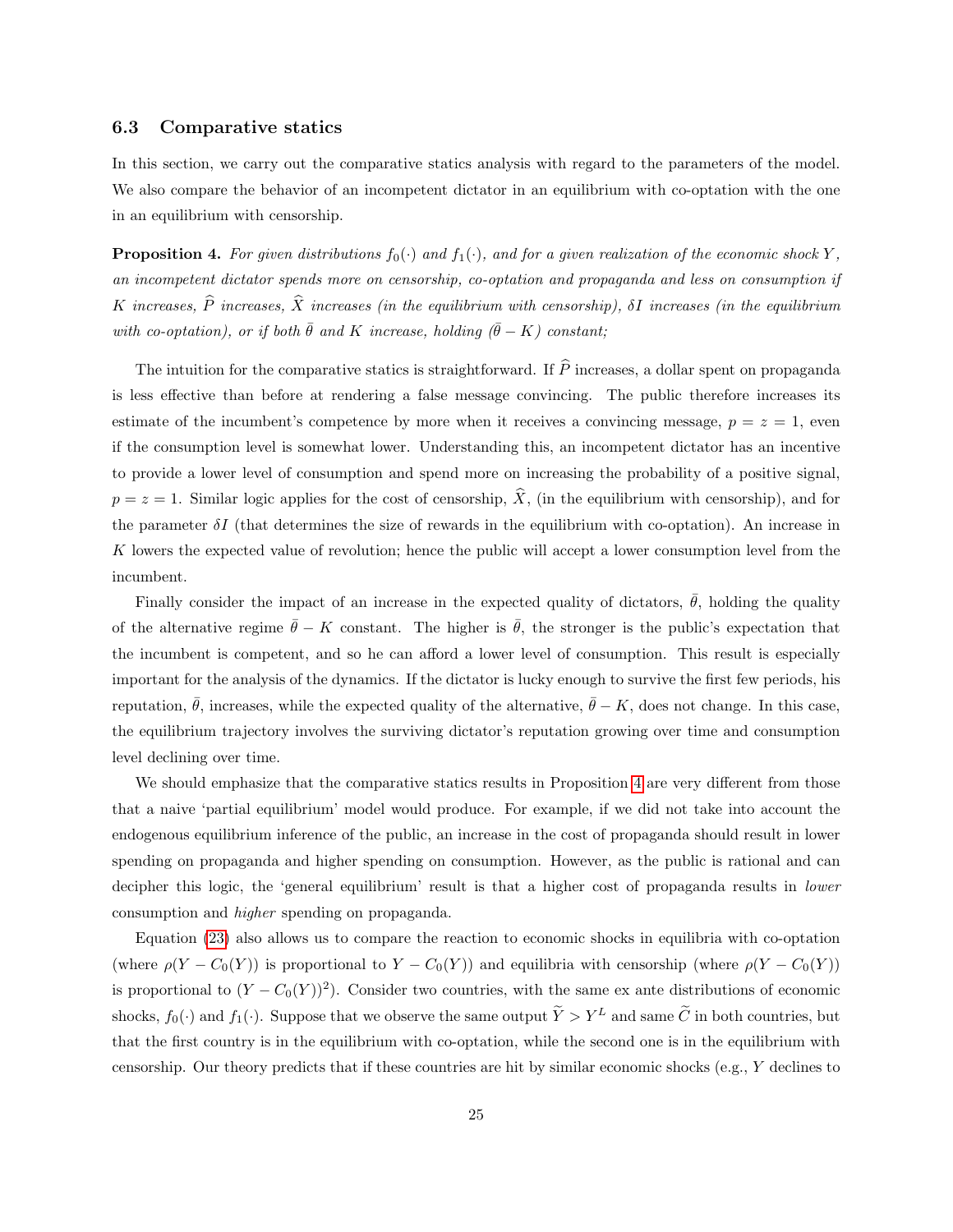a certain level  $\bar{Y} \in (Y^L, \tilde{Y})$ , then the first country will respond with a lower decrease in consumption (and a greater decrease in the total budget for co-optation, censorship and propaganda) than the second country. In other words, regimes with censorship react to negative economic shocks with a greater reallocation of resources towards censorship, co-optation and propaganda than do regimes with co-optation.

<span id="page-25-1"></span>**Proposition 5.** Consider an equilibrium where  $C_0(\tilde{Y}) = \tilde{C}$ . For any  $\overline{Y} \in (Y^L, \tilde{Y})$ , the decrease in consumption,  $C_0(\tilde{Y}) - C_0(\bar{Y})$ , is smaller if the economy is in the equilibrium with co-optation (both before and after the decline in  $Y$ ) than in the case in which it is in the equilibrium with censorship (both before and after the decline in Y ).

# 6.4 Example

To illustrate the propositions stated above, we use a simple example. Let us assume that  $Y$  is distributed on  $[0, \Delta Y]$ .<sup>[12](#page-25-0)</sup> The distribution is uniform for the bad type:  $f_0(Y) = 1/\Delta Y$  and has linear increasing density for the good type  $f_1(Y) = 2Y/(\Delta Y)^2$ .

Let us assume that  $\Delta Y$  is sufficiently small so that the equilibrium existence conditions [\(14\)](#page-13-0) are satisfied (indeed, in this case for all realizations of Y the budget,  $B(Y) \le Y \le \Delta Y$ , also satisfies these conditions).

We shall solve [\(23\)](#page-23-0) for the equilibrium with co-optation ( $\alpha = 1$ ) and then for the equilibrium with censorship ( $\alpha = 0$ ). In the equilibrium with co-optation,  $\rho(B) = \frac{B}{\hat{P}(1+a)}$ . Using the boundary condition [\(24\)](#page-23-1) (which takes the form  $C_0(0) = 0$ ), we immediately find a solution for [\(23\)](#page-23-0):

$$
C_0(Y) = \xi Y; \quad \gamma(C) = \left(\frac{C}{\xi \Delta Y}\right)^{\frac{\xi}{1-\xi}}.
$$
\n(25)

.

where  $\xi \in (0,1)$  is given by

$$
\xi = \frac{\sqrt{1+\frac{8\hat{P}(1+a)}{\Delta Y}\frac{(1-\bar{\theta}+K)\bar{\theta}}{(\bar{\theta}-K)(1-\bar{\theta})}}-1}{\frac{4\hat{P}(1+a)}{\Delta Y}\frac{(1-\bar{\theta}+K)\bar{\theta}}{(\bar{\theta}-K)(1-\bar{\theta})}}
$$

The solution is therefore simple: if output decreases, the incompetent dictator proportionally decreases total spending on co-optation and propaganda  $B(Y) = (1 - \xi)Y$ . Moreover, as follows from the Proof of Proposition [2,](#page-13-1) spending on co-optation and spending on propaganda also change proportionally:  $R(Y)$  $\frac{a}{a+1}(1-\xi)Y$  and  $P(Y) = \frac{1}{a+1}(1-\xi)Y$ .

Now let us consider the equilibrium with censorship. In this case,  $\rho(B) = \frac{B^2}{4\hat{P}\hat{X}}$ . Therefore, [\(23\)](#page-23-0) turns into a non-linear differential equation that has no analytical solution. However, we can approximate the solution in the neighborhood of  $Y = 0$ :

$$
C = \sqrt{\frac{\Delta Y}{12\hat{P}\hat{X}}\frac{(1-\bar{\theta})(\bar{\theta}-K)}{\bar{\theta}(1-\bar{\theta}+K)}}Y^{\frac{3}{2}} + o\left(Y^{\frac{3}{2}}\right).
$$
 (26)

<span id="page-25-0"></span> $12$ The lower bound of zero is a normalization to the lowest level of GDP above which income can be diverted to propaganda, censorship, and co-optation.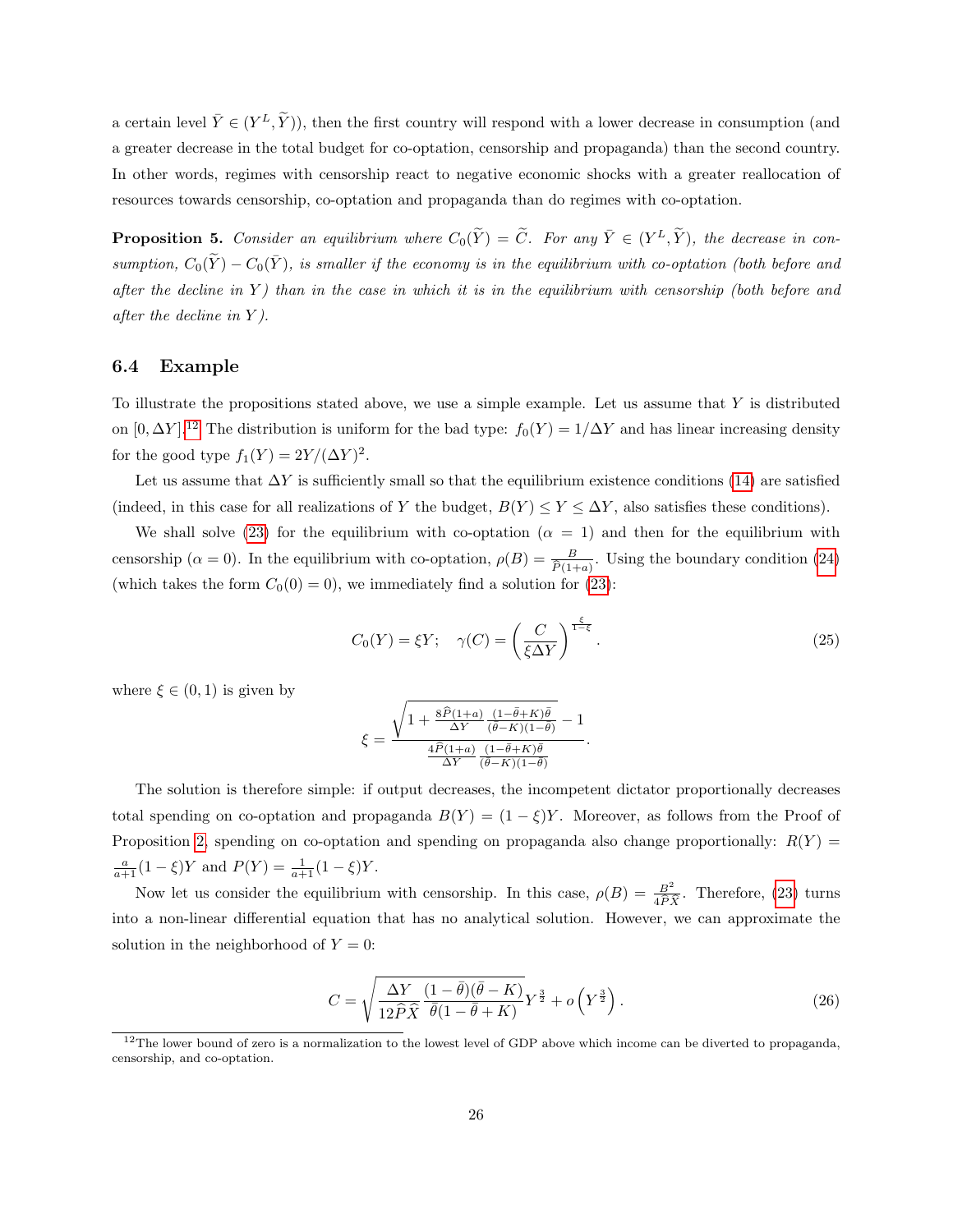Equilibrium with cooptation

Equilibrium with censorship



Figure 2: Consumption, C, and spending on censorship, X, co-optation, R, and propaganda, P, as a function of the economic shock Y .

This means that in the equilibrium with censorship, the incompetent dictator spends relatively more on censorship and propaganda as the economy worsens:  $B(Y)/Y$  increases as Y falls to zero. In the limit  $Y \to 0$ , the share of output spent on censorship and propaganda actually reaches 100 percent:  $\lim_{Y\to 0} \frac{B(Y)}{Y} = 1$ . Conversely, as output grows, the share spent on consumption increases:  $C_0(Y)/Y$  is increasing with Y. The amounts spent on censorship and propaganda in this equilibrium are equal to each other  $X = P = B(Y)/2$ . In proportion to total income, Y, their shares therefore also increase as output falls.

In Figure 2 we present the numerical solution and show that these properties hold for the whole range of Y and not just in the neigborhood of  $Y = 0$ .

The example also illustrates Proposition [4.](#page-24-0) Indeed, in the equilibrium with co-optation,  $\xi$  increases in ∆Y  $P(1+a)$  $(1-\bar{\theta})(\bar{\theta}-K)$  $\frac{1-\theta(1-\theta-\kappa)}{\theta(1-\theta+\kappa)}$ . And it is easy to show, both analytically and numerically, that in the equilibrium with censorship, for any given Y, consumption  $C_0(Y)$  increases in  $\frac{\Delta Y}{\widehat{P}\widehat{X}}$  $(1-\bar{\theta})(\bar{\theta}-K)$  $\frac{1-\theta}{\bar{\theta}(1-\bar{\theta}+K)}$ .

# 7 Conclusions

The totalitarian tyrants of the past used mass violence, ideological indoctrination, and closed borders to monopolize power. In a world of economic interdependence and modern communications technology, many authoritarian leaders choose a different strategy—that of manipulating information to convince the public that they are doing a good job. We model the tradeoffs this generates, as dictators choose from a repertoire of techniques, and citizens exploit the signals inherent in the dictator's actions to infer his type.

We show that, in this setup, incompetent leaders can survive by manipulating the information environment so long as economic shocks are not too large. In such equilibria, no violent repression—or at most a very little—is needed. Over time, an incompetent leader who survives may acquire a reputation for compe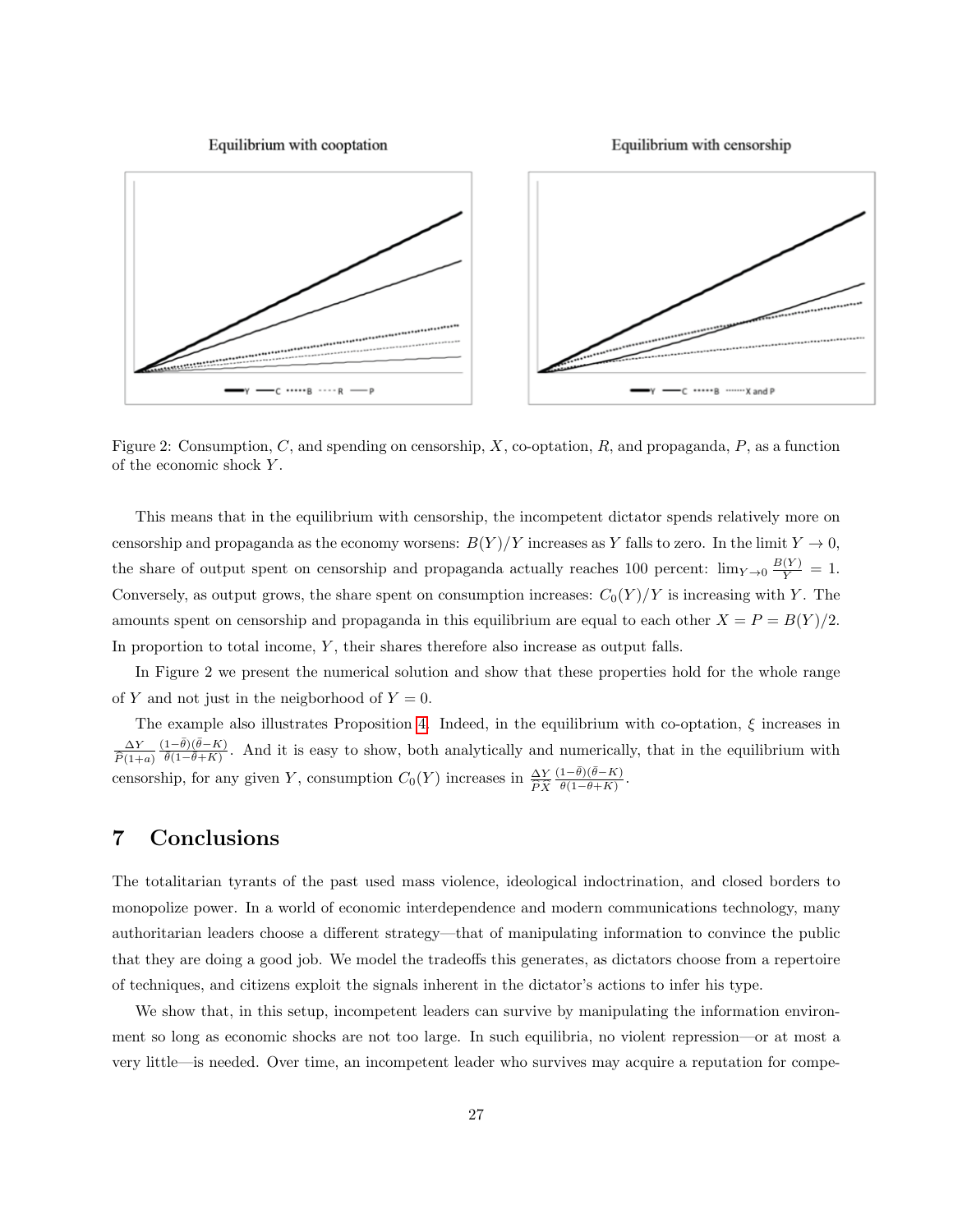tence by virtue of rational Bayesian updating on the part of the public. Major economic downturns destroy such equilibria, exposing the leader's incompetence, and generating protests that can only be suppressed by force.

The coordination problem of members of the informed elite leads to multiple equilibria, in one of which the dictator focuses on co-optation and in the other of which he relies instead on censorship. Co-optation and censorship are substitutes—both prevent the elite from publicizing an incumbent's failures—but state propaganda is complementary to both. The multiplicity of equilibria may explain why we observe very different levels of censorship and of patronage in otherwise similar regimes.

We also show that a dictator focused on co-optation reacts to economic shocks differently from one who is commited to censorship. The latter is more likely to boost propaganda and censorship in response to an economic downturn than the former. Although we do not explicitly model the use of institutions such as legislatures, parties, and elections, it is clear that a dictator who succeeds in convincing the public that he is competent can enjoy the benefits of such "democratic" elements without fear of losing power. Such institutions—which are quite compatible with a strategy of co-optation of the elite—can be used to amplify the (accurate) perception of the dictator's popularity.

The survival strategies we formalize are more compatible with a modernized society than totalitarian ones or those of monarchs who rely on traditional legitimacy. Yet, we also show how modernization ultimately undermines such informational equilibria. As education and information spread to a broader segment of the population, it becomes harder to control how this informed elite communicates with the masses.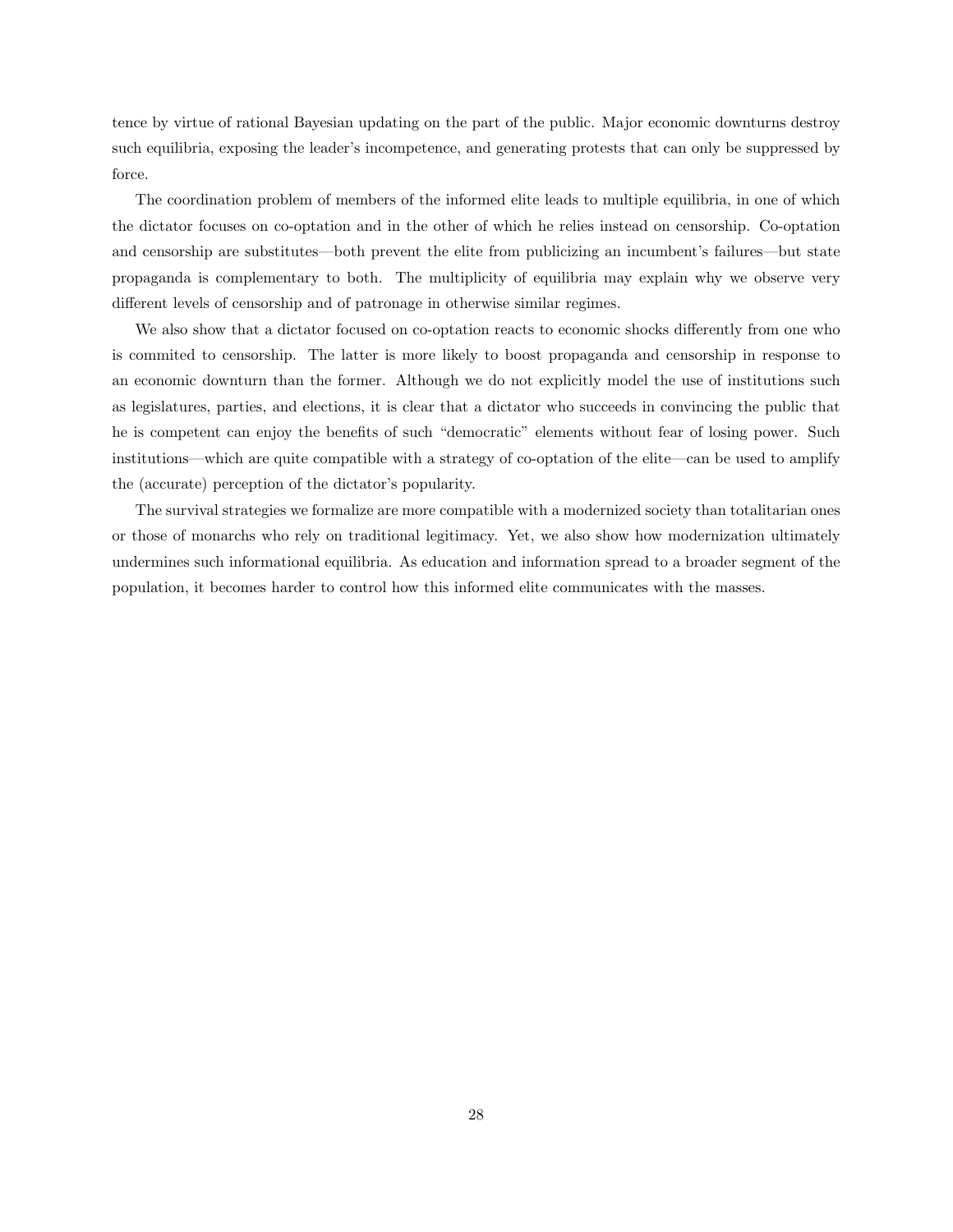# References

Acemoglu, Daron and James A. Robinson. 2006. Economic Origins of Dictatorship and Democracy. New York: Cambridge University Press.

Barry, Ellen. 2011. "Before Voting, Russian Leaders Go to the Polls." New York Times, August 17, p.A1.

Boix, C., and Svolik, M. W. (2013). The Foundations of Limited Authoritarian Government: Institutions, Commitment, and Power-Sharing in Dictatorships. The Journal of Politics, 75(02), 300-316.

Bueno de Mesquita, Bruce, and Alastair Smith. 2010. "Leader survival, revolutions, and the nature of government finance." American Journal of Political Science 54(4): 936-950.

Bueno de Mesquita, Bruce, Alastair Smith, Randolph M. Siverson, and James D. Morrow. 2003. The Logic of Political Survival. Cambridge, MA: MIT Press.

Dagaev, Dmitry and Lamberova, Natalia and Sobolev, Anton and Sonin, Konstantin, 2013. "Technological Foundations of Political Instability," CEPR Discussion Papers 9787, C.E.P.R. Discussion Papers.

Edmond, Chris. "Information Manipulation, Coordination, and Regime Change." Review of Economic Studies 2013 80: 1422-1458.

Egorov, G., Guriev, S., and Sonin, K. (2009). Why resource-poor dictators allow freer media: a theory and evidence from panel data. American Political Science Review, 103(04), 645-668.

Egorov, G., and Sonin, K. (2011). Dictators And Their Viziers: Endogenizing The Loyalty-Competence Trade-Off. Journal of the European Economic Association, 9(5), 903-930.

Esarey, A. 2005. Cornering the market: state strategies for controlling China's commercial media. Asian Perspective 29(4): 37-83.

Freedom House. 2013. Freedom on the Net: 2013, Washington, DC: Freedom House. Gandhi, Jennifer. 2008. Political Institutions under Dictatorship. New York: Cambridge University Press.

Gandhi, Jennifer and Ellen Lust-Okar. 2009. "Elections under Authoritarianism." Annual Review of Political Science 12: 403-22.

Geddes, Barbara. 1999. "What do we know about democratization after twenty years?" Annual review of political science  $2(1)$ : 115-144.

Gehlbach, Scott and Philip Keefer. 2011. "Investment Without Democracy: Ruling-Party Institutionalization and Credible Commitment in Autocracies." Journal of Comparative Economics 39(2):123-139.

Hassid, Jonathan, Controlling the Chinese Media: An Uncertain Business (June, 30 2008). University of California, Reprinted from Asian Survey, Vol. 48, No. 3, pp. 414-30, 2008. Available at SSRN: http://ssrn.com/abstract=1153714

King, Gary, Jennifer Pan, and Margaret E. Roberts. 2013. "How censorship in China allows government criticism but silences collective expression." American Political Science Review 107(2): 326-343.

Kricheli, Ruth, Yair Livne, and Beatriz Magaloni. 2011. "Taking to the Streets: Theory and Evidence on Protests Under Authoritarianism." Stanford University: unpublished.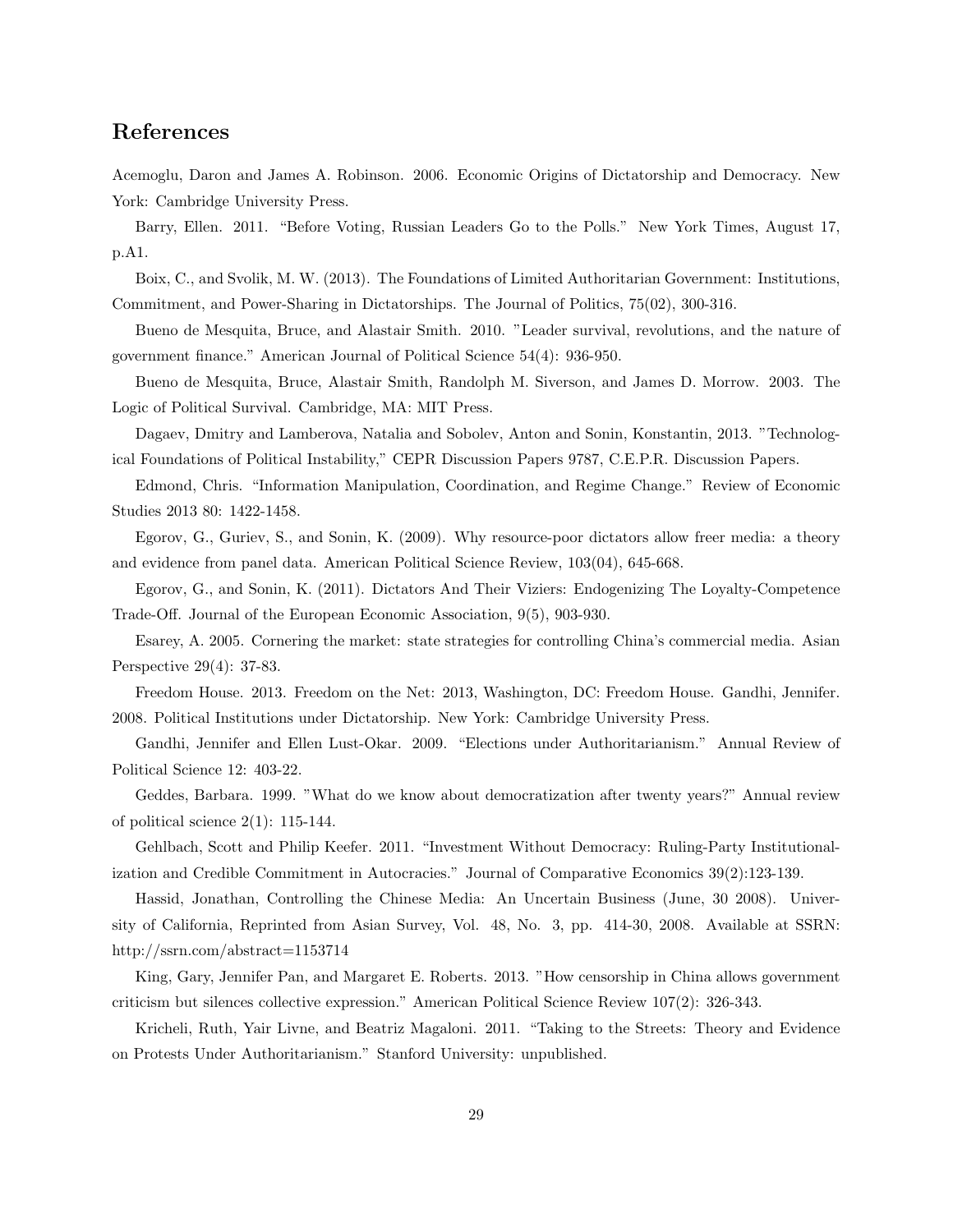Kuran, Timur. 1991. "Now Out of Never: The Element of Surprise in the East European Revolution of 1989." World Politics, 44(1): 7-48.

Levitsky, S., and Way, L. A. 2010. Competitive authoritarianism: hybrid regimes after the cold war. New York: Cambridge University Press.

Lohmann, Susanne. 1994. "Dynamics of Informational Cascades: The Monday Demonstrations in Leipzig, East Germany, 1989-91", World Politics, 47(1): 42-101.

Lorentzen, P. (2014). China's Strategic Censorship. American Journal of Political Science, 58(2), 402-414. McMillan, J., and Zoido, P. 2004. "How to subvert democracy: Montesinos in Peru." Journal of Economic Perspectives 18(4): 69-92.

Miller, M. K. (2014). Elections, information, and policy responsiveness in autocratic regimes. Comparative Political Studies, 0010414014555443. - Myerson, Roger B. 2008. "The Autocrat's Credibility Problem and Foundations of the Constitutional State." American Political Science Review 102(1):125-139.

Odegard, Peter H. 1935. "Propaganda and Dictatorship," in Guy Stanton Ford, ed., Dictatorship in the Modern World, Minneapolis, MN: University of Minnesota Press, pp.231-270.

Olson, Mancur. 1993. "Dictatorship, Democracy and Development." American Political Science Review 87 (Sept.): 567-76.

Rodan, G. 1998. "The Internet and political control in Singapore." Political Science Quarterly, 113(1): 63-89.

Svolik, Milan W. 2009. "Power sharing and leadership dynamics in authoritarian regimes." American Journal of Political Science 53(2): 477-494. Svolik, Milan W. 2012. The Politics of Authoritarian Rule. New York: Cambridge University Press.

Wintrobe, Ronald. 1990. "The Tinpot and the Totalitarian: An Economic Theory of Dictatorship." The American Political Science Review, Vol. 84, No. 3 (Sep.), pp. 849-872.

Wintrobe, Robert. 2007. "Dictatorship: Analytical Approaches." In Carles Boix and Susan Stokes, eds. Oxford Handbook of Comparative Politics. New York: Oxford University Press: ch. 16.

Roht-Arriaza, Naomi. 2005. The Pinochet Effect: Transnational Justice in the Age of Human Rights. Philadelphia: University of Pennsylvania Press.

Thorsten Beck, George Clarke, Alberto Groff, Philip Keefer, and Patrick Walsh, 2001. "New tools in comparative political economy: The Database of Political Institutions." 15:1, 165-176 (September), World Bank Economic Review.

Treisman, Daniel 2014. "Income, Democracy, and Leader Turnover." American Journal of Political Science.

Ulfelder, Jay and Valentino, Benjamin, Assessing Risks of State-Sponsored Mass Killing (February 1, 2008). Available at SSRN: http://ssrn.com/abstract=1703426 or http://dx.doi.org/10.2139/ssrn.1703426

Willis, Michael J. 2014. "Evolution not Revolution? Morocco and the Arab Spring." In Larbi Sadiki, ed., Routledge Handbook of the Arab Spring: Rethinking Democratization, New York: Routledge, 435-450.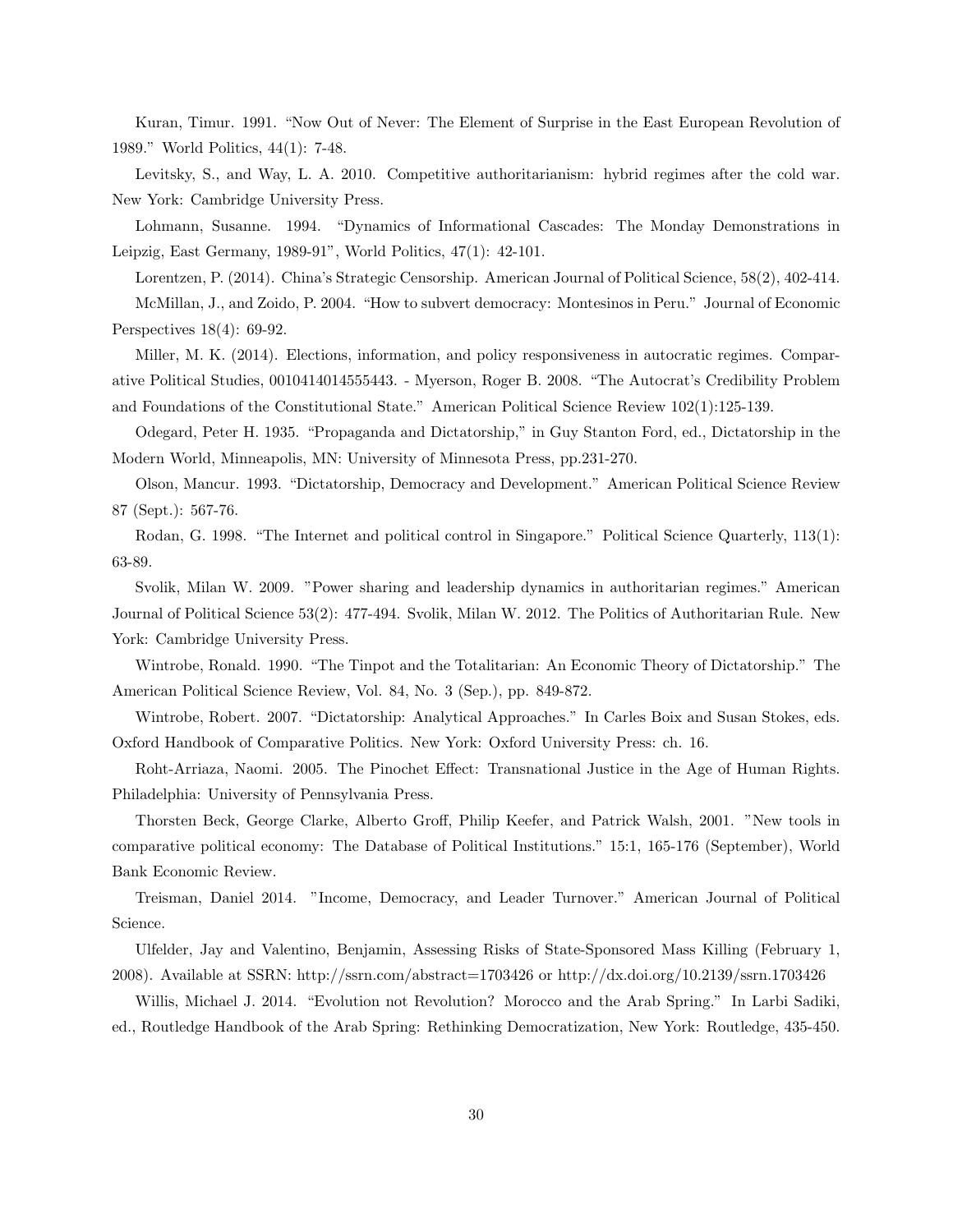# Appendix: Proofs

**Proof of Proposition [1.](#page-12-1)** Let us calculate the expected value of the type of the dictator that the public infers when observing  $p = z = 1$  and  $C = Y^L$ . This outcome is possible if the dictator is good (which happens with probability  $\bar{\theta}(1-\xi_1)$  or if the dictator is incompetent wiht  $Y^H$  and spends  $\Delta Y$  on censorship, repression and propaganda.

Let us calculate the probability of the incompetent dictator having  $p = z = 1$  and  $C = Y^L$ . The informed citizens understand that the incompetent dictator is overthrown with probability 1. Therefore they expect  $\Pi(\alpha) = 0$  and  $\Pi'(\alpha) = 0$ . Hence  $r^* = 0$  and  $R^* = 0$  (informed citizens join pro-regime elite even for an infinitesimal reward). Thus  $\tilde{B}=0$ , and the dictator does not use censorship  $x=0$  and spends all his resources on propaganda  $P = \Delta Y$ . Therefore  $\rho(\Delta Y) = \Delta Y / \hat{P}$ . Therefore the the probability of the incompetent dictator having  $p = z = 1$  and  $C = Y^L$  is  $(1 - \bar{\theta})\xi_0 \Delta Y/\hat{P}$ .

The equilibrium exists whenever

$$
E(\theta|C = Y^{L}, p = z = 1) = \frac{\bar{\theta}(1 - \xi_{1})}{\bar{\theta}(1 - \xi_{1}) + (1 - \bar{\theta})\xi_{0}\rho(\Delta Y)} \le \bar{\theta} - K
$$

which can be rewritten as  $(11)$ .

Notice that which  $\rho(\Delta Y) = \Delta Y/\hat{P}$  is the maximum probability for the incompetent dictator to have  $p = z = 1$  and  $C = Y<sup>L</sup>$ , in this equilibrium the incompetent dictator is overthrown anyway so he is indifferent whether to maximize this probability or to choose another strategy. However, if he spends less on propaganda and  $C > Y^L$ , this equilibrium does not exist. Also, if instead of spending  $\Delta Y$ , the dictator spends it on censorship or co-optation — and therefore may have a lower  $\rho(\Delta Y)$ , the condition above may not hold and the equilibrium stops to exist. Therefore, [\(11\)](#page-12-0) is a necessary and sufficient condition for equilibrium with  $C^* = Y^H$  to exist.  $\blacksquare$ 

**Proof of Proposition [2.](#page-13-1)** Let us first calculate  $\Pi'(\alpha)$ . The expression [\(6\)](#page-11-2) implies that the derivative of probability of achieving  $p = z = 1$  with regard to  $\alpha$  is  $(1 - x)\Lambda(P)$ . Therefore

$$
\Pi'(\alpha) = E\left[ (1-x)\Lambda(P)\mathbf{1}\{C \ge C^*\} \right].\tag{27}
$$

There can be three cases. First,  $\Delta Y > \tilde{B}$  (no opposition  $\alpha = 1$ ). In this case,  $x = 0$ ,  $\Lambda(P) = \frac{\Delta Y - R^*}{\hat{P}}$  $\frac{-R^+}{\widehat{P}}$ . Hence,  $\Pi'(\alpha) = \frac{\Delta Y - R^*}{\widehat{R}}$ .  $\overline{P}$ 

Second, if  $\Delta Y < B$  (all informed join the opposition  $\alpha = 0$ ). In this case  $x = \Delta Y/(2X)$  and  $\Lambda(P) =$  $\Delta Y/(2\hat{P})$ . In this case  $\Pi'(\alpha) = \left(1 - \frac{\Delta Y}{2\hat{X}}\right)$  $2X$  ∆Y  $\frac{\Delta Y}{2\widehat{P}}$ .

Third,  $\Delta Y = \tilde{B}$  (the informed citizens are indifferent whether to join the opposition). In this case  $\Pi'(\alpha)$ is not defined but the equality  $\Delta Y = \widetilde{B}$  is sufficient to solve for the equilibrium.

1. Equilibrium with co-optation. Let us first consider the case  $\alpha = 1$ . In this case  $\Pi'(\alpha) = \frac{\Delta Y - R^*}{\widehat{\Omega}}$  $\frac{-R^+}{\widehat{P}}$ .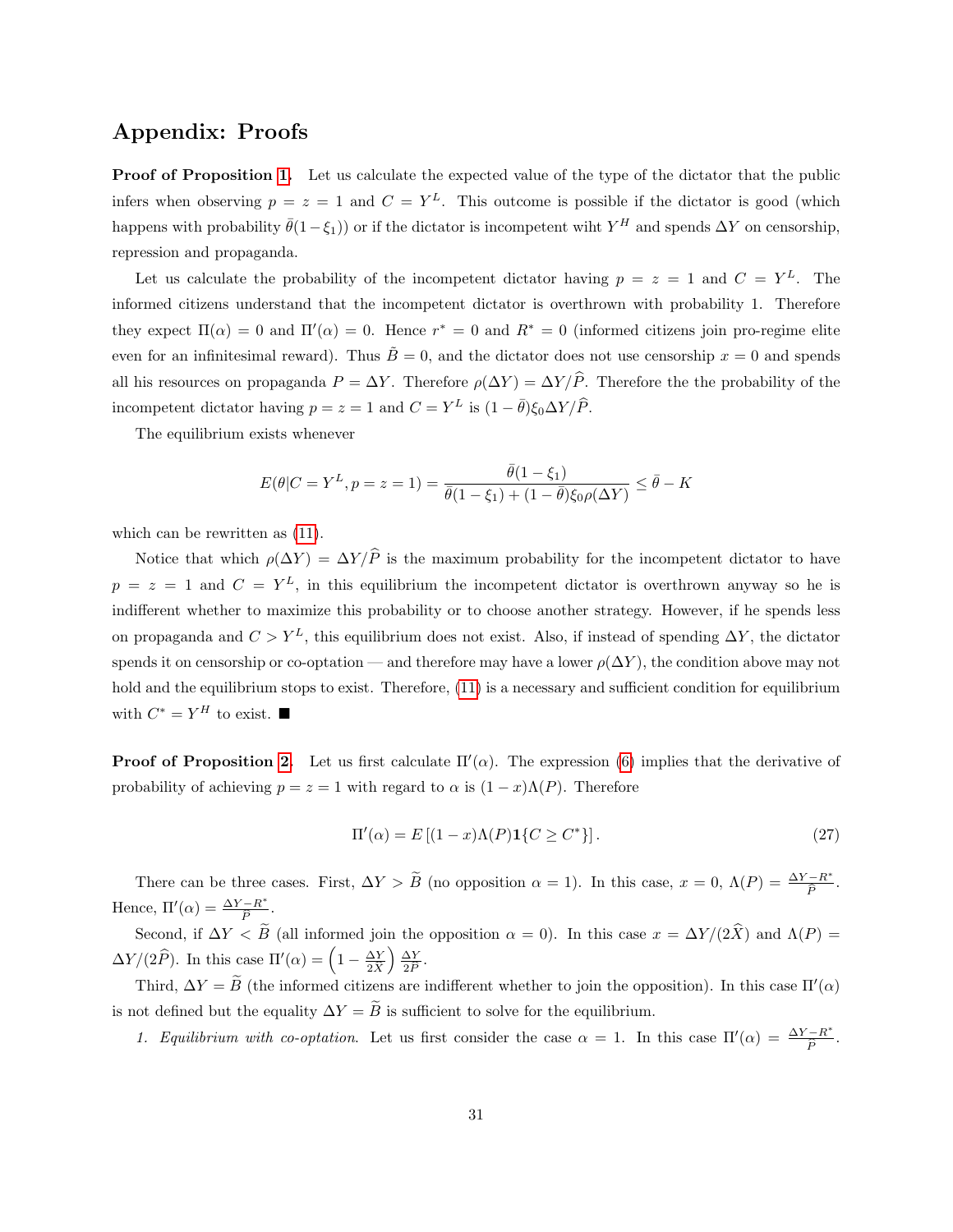Substituting  $r^* = R^*/I$  and  $\Pi'(\alpha)$  from [\(3\)](#page-10-1), we find an equation for  $R^*$ :

$$
R^* = r^*I = \delta \Pi'(\alpha)(\bar{\theta} - K)I = a(\Delta Y - R^*)
$$

Solving for  $R^* = \Delta Y \frac{a}{a+1}$  and substituting into [\(9\)](#page-12-2) we find the following condition:  $\frac{a}{a+1} < \left(1 - \frac{\Delta Y}{4\hat{X}}\right)$  $4X$  . Therefore, this equilibrium exists only if  $\Delta Y$  is sufficiently low

$$
\Delta Y < 4\hat{X}\frac{1}{1+a} \tag{28}
$$

Finally, we need to check whether  $\rho(\Delta Y) = \frac{\Delta Y - R^*}{\hat{P}} = \frac{\Delta Y}{\hat{P}(1+)}$  $\frac{\Delta Y}{\hat{P}(1+a)}$  satisfies the condition [\(13\)](#page-13-2). This gives us the condition [\(15\)](#page-14-0).

2. Equilibrium with censorship and no co-optation  $\alpha = 0$ . In this case  $R = 0$ , and  $\Pi'(\alpha) = (1 - x)P/\hat{P} =$ <br> $\left(1 - \frac{\Delta Y}{\Delta x}\right) \frac{\Delta Y}{\Delta x}$  Hence the equation for  $R^*$  is  $1-\frac{\Delta Y}{2\hat{V}}$  $2\ddot{X}$  ∆Y  $\frac{\Delta Y}{2\hat{P}}$ . Hence, the equation for  $R^*$  is

$$
R^* = \delta(\bar{\theta} - K)I\left(1 - \frac{\Delta Y}{2\hat{X}}\right)\frac{\Delta Y}{2\hat{P}} = a\Delta Y \left(\frac{1}{2} - \frac{\Delta Y}{4\hat{X}}\right)
$$

Since in this equilibrium  $\Delta Y < \tilde{B}$ , the condition [\(9\)](#page-12-2) implies that  $R^* > \Delta Y \left(1 - \frac{\Delta Y}{4\hat{X}}\right)$  $4X$ hence

$$
a\left(\frac{1}{2} - \frac{\Delta Y}{4\hat{X}}\right) > \left(1 - \frac{\Delta Y}{4\hat{X}}\right)
$$

Since  $R^*$  must be non-negative, the left-hand side in the inequality above must be non-negative; this also implies that the right-hand side is also non-negative  $(1 - \frac{\Delta Y}{4\hat{X}} > 1 - \frac{\Delta Y}{2\hat{X}} \ge 0)$ . Hence this equilibrium exists only if  $a > 2$  and if  $\Delta Y < 4\hat{X} \frac{\frac{a}{2} - 1}{a - 1}$ ,

This equilibrium exists if  $\rho(\Delta Y) = \frac{(\Delta Y)^2}{4.5 \hat{Y}}$  $\frac{\Delta Y}{4\hat{P}\hat{X}}$  satisfies the condition [\(13\)](#page-13-2); this is the case whenever [\(17\)](#page-14-1) holds. 3. Intermediate equilibrium  $\alpha \in (0,1)$  There is also an intermediate (unstable) equilibrium: the case where  $\Delta Y = \widetilde{B}$  which is equivalent to

$$
R^* = \Delta Y \left( 1 - \frac{\Delta Y}{4\hat{X}} \right). \tag{29}
$$

.

In this equilibrium, the informed citizens are indifferent between accepting or rejecting the rewards. Some of them  $(\alpha)$  are in the pro-regime elite and some  $(\beta)$  joint the opposition. The budget spent on rewards is  $\alpha R^*$  so the dictator solves

$$
\max_{X+P \leq \Delta Y - \alpha R^*, X \geq 0} \left(1 - (1-\alpha)\left(1-\frac{X}{\beta \widehat{X}}\right)\right) \frac{P}{\widehat{P}} = \max_{X+P \leq \Delta Y - \alpha R^*, X \geq 0} \frac{(\alpha \widehat{X} + X)P}{\widehat{P}\widehat{X}}
$$

This equilibrium is unstable. If in equilibrium  $\alpha$  informed citizens are coopted then if  $d\alpha$  of them decide to deviate and join the opposition, then the dictator will spend less on co-optation and more on propaganda. This will immediately increase the informed citizens' returns to joining opposition in equilibrium (higher level of propaganda will increase  $\Pi'(\alpha)$ , so the remaining  $\alpha - d\alpha$  will now strictly prefer joining the opposition.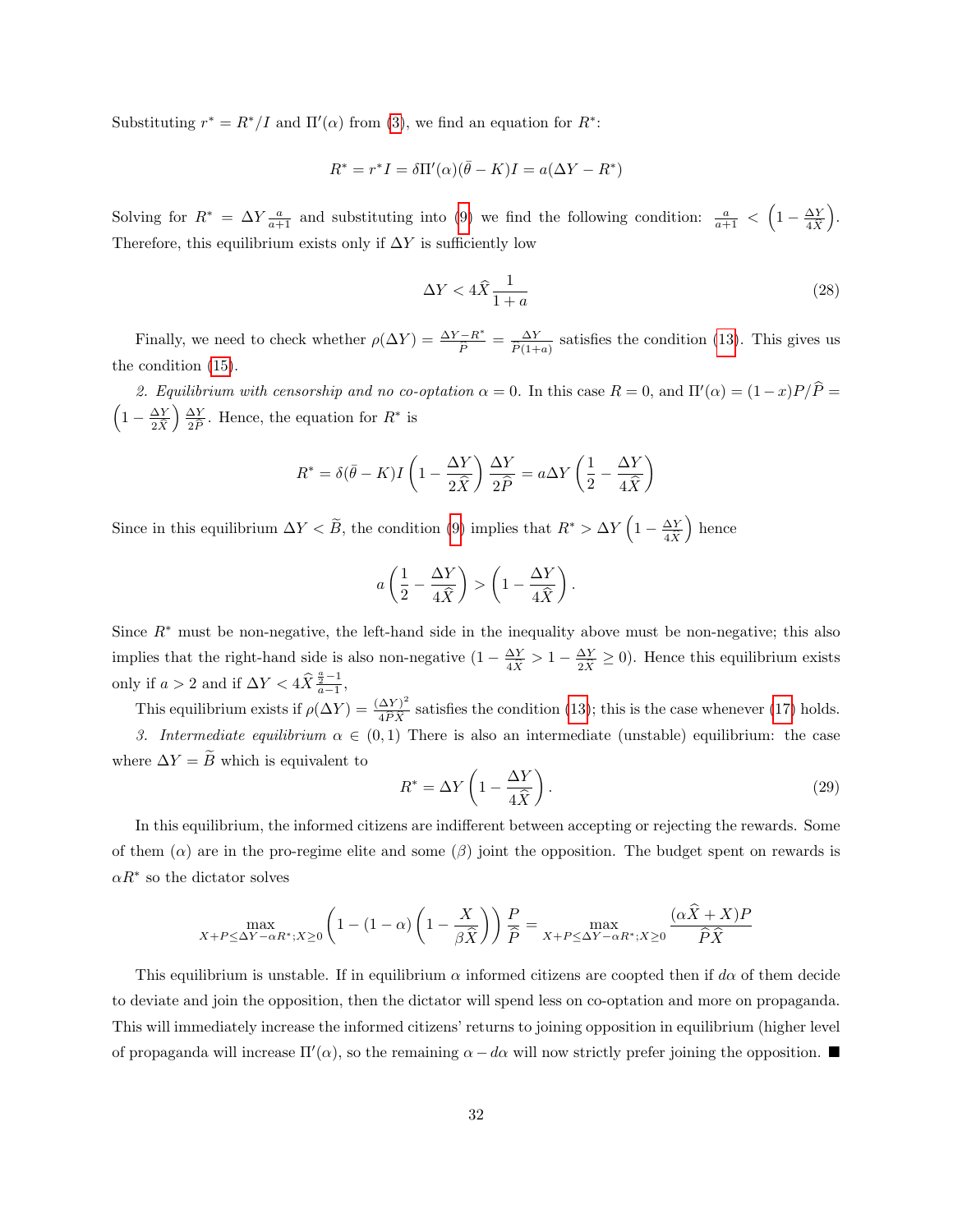**Proof of Lemma [1.](#page-23-3)** Non-existence of equilibrium in pure strategies. Suppose there is an equilibrium in pure strategies. In this equilibrium, if  $p = z = 1$  the public protests with probability 1 if  $C < C^*$  and does not protest with probability 1 if  $C \geq C^*$ . Then there exists a certain threshold  $Y^*$  such that the incompetent dictators with  $Y \geq Y^*$  choose  $C_0(Y) = C^*$  and survive with probability  $\rho(Y - C^*)$ . Indeed, if an incompetent dictator with  $Y_1$  chooses  $C = C^*$ , then any luckier incompetent dictator  $Y_2 > Y_1$  will also choose  $C = C^*$  and spend the additional resources  $(Y_2 - C^*) - (Y_1 - C^*)Y_2 - Y_1$  on censorship, co-optation and propaganda. There is no rationale for  $Y_2$  to increase consumption — as it does not increase probability of not being overthrown.

The competent dictators still choose  $C = Y$ ; there is no incentive for them to spend any money on censorship, co-optation and propaganda.

Now let us calculate the expected type of the dictator given observed consumption. If the public observes  $C^*$  and  $p = z = 1$ , it knows that this may be the case if the dictator is good and  $Y = C^*$  (which happens with infinitesimal probability  $f_1(C^*)dY$  or the dictator is incompetent and  $Y \ge Y^*$  (which happens with probability  $\int_{Y^*}^{Y^H} \rho(Y - C^*) f_0(Y) dY$ . Unless there is a mass point of competent dictators at  $Y = C^*$ , the inferred probability that the dictator is good is actually zero — and the public strictly prefers to overthrow the dictator. Therefore this is not an equilibrium.

Properties of the equilibrium in mixed strategies.

(i) First, let us show that  $\gamma(\cdot)$  is monotonically increasing function. Suppose there are two values of consumptions  $C_1$  and  $C_2$  such that  $C_1 < C_2$  but  $gamma(C_1) > \gamma(C_2)$ . If this is the case, no incompetent dictator will choose  $C = C_2$ . Indeed, if a dictator chooses  $C_2$ , he can do better by choosing  $C = C_1$ assuring a higher  $\gamma(C)$  and higher  $\rho$  (by spending additional  $C_2 - C_1$  on propaganda, censorship and co-optation). Hence, if the public observes  $C = C_2$ , it knows that the dictator cannot be bad. Therefore  $\gamma(C_2)$  must be equal to 1. But this is impossible since  $gamma(C_2) < \gamma(C_1) \leq 1$ .

Similarly, we can prove that  $\gamma(C_1) = \gamma(C_2)$  is only possible if both are equal to 1.

The fact that  $C_0(Y)$  is monotonic directly follows from the monotonic comparative statics of the optimisation problem [\(22\)](#page-23-2). As  $\rho(\cdot)$  is a linear or quadratic function of  $Y - C$  (depending on whether the equilibrium is the one with co-optation or the one with censorship, respectively), it is easy to show that the solution of the optimizatio problem increases with Y. Moreover, if  $\gamma(C) < 1$ , the function  $C_0(Y)$  strictly increases with Y.

(ii) If  $C = Y^H$  and  $p = z = 1$ , the public understands that the dictator is good with probability 1 (if dictator is incompetent, he needs to spend a non-trivial amount on propaganda to send a signal  $p = 1$ so he cannot assure  $C = Y^H$ ). Therefore  $\gamma(Y^H) = 1$ .

Let us denote  $C^{**}$  the choice of consumption by the incompetent dictator with the highest  $Y = Y^H$ , i.e.  $C^{**} = C_0(Y^H)$ . Then by definition for all  $C \geq C^{**}$  the public infers that the dictator is good with probability 1 so that  $\gamma(C)$  must be equal to 1.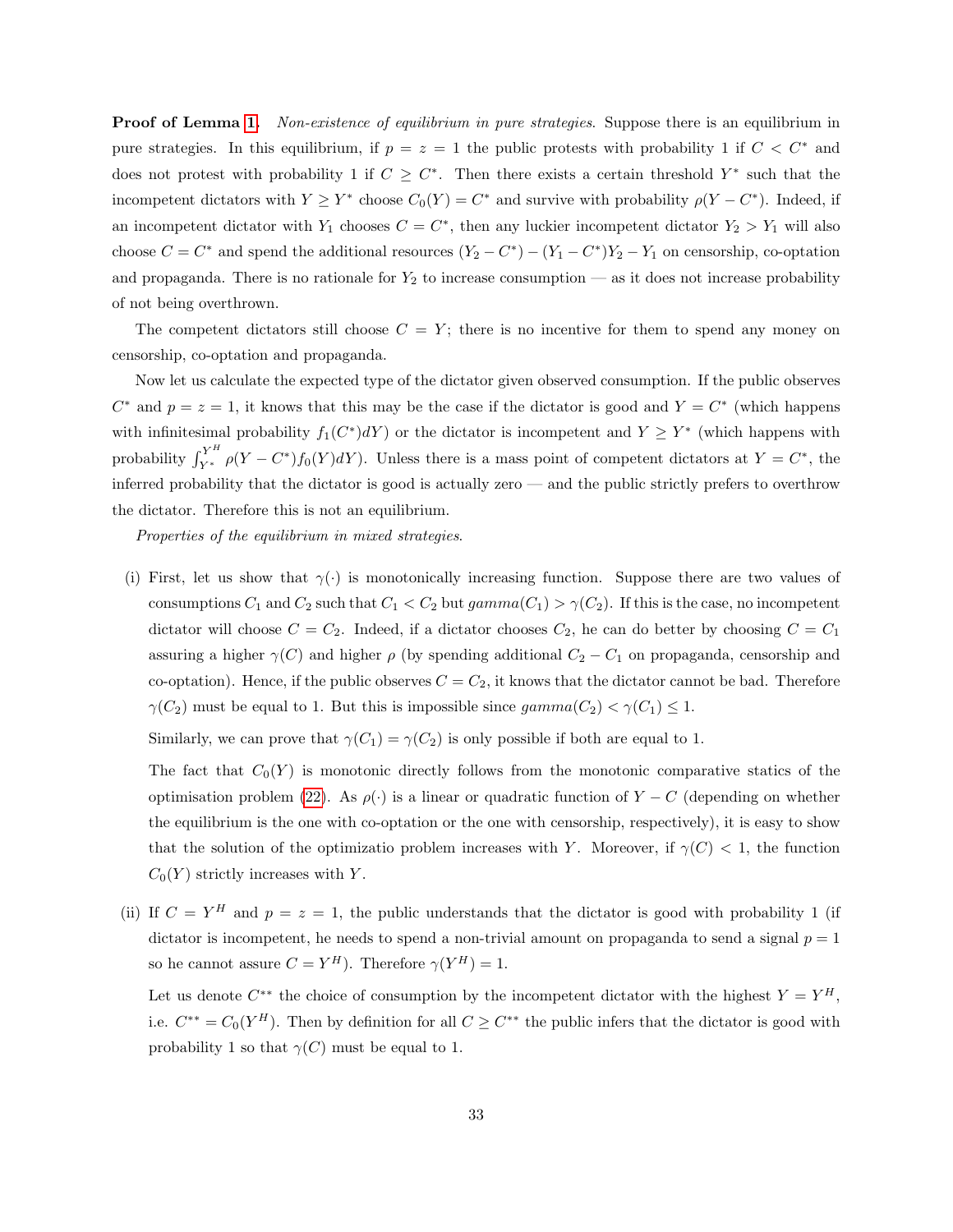- (iii) Now we shall prove that  $\gamma(Y^L)$  must be equal to zero? If this is not the case, then there exists certain  $\tilde{Y} > Y^L$  so that for a bad ruler with such  $\tilde{Y}$  it is optimal to spend  $\tilde{Y} - Y^L$  on censorship, co-optation and propaganda. (Indeed, the incompetent dictator with  $Y = Y^L$  cannot provide consumption  $C = Y^L$ and assure a positive signal  $p = z = 1$ ). Let us now consider the choices of incompetent dictators with  $Y \in (Y^L, \tilde{Y})$ . Monotonicity of  $C_0(Y)$  implies that they should choose  $C_0(Y) \leq Y^L$ . If they choose  $C < Y^L$ , they are ousted with probability 1. Therefore they choose  $C = Y^L$  as this choice gives a positive probability  $\gamma(Y^L)\rho(Y-Y^L)$  to stay in office. Therefore if the public observes  $C=Y^L$  and  $p = z = 1$  it infers the dictator may be good with  $Y = Y^L$  or he may be bad with  $Y \in (Y^L, \tilde{Y})$ . Since there are no mass points, the conditional probability of the dictator being good is infinitesimal. Therefore  $E(\theta|C = Y^L, p = z = 1) = 0$ , so  $\gamma(Y^L)$  cannot be positive.
- (iv) Now let us prove that there cannot be an equilibrium in which  $\gamma(C) = 0$  for  $C > Y^L$ . If it were the case, there would be a certain  $\tilde{C} > Y^L$  such that  $\gamma(C) = 0$  for all  $C \in [Y^L, \tilde{C}]$  and  $\gamma(C) > 0$  for  $C > \tilde{C}$ . In this case all incompetent dictators with  $Y > \tilde{C}$  would choose  $C_0(Y) > \tilde{C}$  as this would give them a positive probability to stay in office while  $C \leq \tilde{C}$  guarantees losing office with probability 1. Let us now consider the choice of the incompetent dictator with  $Y = \tilde{C}$ . If he does not spend anything on propaganda, censorship, and co-optation, then probability to achieve  $p = z = 1$  is trivial; hence the public observing  $C = \tilde{C}$  and  $p = z = 1$  knows with certainty that dictator is good. Therefore,  $\gamma(\tilde{C})$ must be equal to 1 rather than 0. Alternatively, if the incompetent dictator with  $Y = \tilde{C}$  does spend a non-trivial amount  $B(\widetilde{C}) > 0$  on propaganda, censorship, and co-optation then  $C_0(\widetilde{C}) < \widetilde{C}$ . But this implies that there is no incompetent dictator that chooses consumption  $C \in (C_0(\widetilde{C}), \widetilde{C})$ . Therefore if the public observes C in the range  $(\widetilde{C}-B(\widetilde{C}), \widetilde{C})$ , the public infers that dictator must be good. Hence,  $\gamma(C)$  for  $C \in (\tilde{C} - B(\tilde{C}), \tilde{C})$  must be equal to 1 rather than 0. We arrive at a contradiction which proves that  $\gamma(C) = 0$  only for  $C = Y^L$ .
- (v) We have already proven in (i) that incompetent dictators with different economic shocks cannot choose the same consumption. Therefore, the function  $C_0(Y)$  is invertible, and we can introduce the inverse function  $y(C) = C_0^{-1}(C)$  (in other words,  $Y = y(C)$  if and only if  $C = C_0(Y)$ ).

Let us now calculate the  $E(\theta|C, p = z = 1)$  given the equilibrium beliefs of the general public about  $f_{\theta}(Y)$  and  $C_0(Y)$ . Suppose that the public observes consumption to be in the interval between C and  $C + dC$ . This can be the case if the dictator is good and has output  $Y \in [Y, Y + dY]$ ; or it can be the case if the dictator is incompetent and the output is  $Y \in [y(C), y(C) + y'(C)dC]$ . Therefore

$$
E(\theta|C, p = z = 1) = \frac{\bar{\theta}f_1(C)}{\bar{\theta}f_1(C) + (1 - \bar{\theta})f_0(y(C))\rho(y(C) - C)y'(C)} = \frac{1}{1 + \frac{1 - \bar{\theta}}{\bar{\theta}}\frac{f_0(y(C))y'(C)}{f_1(C)}\rho(y(C) - C)}
$$
(30)

As  $E(\theta|C, p = z = 1) = \bar{\theta} - K$  for all  $C \in [Y^L, C^{**}]$ , we can obtain a differential equation for  $y(C)$ :

$$
y'(C) = \frac{f_1(C)}{f_0(y(C))\rho(y(C) - C)} \frac{(1 - \overline{\theta} + K)\overline{\theta}}{(\overline{\theta} - K)(1 - \overline{\theta})}.
$$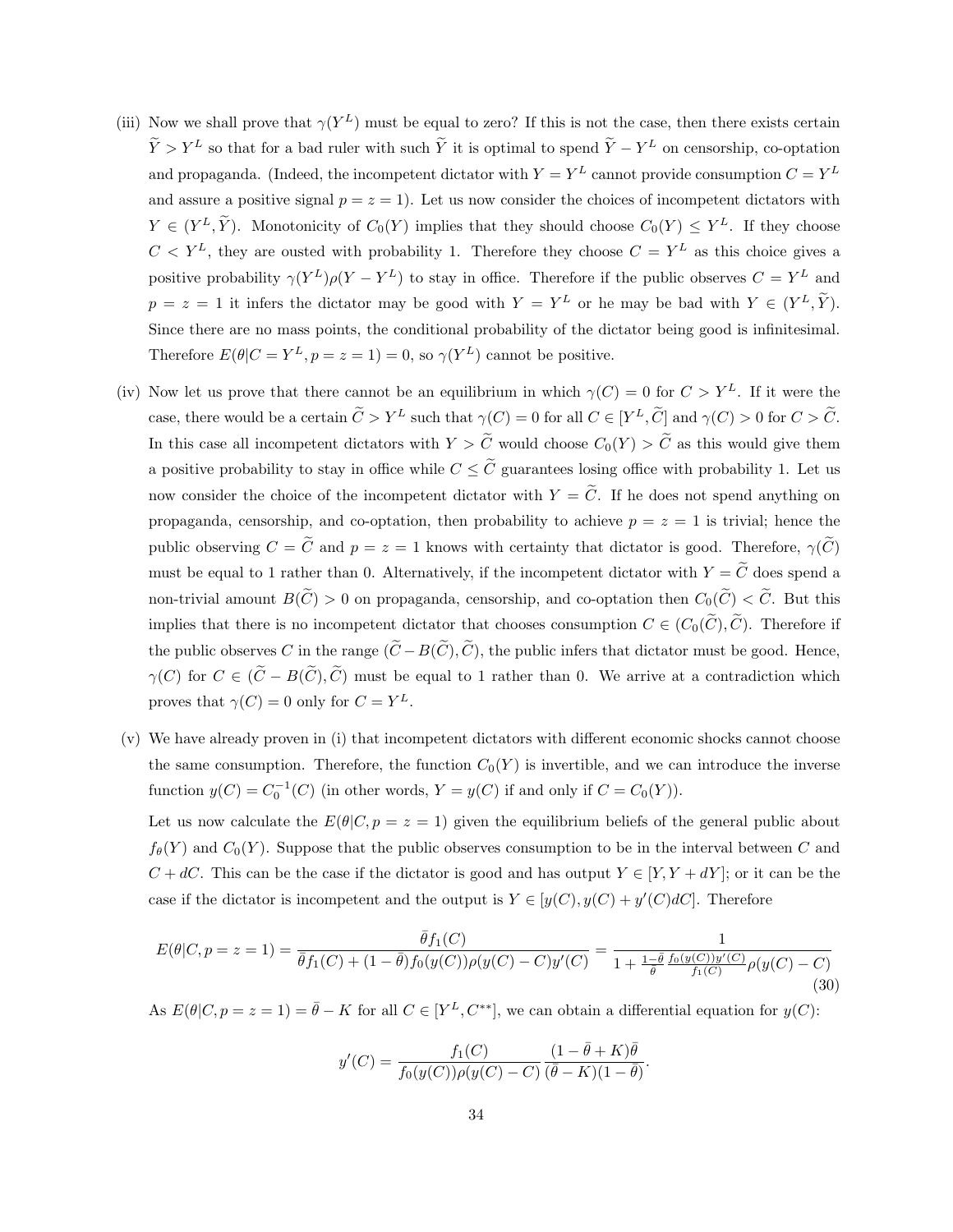This equation implies that  $y'(C)$  is continuous which implies that  $C_0(Y)$  is also differentiable and its derivative is continuous. Using the inverse function theorem  $y'(C)C'_0(y(C)) = 1$ , we can use the differential equation for  $y(C)$  above to obtain the differential equation [\(23\)](#page-23-0).

- (vi) Suppose  $y(Y^L) = \tilde{Y} > Y^L$ , this would be a suboptimal choice for the incompetent dictator with  $Y = \tilde{Y}$ . By choosing consumption  $C = Y^L$ , he got a zero probability to stay in power while he could do better by choosing certain  $C \in (Y^L, \tilde{Y})$ .
- (vii) In order to prove that  $B(Y)$  never decreases with Y, we need to prove that  $C'_0(Y) = 1 B'(Y)$  cannot be above. As  $C_0(Y^L) = Y^L$ , in the neighborhood of  $Y = Y^L$  the difference  $B(Y) = Y - C_0(Y)$  cannot decrease with Y, therefore  $C'_0(Y) < 1$  for all Y sufficiently close to  $Y^L$ .

Therefore if  $C'_0(Y)$  at least for some Y, there must exist Y such that  $C'_0(Y)$  increases with Y and  $C'_0(Y) > 1$ . However, this is not possible. Indeed, for such Y the left-hand side of [\(23\)](#page-23-0) increases in Y while the right-hand side decreases with Y (as  $B(Y)$  is falling for such Y, the term  $\rho(Y - C_0(Y))$  is decreasing, also,  $f_0(Y)$  is decreasing by definition, and  $f_1(C_0(Y))$  is decreasing well).

# $\blacksquare$

Proof of Proposition [4.](#page-24-0) Let us consider a differential equation

<span id="page-34-0"></span>
$$
C'_0(Y) = M\Phi(Y, C_0(Y))
$$
\n
$$
(31)
$$

where M is a constant and  $\Phi(\cdot)$  is a continuous function. Then a solution of this differential equation on  $Y \in [Y^L, Y^H]$  with the initial condition [\(24\)](#page-23-1) has the following comparative statics property: if  $\tilde{M} > M$  then for each  $Y > Y^H$  the respective solution  $\widetilde{C}_0(Y)$  is above the original solution  $C_0(Y)$ . Indeed, the equation [\(31\)](#page-34-0) and the initial condition [\(24\)](#page-23-1) jointly imply that  $\tilde{C}_0(Y) > C_0(Y)$  at least in some neighborhood of  $Y^L$ . Suppose that there exist  $Y > Y^L$  such that  $\widetilde{C}_0(Y) = C_0(Y)$ . Let us denote  $\widetilde{Y}$  the intersection point of  $\widetilde{C}_0(Y)$ and  $C_0(Y)$  which is closest to  $Y^L$ . Since  $\widetilde{C}_0(Y) > C_0(Y)$  for all  $Y \in (\widetilde{Y}, \check{Y})$ , we should have  $\widetilde{C}_0'(\check{Y}) < C_0'(\check{Y})$ . But since  $\widetilde{C}_0(\check{Y}) = C_0(\check{Y})$  [\(31\)](#page-34-0) and  $\widetilde{M} > M$  imply that  $\widetilde{C}'_0(\check{Y}) > C'_0(\check{Y})$ .

Therefore for each Y, an increase in M implies an increase in  $C_0(Y)$  and decrease in  $B(Y) = Y - C_0(Y)$ . In the equilibrium with co-optation, we can substitute  $(16)$  into  $(23)$ :

$$
C'_0(Y) = \frac{(\bar{\theta} - K)(1 - \bar{\theta})}{(\hat{P} + \delta(\bar{\theta} - K)I)(1 - \bar{\theta} + K)\bar{\theta}} \frac{f_0(Y)(Y - C_0(Y))}{f_1(C_0(Y))}.
$$

which has the form [\(31\)](#page-34-0) for  $M = \frac{(\bar{\theta} - K)(1 - \bar{\theta})}{(\bar{\theta} + K)(1 - \bar{\theta})}$  $\frac{(\theta-K)(1-\theta)}{(\widehat{P}+\delta(\overline{\theta}-K)I)(1-\overline{\theta}+K)\overline{\theta}}.$ 

Similarly, [\(18\)](#page-14-3) and [\(23\)](#page-23-0) imply the equation [\(31\)](#page-34-0) for the equilibria with censorship:

$$
C'_0(Y) = \frac{(\bar{\theta} - K)(1 - \bar{\theta})}{4\hat{P}\hat{X}(1 - \bar{\theta} + K)\bar{\theta}} \frac{f_0(Y)(Y - C_0(Y))^2}{f_1(C_0(Y))}.
$$